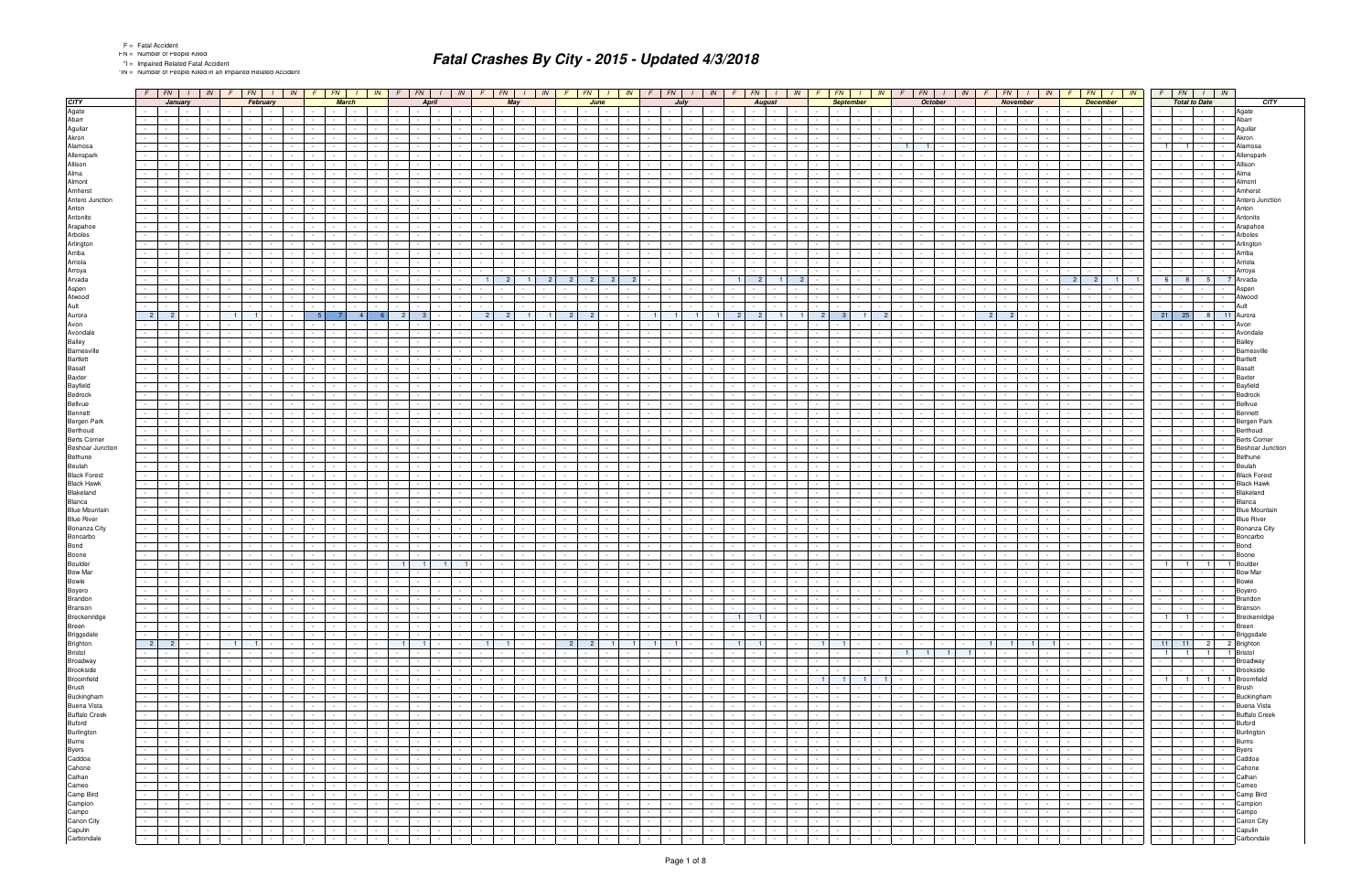\*IN = Number of People Killed in an Impaired Related Accident

|                                                                                                   |                                    | $F$ $FN$ $I$ $N$                                        |                          | $F$ $FN$                                                    |                 |                                             | $IN$ $F$ $FN$                                               |                          | $\sqrt{N}$                                      | $F$ $FN$                                        | $1 \parallel IN$                                     | F                                                                                                                                                                                                                              | $FN$ $1$                            | IN             | $F$ $FN$                                        |                             | IN                           | F                    | FN  <br>IN                                                                          | FN<br>$\sqrt{F}$                                |                                             | $\sqrt{N}$                 | FN                               |                                                                                                               | IN                       | FN                              | IN                                                                                                                                                  |                                   | FN                                                                                                                                                                                                                                  | IN                        | FN                                        | $\blacksquare$                                                                                                  |                | $F$ $FN$ $I$ $N$                                                                                                                                                                                                                                                                                                                                                                                                                                                                                               |                          |                         |
|---------------------------------------------------------------------------------------------------|------------------------------------|---------------------------------------------------------|--------------------------|-------------------------------------------------------------|-----------------|---------------------------------------------|-------------------------------------------------------------|--------------------------|-------------------------------------------------|-------------------------------------------------|------------------------------------------------------|--------------------------------------------------------------------------------------------------------------------------------------------------------------------------------------------------------------------------------|-------------------------------------|----------------|-------------------------------------------------|-----------------------------|------------------------------|----------------------|-------------------------------------------------------------------------------------|-------------------------------------------------|---------------------------------------------|----------------------------|----------------------------------|---------------------------------------------------------------------------------------------------------------|--------------------------|---------------------------------|-----------------------------------------------------------------------------------------------------------------------------------------------------|-----------------------------------|-------------------------------------------------------------------------------------------------------------------------------------------------------------------------------------------------------------------------------------|---------------------------|-------------------------------------------|-----------------------------------------------------------------------------------------------------------------|----------------|----------------------------------------------------------------------------------------------------------------------------------------------------------------------------------------------------------------------------------------------------------------------------------------------------------------------------------------------------------------------------------------------------------------------------------------------------------------------------------------------------------------|--------------------------|-------------------------|
| <b>CITY</b>                                                                                       |                                    | January                                                 |                          |                                                             | February        |                                             |                                                             | <b>March</b>             |                                                 | April                                           |                                                      |                                                                                                                                                                                                                                | May                                 |                |                                                 | June                        |                              |                      | July                                                                                |                                                 | <b>August</b>                               |                            |                                  | <b>September</b>                                                                                              |                          |                                 | <b>October</b>                                                                                                                                      |                                   | November                                                                                                                                                                                                                            |                           |                                           | <b>December</b>                                                                                                 |                | <b>Total to Date</b>                                                                                                                                                                                                                                                                                                                                                                                                                                                                                           |                          | <b>CITY</b>             |
| Carlton                                                                                           |                                    | <b>Service</b><br>$\sim 10^{-1}$                        |                          |                                                             |                 |                                             |                                                             |                          |                                                 |                                                 |                                                      |                                                                                                                                                                                                                                |                                     |                |                                                 |                             |                              |                      |                                                                                     |                                                 |                                             |                            |                                  |                                                                                                               |                          | $\sim 100$                      |                                                                                                                                                     |                                   | $\sim$                                                                                                                                                                                                                              |                           |                                           |                                                                                                                 |                |                                                                                                                                                                                                                                                                                                                                                                                                                                                                                                                |                          | Carlton                 |
| Carr                                                                                              |                                    | <b>Service</b>                                          |                          |                                                             |                 |                                             |                                                             |                          |                                                 |                                                 |                                                      |                                                                                                                                                                                                                                |                                     |                |                                                 |                             |                              |                      |                                                                                     |                                                 |                                             |                            |                                  |                                                                                                               |                          |                                 |                                                                                                                                                     |                                   |                                                                                                                                                                                                                                     |                           |                                           |                                                                                                                 |                |                                                                                                                                                                                                                                                                                                                                                                                                                                                                                                                | Carr                     |                         |
| Cascade                                                                                           |                                    |                                                         |                          |                                                             |                 |                                             |                                                             |                          |                                                 |                                                 |                                                      |                                                                                                                                                                                                                                |                                     |                |                                                 |                             |                              |                      |                                                                                     |                                                 |                                             |                            |                                  |                                                                                                               |                          |                                 |                                                                                                                                                     |                                   |                                                                                                                                                                                                                                     |                           |                                           |                                                                                                                 |                |                                                                                                                                                                                                                                                                                                                                                                                                                                                                                                                |                          | Cascade                 |
| Castle Rock                                                                                       |                                    | $\sim$                                                  |                          |                                                             |                 |                                             |                                                             |                          |                                                 |                                                 |                                                      |                                                                                                                                                                                                                                |                                     |                |                                                 |                             |                              |                      |                                                                                     |                                                 |                                             |                            |                                  |                                                                                                               |                          |                                 |                                                                                                                                                     |                                   |                                                                                                                                                                                                                                     |                           |                                           |                                                                                                                 |                |                                                                                                                                                                                                                                                                                                                                                                                                                                                                                                                |                          | <b>Castle Rock</b>      |
| Cedaredge                                                                                         |                                    |                                                         |                          |                                                             |                 |                                             |                                                             |                          |                                                 |                                                 |                                                      |                                                                                                                                                                                                                                |                                     |                |                                                 |                             |                              |                      |                                                                                     |                                                 |                                             |                            |                                  |                                                                                                               |                          |                                 |                                                                                                                                                     |                                   |                                                                                                                                                                                                                                     |                           |                                           |                                                                                                                 |                |                                                                                                                                                                                                                                                                                                                                                                                                                                                                                                                |                          | Cedaredge               |
| Cedarwood                                                                                         |                                    |                                                         |                          |                                                             |                 |                                             |                                                             |                          |                                                 |                                                 |                                                      |                                                                                                                                                                                                                                |                                     |                |                                                 |                             |                              |                      |                                                                                     |                                                 |                                             |                            |                                  |                                                                                                               |                          |                                 |                                                                                                                                                     |                                   |                                                                                                                                                                                                                                     |                           |                                           |                                                                                                                 |                |                                                                                                                                                                                                                                                                                                                                                                                                                                                                                                                |                          | Cedarwood               |
| Centennial                                                                                        |                                    |                                                         |                          |                                                             |                 |                                             |                                                             |                          |                                                 |                                                 |                                                      |                                                                                                                                                                                                                                |                                     |                |                                                 |                             |                              |                      |                                                                                     |                                                 |                                             |                            |                                  |                                                                                                               |                          |                                 |                                                                                                                                                     | $\overline{1}$                    |                                                                                                                                                                                                                                     |                           |                                           |                                                                                                                 | 1 <sup>1</sup> | $\overline{1}$                                                                                                                                                                                                                                                                                                                                                                                                                                                                                                 |                          | Centennial<br>Center    |
| Center<br>Central City                                                                            |                                    |                                                         |                          |                                                             |                 |                                             |                                                             |                          |                                                 |                                                 |                                                      |                                                                                                                                                                                                                                |                                     |                |                                                 |                             |                              |                      |                                                                                     |                                                 |                                             |                            |                                  |                                                                                                               |                          |                                 |                                                                                                                                                     |                                   |                                                                                                                                                                                                                                     |                           |                                           |                                                                                                                 |                |                                                                                                                                                                                                                                                                                                                                                                                                                                                                                                                |                          | Central City            |
| Chama                                                                                             |                                    |                                                         |                          |                                                             |                 |                                             |                                                             |                          |                                                 |                                                 |                                                      |                                                                                                                                                                                                                                |                                     |                |                                                 |                             |                              |                      |                                                                                     |                                                 |                                             |                            |                                  |                                                                                                               |                          |                                 |                                                                                                                                                     |                                   |                                                                                                                                                                                                                                     |                           |                                           |                                                                                                                 |                |                                                                                                                                                                                                                                                                                                                                                                                                                                                                                                                |                          | Chama                   |
| <b>Cheney Center</b>                                                                              |                                    |                                                         |                          |                                                             |                 |                                             |                                                             |                          |                                                 |                                                 |                                                      |                                                                                                                                                                                                                                |                                     |                |                                                 |                             |                              |                      |                                                                                     |                                                 |                                             |                            |                                  |                                                                                                               |                          |                                 |                                                                                                                                                     |                                   |                                                                                                                                                                                                                                     |                           |                                           |                                                                                                                 |                |                                                                                                                                                                                                                                                                                                                                                                                                                                                                                                                |                          | <b>Cheney Center</b>    |
| Cheraw                                                                                            |                                    |                                                         |                          |                                                             |                 |                                             |                                                             |                          |                                                 |                                                 |                                                      |                                                                                                                                                                                                                                |                                     |                |                                                 |                             |                              |                      |                                                                                     |                                                 |                                             |                            |                                  |                                                                                                               |                          |                                 |                                                                                                                                                     |                                   |                                                                                                                                                                                                                                     |                           |                                           |                                                                                                                 |                |                                                                                                                                                                                                                                                                                                                                                                                                                                                                                                                |                          | Cheraw                  |
| Cherry Hills Village                                                                              |                                    |                                                         |                          |                                                             |                 |                                             |                                                             |                          |                                                 |                                                 |                                                      |                                                                                                                                                                                                                                |                                     |                |                                                 |                             |                              |                      |                                                                                     |                                                 |                                             |                            |                                  |                                                                                                               |                          |                                 |                                                                                                                                                     |                                   |                                                                                                                                                                                                                                     |                           |                                           |                                                                                                                 |                |                                                                                                                                                                                                                                                                                                                                                                                                                                                                                                                |                          | Cherry Hills Village    |
| Cheyenne Wells                                                                                    |                                    |                                                         |                          |                                                             |                 |                                             |                                                             |                          |                                                 |                                                 |                                                      |                                                                                                                                                                                                                                |                                     |                |                                                 |                             |                              |                      |                                                                                     |                                                 |                                             |                            |                                  |                                                                                                               |                          |                                 |                                                                                                                                                     |                                   |                                                                                                                                                                                                                                     |                           |                                           |                                                                                                                 |                |                                                                                                                                                                                                                                                                                                                                                                                                                                                                                                                |                          | Cheyenne Wells          |
| <b>Chimney Rock</b>                                                                               |                                    |                                                         |                          |                                                             |                 |                                             |                                                             |                          |                                                 |                                                 |                                                      |                                                                                                                                                                                                                                |                                     |                |                                                 |                             |                              |                      |                                                                                     |                                                 |                                             |                            |                                  |                                                                                                               |                          |                                 |                                                                                                                                                     |                                   |                                                                                                                                                                                                                                     |                           |                                           |                                                                                                                 |                |                                                                                                                                                                                                                                                                                                                                                                                                                                                                                                                |                          | <b>Chimney Rock</b>     |
| Chipita Park                                                                                      |                                    |                                                         |                          |                                                             |                 |                                             |                                                             |                          |                                                 |                                                 |                                                      |                                                                                                                                                                                                                                |                                     |                |                                                 |                             |                              |                      |                                                                                     |                                                 |                                             |                            |                                  |                                                                                                               |                          |                                 |                                                                                                                                                     |                                   |                                                                                                                                                                                                                                     |                           |                                           |                                                                                                                 | $\sim$ $-$     |                                                                                                                                                                                                                                                                                                                                                                                                                                                                                                                |                          | Chipita Park            |
| Chivington                                                                                        |                                    |                                                         |                          |                                                             |                 |                                             |                                                             |                          |                                                 |                                                 |                                                      |                                                                                                                                                                                                                                |                                     |                |                                                 |                             |                              |                      |                                                                                     |                                                 |                                             |                            |                                  |                                                                                                               |                          |                                 |                                                                                                                                                     |                                   |                                                                                                                                                                                                                                     |                           |                                           |                                                                                                                 |                |                                                                                                                                                                                                                                                                                                                                                                                                                                                                                                                |                          | Chivington              |
| Chromo                                                                                            |                                    |                                                         |                          |                                                             |                 |                                             |                                                             |                          |                                                 |                                                 |                                                      |                                                                                                                                                                                                                                |                                     |                |                                                 |                             |                              |                      |                                                                                     |                                                 |                                             |                            |                                  |                                                                                                               |                          |                                 |                                                                                                                                                     |                                   |                                                                                                                                                                                                                                     |                           |                                           |                                                                                                                 |                |                                                                                                                                                                                                                                                                                                                                                                                                                                                                                                                |                          | Chromo                  |
| Cimarron                                                                                          |                                    |                                                         |                          |                                                             |                 |                                             |                                                             |                          |                                                 |                                                 |                                                      |                                                                                                                                                                                                                                |                                     |                |                                                 |                             |                              |                      |                                                                                     |                                                 |                                             |                            |                                  |                                                                                                               |                          |                                 |                                                                                                                                                     |                                   |                                                                                                                                                                                                                                     |                           |                                           |                                                                                                                 |                |                                                                                                                                                                                                                                                                                                                                                                                                                                                                                                                |                          | Cimarro                 |
| Clark                                                                                             |                                    |                                                         |                          |                                                             |                 |                                             |                                                             |                          |                                                 |                                                 |                                                      |                                                                                                                                                                                                                                |                                     |                |                                                 |                             |                              |                      |                                                                                     |                                                 |                                             |                            |                                  |                                                                                                               |                          |                                 |                                                                                                                                                     |                                   |                                                                                                                                                                                                                                     |                           |                                           |                                                                                                                 |                |                                                                                                                                                                                                                                                                                                                                                                                                                                                                                                                |                          | Clark                   |
| Clarkville                                                                                        |                                    | $\sim$                                                  |                          |                                                             |                 |                                             |                                                             |                          |                                                 |                                                 |                                                      |                                                                                                                                                                                                                                |                                     |                |                                                 |                             |                              |                      |                                                                                     |                                                 |                                             |                            |                                  |                                                                                                               |                          |                                 |                                                                                                                                                     |                                   |                                                                                                                                                                                                                                     |                           |                                           |                                                                                                                 |                |                                                                                                                                                                                                                                                                                                                                                                                                                                                                                                                |                          | Clarkville              |
| Clifton<br>Climax                                                                                 |                                    |                                                         |                          |                                                             |                 |                                             |                                                             |                          |                                                 |                                                 |                                                      |                                                                                                                                                                                                                                |                                     |                |                                                 |                             |                              |                      |                                                                                     |                                                 |                                             |                            |                                  |                                                                                                               |                          |                                 |                                                                                                                                                     |                                   |                                                                                                                                                                                                                                     |                           |                                           |                                                                                                                 |                |                                                                                                                                                                                                                                                                                                                                                                                                                                                                                                                |                          | Clifton<br>Climax       |
| <b>Coal Creek</b>                                                                                 |                                    |                                                         |                          |                                                             |                 |                                             |                                                             |                          |                                                 |                                                 |                                                      |                                                                                                                                                                                                                                |                                     |                |                                                 |                             |                              |                      |                                                                                     |                                                 |                                             |                            |                                  |                                                                                                               |                          |                                 |                                                                                                                                                     |                                   |                                                                                                                                                                                                                                     |                           |                                           |                                                                                                                 |                |                                                                                                                                                                                                                                                                                                                                                                                                                                                                                                                |                          | Coal Creel              |
| Coaldale                                                                                          |                                    |                                                         |                          |                                                             |                 |                                             |                                                             |                          |                                                 |                                                 |                                                      |                                                                                                                                                                                                                                |                                     |                |                                                 |                             |                              |                      |                                                                                     |                                                 |                                             |                            |                                  |                                                                                                               |                          |                                 |                                                                                                                                                     |                                   |                                                                                                                                                                                                                                     |                           |                                           |                                                                                                                 |                |                                                                                                                                                                                                                                                                                                                                                                                                                                                                                                                |                          | Coaldale                |
| Coalmont                                                                                          |                                    |                                                         |                          |                                                             |                 |                                             |                                                             |                          |                                                 |                                                 |                                                      |                                                                                                                                                                                                                                |                                     |                |                                                 |                             |                              |                      |                                                                                     |                                                 |                                             |                            |                                  |                                                                                                               |                          |                                 |                                                                                                                                                     |                                   |                                                                                                                                                                                                                                     |                           |                                           |                                                                                                                 |                |                                                                                                                                                                                                                                                                                                                                                                                                                                                                                                                |                          | Coalmont                |
| Cokedale                                                                                          |                                    |                                                         |                          |                                                             |                 |                                             |                                                             |                          |                                                 |                                                 |                                                      |                                                                                                                                                                                                                                |                                     |                |                                                 |                             |                              |                      |                                                                                     |                                                 |                                             |                            |                                  |                                                                                                               |                          |                                 |                                                                                                                                                     |                                   |                                                                                                                                                                                                                                     |                           |                                           |                                                                                                                 |                |                                                                                                                                                                                                                                                                                                                                                                                                                                                                                                                |                          | Cokedale                |
| Collbran                                                                                          |                                    |                                                         |                          |                                                             |                 |                                             |                                                             |                          |                                                 |                                                 |                                                      |                                                                                                                                                                                                                                |                                     |                |                                                 |                             |                              |                      |                                                                                     |                                                 |                                             |                            |                                  |                                                                                                               |                          |                                 |                                                                                                                                                     |                                   |                                                                                                                                                                                                                                     |                           |                                           |                                                                                                                 |                |                                                                                                                                                                                                                                                                                                                                                                                                                                                                                                                |                          | Collbran                |
| Colorado City                                                                                     |                                    |                                                         |                          |                                                             |                 |                                             |                                                             |                          |                                                 |                                                 |                                                      |                                                                                                                                                                                                                                |                                     |                |                                                 |                             |                              |                      |                                                                                     |                                                 |                                             |                            |                                  |                                                                                                               |                          |                                 |                                                                                                                                                     |                                   |                                                                                                                                                                                                                                     |                           |                                           |                                                                                                                 |                |                                                                                                                                                                                                                                                                                                                                                                                                                                                                                                                |                          | Colorado City           |
| Colorado Springs                                                                                  | 4                                  | $\overline{4}$                                          |                          |                                                             |                 |                                             |                                                             |                          |                                                 | $\overline{2}$                                  |                                                      | $\sim$ 4                                                                                                                                                                                                                       |                                     |                |                                                 |                             |                              | $\overline{2}$       | 2 <sup>1</sup>                                                                      |                                                 |                                             |                            | 4 <sup>1</sup><br>4 <sup>1</sup> | $\overline{4}$                                                                                                |                          | $\overline{2}$                  |                                                                                                                                                     |                                   |                                                                                                                                                                                                                                     |                           | 11<br>$\mathbf{2}$                        | $\overline{1}$                                                                                                  | $25$ 26        | 17                                                                                                                                                                                                                                                                                                                                                                                                                                                                                                             | 18                       | Colorado Springs        |
| Columbine                                                                                         |                                    |                                                         |                          |                                                             |                 |                                             |                                                             |                          |                                                 |                                                 |                                                      |                                                                                                                                                                                                                                |                                     |                |                                                 |                             |                              |                      |                                                                                     |                                                 |                                             |                            |                                  |                                                                                                               |                          |                                 |                                                                                                                                                     |                                   |                                                                                                                                                                                                                                     |                           |                                           |                                                                                                                 |                |                                                                                                                                                                                                                                                                                                                                                                                                                                                                                                                |                          | Columbine               |
| Columbine Valley                                                                                  |                                    |                                                         |                          |                                                             |                 |                                             |                                                             |                          |                                                 |                                                 |                                                      |                                                                                                                                                                                                                                |                                     |                |                                                 |                             |                              |                      |                                                                                     |                                                 |                                             |                            |                                  |                                                                                                               |                          |                                 |                                                                                                                                                     |                                   |                                                                                                                                                                                                                                     |                           |                                           |                                                                                                                 |                |                                                                                                                                                                                                                                                                                                                                                                                                                                                                                                                |                          | <b>Columbine Valley</b> |
| <b>Commerce City</b>                                                                              |                                    |                                                         |                          |                                                             |                 |                                             |                                                             |                          |                                                 |                                                 |                                                      |                                                                                                                                                                                                                                |                                     |                |                                                 |                             |                              |                      |                                                                                     |                                                 |                                             |                            |                                  |                                                                                                               |                          | 1 <sup>1</sup>                  |                                                                                                                                                     |                                   |                                                                                                                                                                                                                                     |                           | 11                                        |                                                                                                                 | $\overline{4}$ | 4 <sup>1</sup><br>$\overline{1}$                                                                                                                                                                                                                                                                                                                                                                                                                                                                               |                          | <b>Commerce City</b>    |
| Como<br>Conejos                                                                                   |                                    |                                                         |                          |                                                             |                 |                                             |                                                             |                          |                                                 |                                                 |                                                      |                                                                                                                                                                                                                                |                                     |                |                                                 |                             |                              |                      |                                                                                     |                                                 |                                             |                            |                                  |                                                                                                               |                          |                                 |                                                                                                                                                     |                                   |                                                                                                                                                                                                                                     |                           |                                           |                                                                                                                 |                | $\sim$                                                                                                                                                                                                                                                                                                                                                                                                                                                                                                         |                          | Como<br>Conejos         |
| Conifer                                                                                           |                                    |                                                         |                          |                                                             |                 |                                             |                                                             |                          |                                                 |                                                 |                                                      |                                                                                                                                                                                                                                |                                     |                |                                                 |                             |                              |                      |                                                                                     |                                                 |                                             |                            |                                  |                                                                                                               |                          |                                 |                                                                                                                                                     |                                   |                                                                                                                                                                                                                                     |                           |                                           |                                                                                                                 |                |                                                                                                                                                                                                                                                                                                                                                                                                                                                                                                                |                          | Conifer                 |
| Cope                                                                                              |                                    |                                                         |                          |                                                             |                 |                                             |                                                             |                          |                                                 |                                                 |                                                      |                                                                                                                                                                                                                                |                                     |                |                                                 |                             |                              |                      |                                                                                     |                                                 |                                             |                            |                                  |                                                                                                               |                          |                                 |                                                                                                                                                     |                                   |                                                                                                                                                                                                                                     |                           |                                           |                                                                                                                 |                |                                                                                                                                                                                                                                                                                                                                                                                                                                                                                                                |                          | Cope                    |
| Copper Mountain                                                                                   |                                    |                                                         |                          |                                                             |                 |                                             |                                                             |                          |                                                 |                                                 |                                                      |                                                                                                                                                                                                                                |                                     |                |                                                 |                             |                              |                      |                                                                                     |                                                 |                                             |                            |                                  |                                                                                                               |                          |                                 |                                                                                                                                                     |                                   |                                                                                                                                                                                                                                     |                           |                                           |                                                                                                                 |                |                                                                                                                                                                                                                                                                                                                                                                                                                                                                                                                |                          | Copper Mountain         |
| Cornish                                                                                           |                                    |                                                         |                          |                                                             |                 |                                             |                                                             |                          |                                                 |                                                 |                                                      |                                                                                                                                                                                                                                |                                     |                |                                                 |                             |                              |                      |                                                                                     |                                                 |                                             |                            |                                  |                                                                                                               |                          |                                 |                                                                                                                                                     |                                   |                                                                                                                                                                                                                                     |                           |                                           |                                                                                                                 |                |                                                                                                                                                                                                                                                                                                                                                                                                                                                                                                                |                          | Cornish                 |
| Cortez                                                                                            |                                    |                                                         |                          |                                                             |                 |                                             |                                                             |                          |                                                 |                                                 |                                                      |                                                                                                                                                                                                                                |                                     |                |                                                 |                             |                              |                      |                                                                                     |                                                 |                                             |                            |                                  |                                                                                                               |                          |                                 |                                                                                                                                                     |                                   |                                                                                                                                                                                                                                     |                           |                                           |                                                                                                                 |                |                                                                                                                                                                                                                                                                                                                                                                                                                                                                                                                |                          | Cortez                  |
| Cotopaxi                                                                                          |                                    |                                                         |                          |                                                             |                 |                                             |                                                             |                          |                                                 |                                                 |                                                      |                                                                                                                                                                                                                                |                                     |                |                                                 |                             |                              |                      |                                                                                     |                                                 |                                             |                            |                                  |                                                                                                               |                          |                                 |                                                                                                                                                     |                                   |                                                                                                                                                                                                                                     |                           |                                           |                                                                                                                 |                |                                                                                                                                                                                                                                                                                                                                                                                                                                                                                                                |                          | Cotopax                 |
| Cowdrey                                                                                           |                                    |                                                         |                          |                                                             |                 |                                             |                                                             |                          |                                                 |                                                 |                                                      |                                                                                                                                                                                                                                |                                     |                |                                                 |                             |                              |                      |                                                                                     |                                                 |                                             |                            |                                  |                                                                                                               |                          |                                 |                                                                                                                                                     |                                   |                                                                                                                                                                                                                                     |                           |                                           |                                                                                                                 |                |                                                                                                                                                                                                                                                                                                                                                                                                                                                                                                                |                          | Cowdrey                 |
| Craig                                                                                             |                                    |                                                         |                          |                                                             |                 |                                             |                                                             |                          |                                                 |                                                 |                                                      |                                                                                                                                                                                                                                |                                     |                |                                                 |                             |                              |                      |                                                                                     |                                                 |                                             |                            |                                  |                                                                                                               |                          |                                 |                                                                                                                                                     |                                   |                                                                                                                                                                                                                                     |                           |                                           |                                                                                                                 |                |                                                                                                                                                                                                                                                                                                                                                                                                                                                                                                                |                          | Craig                   |
| Crawford<br>Creede                                                                                |                                    |                                                         |                          |                                                             |                 |                                             |                                                             |                          |                                                 |                                                 |                                                      |                                                                                                                                                                                                                                |                                     |                |                                                 |                             |                              |                      |                                                                                     |                                                 |                                             |                            |                                  |                                                                                                               |                          |                                 |                                                                                                                                                     |                                   |                                                                                                                                                                                                                                     |                           |                                           |                                                                                                                 |                |                                                                                                                                                                                                                                                                                                                                                                                                                                                                                                                |                          | Crawford<br>Creede      |
| <b>Crested Butte</b>                                                                              |                                    |                                                         |                          |                                                             |                 |                                             |                                                             |                          |                                                 |                                                 |                                                      |                                                                                                                                                                                                                                |                                     |                |                                                 |                             |                              |                      |                                                                                     |                                                 |                                             |                            |                                  |                                                                                                               |                          |                                 |                                                                                                                                                     |                                   |                                                                                                                                                                                                                                     |                           |                                           |                                                                                                                 |                |                                                                                                                                                                                                                                                                                                                                                                                                                                                                                                                |                          | <b>Crested Butte</b>    |
| Crestone                                                                                          |                                    |                                                         |                          |                                                             |                 |                                             |                                                             |                          |                                                 |                                                 |                                                      |                                                                                                                                                                                                                                |                                     |                |                                                 |                             |                              |                      |                                                                                     |                                                 |                                             |                            |                                  |                                                                                                               |                          |                                 |                                                                                                                                                     |                                   |                                                                                                                                                                                                                                     |                           |                                           |                                                                                                                 |                |                                                                                                                                                                                                                                                                                                                                                                                                                                                                                                                |                          | Crestone                |
| <b>Cripple Creek</b>                                                                              |                                    |                                                         |                          |                                                             |                 |                                             |                                                             |                          |                                                 |                                                 |                                                      |                                                                                                                                                                                                                                |                                     |                |                                                 |                             |                              |                      |                                                                                     |                                                 |                                             |                            |                                  |                                                                                                               |                          |                                 |                                                                                                                                                     |                                   |                                                                                                                                                                                                                                     |                           |                                           |                                                                                                                 |                |                                                                                                                                                                                                                                                                                                                                                                                                                                                                                                                |                          | <b>Cripple Creek</b>    |
| Crook                                                                                             |                                    |                                                         |                          |                                                             |                 |                                             |                                                             |                          |                                                 |                                                 |                                                      |                                                                                                                                                                                                                                |                                     |                |                                                 |                             |                              |                      |                                                                                     |                                                 |                                             |                            |                                  |                                                                                                               |                          |                                 |                                                                                                                                                     |                                   |                                                                                                                                                                                                                                     |                           |                                           |                                                                                                                 |                |                                                                                                                                                                                                                                                                                                                                                                                                                                                                                                                |                          | Crook                   |
| Crowley                                                                                           |                                    |                                                         |                          |                                                             |                 |                                             |                                                             |                          |                                                 |                                                 |                                                      |                                                                                                                                                                                                                                |                                     |                |                                                 |                             |                              |                      |                                                                                     |                                                 |                                             |                            |                                  |                                                                                                               |                          |                                 |                                                                                                                                                     |                                   |                                                                                                                                                                                                                                     |                           |                                           |                                                                                                                 |                |                                                                                                                                                                                                                                                                                                                                                                                                                                                                                                                |                          | Crowley                 |
| Cuchara                                                                                           |                                    |                                                         |                          |                                                             |                 |                                             |                                                             |                          |                                                 |                                                 |                                                      |                                                                                                                                                                                                                                |                                     |                |                                                 |                             |                              |                      |                                                                                     |                                                 |                                             |                            |                                  |                                                                                                               |                          |                                 |                                                                                                                                                     |                                   |                                                                                                                                                                                                                                     |                           |                                           |                                                                                                                 |                |                                                                                                                                                                                                                                                                                                                                                                                                                                                                                                                |                          | Cuchara                 |
| Dacono                                                                                            |                                    |                                                         |                          |                                                             |                 |                                             | 1                                                           | $\overline{1}$           |                                                 |                                                 |                                                      |                                                                                                                                                                                                                                |                                     |                |                                                 |                             |                              |                      |                                                                                     |                                                 |                                             |                            |                                  |                                                                                                               |                          |                                 |                                                                                                                                                     |                                   |                                                                                                                                                                                                                                     |                           |                                           |                                                                                                                 | 1              | $\vert$ 1                                                                                                                                                                                                                                                                                                                                                                                                                                                                                                      |                          | Dacono                  |
| Dailey                                                                                            |                                    |                                                         |                          |                                                             |                 |                                             |                                                             |                          |                                                 |                                                 |                                                      |                                                                                                                                                                                                                                |                                     |                |                                                 |                             |                              |                      |                                                                                     |                                                 |                                             |                            |                                  |                                                                                                               |                          |                                 |                                                                                                                                                     |                                   |                                                                                                                                                                                                                                     |                           |                                           |                                                                                                                 |                |                                                                                                                                                                                                                                                                                                                                                                                                                                                                                                                |                          | Dailey                  |
| De Beque                                                                                          |                                    | $\sim$<br>$\sim$                                        |                          |                                                             |                 |                                             |                                                             |                          |                                                 |                                                 |                                                      |                                                                                                                                                                                                                                |                                     |                |                                                 |                             |                              |                      |                                                                                     |                                                 |                                             |                            |                                  |                                                                                                               |                          |                                 |                                                                                                                                                     |                                   |                                                                                                                                                                                                                                     |                           |                                           |                                                                                                                 |                |                                                                                                                                                                                                                                                                                                                                                                                                                                                                                                                |                          | De Beque                |
| Deckers                                                                                           | the contract of the con-<br>$\sim$ | $\blacksquare$<br>and the property of the con-          | <b>Contract</b>          |                                                             | $\sim$ $-$      | $\sim 10^{-11}$                             | $\sim$ $\sim$ $\sim$ $\sim$                                 |                          |                                                 | <del>- - - - - - - -</del>                      |                                                      |                                                                                                                                                                                                                                |                                     |                | $\frac{1}{\sqrt{2}}$                            |                             |                              |                      | 극물물위                                                                                | <del>승규는 아이가 좋</del>                            |                                             |                            |                                  | $-1 - 1 - 1 - 1$                                                                                              |                          |                                 | <u> 승규는 승규는 </u>                                                                                                                                    |                                   |                                                                                                                                                                                                                                     |                           |                                           |                                                                                                                 |                | 동물물                                                                                                                                                                                                                                                                                                                                                                                                                                                                                                            |                          | Deckers<br>Deer Ridge   |
|                                                                                                   | $\sim 10^{-11}$                    | the company's state                                     |                          | the contract of the con-<br>the contract of the             |                 |                                             | the contract of the con-                                    |                          | the contract of<br>the contract of              | and the state of the state                      | <b>Contract Contract</b>                             | $\sim 10^{-11}$<br><b>Contract Contract</b>                                                                                                                                                                                    | $\mathbf{I}$ and $\mathbf{I}$       |                | the contract of                                 | <b>Contract Contract</b>    |                              | $\sim 10^{-11}$      | and the state of the state<br>$\sim 10^{-10}$                                       | $\sim 10^{-11}$<br><b>Contract</b>              | the contract of the con-                    |                            | $\sim$ $\sim$ $\sim$ $\sim$      | $\sim 10^{-11}$                                                                                               | $\sim$ 100 $\mu$         |                                 | the contract of the contract of the con-                                                                                                            | <b>Contract Contract Contract</b> | <b>Contract</b>                                                                                                                                                                                                                     | $\sim 100$                |                                           | .                                                                                                               |                |                                                                                                                                                                                                                                                                                                                                                                                                                                                                                                                |                          | Deer Trail              |
|                                                                                                   |                                    | the contract of the contract of the con-                |                          | <b>Second Second Second</b>                                 |                 | $\sim 10^{-11}$                             |                                                             | $-1 - 1 - 1 - 1 - 1$     |                                                 | the contract of                                 | and the state of the state                           |                                                                                                                                                                                                                                |                                     |                | $-1 - 1 - 1 - 1$                                |                             | $\sim 10^{-1}$               |                      |                                                                                     |                                                 |                                             | $\sim$                     |                                  | $-1 - 1 - 1 - 1$                                                                                              |                          |                                 |                                                                                                                                                     |                                   | .                                                                                                                                                                                                                                   |                           |                                           | .                                                                                                               |                | $\sim$ 1 - 1 - 1 -                                                                                                                                                                                                                                                                                                                                                                                                                                                                                             |                          | Del Norte               |
|                                                                                                   | $\sim$ $\sim$                      | and the state of the state                              | $\sim 100$ m $^{-1}$     | <b><i>Property Lines</i></b>                                | $\sim 10^{-1}$  | $\sim 10^{-1}$                              | the contract of the contract of                             |                          | <b>Second Control</b>                           | <b>Contract Contract</b>                        | <b>Contract Contract</b>                             |                                                                                                                                                                                                                                |                                     | $\sim 10^{-1}$ | the contract of the contract of the contract of |                             | $\sim 10^{-11}$              |                      |                                                                                     | .                                               |                                             | $\sim$ $-$                 |                                  | 1949 - 1949 - 1949 - 1949 - 1949 - 1949 - 1949 - 1949 - 1949 - 1949 - 1949 - 1949 - 1949 - 1949 - 1949 - 1949 |                          |                                 | <b>The Common Section</b>                                                                                                                           |                                   |                                                                                                                                                                                                                                     |                           |                                           |                                                                                                                 |                | $-1 - 1 - 1$                                                                                                                                                                                                                                                                                                                                                                                                                                                                                                   | $\sim 10^{-1}$           | Delhi                   |
|                                                                                                   |                                    | and the property of the con-                            | <b>Contract Contract</b> | the contract of the con-                                    |                 | $\sim 100$                                  | the contract of the con-                                    |                          | the contract of the con-                        | the contract of                                 | the contract of the con-                             | <b>Contract Contract</b>                                                                                                                                                                                                       | and the contract of the contract of | $\sim$ $-$     | the contract of the contract of                 | $\sim 10^{-10}$             | $\sim$ $-$                   | $ -$                 | the contract of the con-                                                            | <b>Service</b> Service<br>$\sim$ $-$            | the contract of the con-                    | $\sim$                     |                                  | $-1 - 1 - 1 - 1$                                                                                              |                          |                                 |                                                                                                                                                     | the contract of the con-          | $\sim$ 100 $\sim$ 100 $\sim$                                                                                                                                                                                                        | $\sim 100$                |                                           | $-1 - 1 - 1 - 1 - 1$                                                                                            |                | $-1 - 1 - 1 - 1$                                                                                                                                                                                                                                                                                                                                                                                                                                                                                               | $\sim$ $-$               | Delta                   |
|                                                                                                   |                                    |                                                         |                          |                                                             |                 |                                             |                                                             |                          |                                                 |                                                 |                                                      |                                                                                                                                                                                                                                |                                     |                |                                                 |                             |                              |                      | 4 4 2 2 3 3 1 1 6 7 3 4 8 8 3 3 3 4 1 2 2 1 1 3 3 1 1 2 2 1 1 7 7 1 1 9 9 4 4 1 1 - |                                                 |                                             |                            |                                  |                                                                                                               |                          |                                 |                                                                                                                                                     |                                   |                                                                                                                                                                                                                                     |                           |                                           | $\begin{array}{ c c c c c c c c c }\n\hline\n\text{3} & \text{3} & \text{-} & \text{-} \\ \hline\n\end{array}$  |                | 51 52 18 19 Denver                                                                                                                                                                                                                                                                                                                                                                                                                                                                                             |                          |                         |
| Deckers<br>Deer Ridge<br>Deer Trail<br>Del Norte<br>Delhi<br>Denver<br>Devine<br>Dilion<br>Dilion |                                    | $-1 - 1 - 1 - 1$                                        | <b>Contract</b>          |                                                             |                 |                                             | <b>Second Control</b>                                       |                          | the contract of                                 | <b>Contract Contract</b>                        | <b>Contract Contract</b>                             | $\sim 100$                                                                                                                                                                                                                     | the contract of                     |                | <b>Service</b> Service                          | $\sim 10^{-11}$             | $\sim$                       | $\sim 10^{-11}$      | the contract of<br><b>Contract Contract</b>                                         | $\sim$ $-$<br><b>Contract</b>                   | the contract of                             | $\sim$                     |                                  | the contract of the contract of the con-                                                                      |                          |                                 | $-1 - 1 - 1 - 1 - 1$                                                                                                                                |                                   | $-1 - 1 - 1 - 1$                                                                                                                                                                                                                    | $\sim$ $-$                | <b>Contract Contract</b>                  | and the contract of the con-                                                                                    | $-1 - 1$       | $\sim 10^{-11}$                                                                                                                                                                                                                                                                                                                                                                                                                                                                                                | $\sim$                   | Deora                   |
|                                                                                                   |                                    | $-1 - 1 - 1 - 1$                                        | $\sim 100$               | $\sim$ $\sim$ $\sim$                                        | $\sim$          | $\sim$ 100 $\mu$                            | the contract of the                                         |                          | the contract of the con-                        | the contract of the con-                        | the contract of                                      | $\sim$<br><b>Service</b>                                                                                                                                                                                                       | $\sim$ $\sim$                       | $\sim$         | the contract of the con-                        | <b>Contract</b>             | $\sim$ $\sim$                | $\sim 10^{-11}$      | the contract of<br><b>Contract</b>                                                  | $\sim$<br><b>Contract</b>                       | $\sim 10^{-11}$                             | $\blacksquare$<br>$\sim$   |                                  | the contract of the                                                                                           | $\sim$ $-$               | the contract of                 | the contract of the con-                                                                                                                            | the contract of                   | <b>Contract Contract</b>                                                                                                                                                                                                            | $\sim$ $-$                | <b>Service</b> Service                    | .                                                                                                               |                | $-1 - 1 - 1 - 1$                                                                                                                                                                                                                                                                                                                                                                                                                                                                                               | $\sim$ $-$               | Devine                  |
|                                                                                                   |                                    | $-1 - 1 - 1 - 1$                                        |                          | the contract of the contract of                             |                 |                                             | the contract of                                             |                          | the contract of                                 | <b>Contract Contract</b>                        | <b>Contract Contract</b>                             | $\sim 10^{-10}$<br>$\sim 100$                                                                                                                                                                                                  | $\sim 100$ km s $^{-1}$             |                | the control of the                              | <b>Contract</b>             | $\sim$ $-$                   | $\sim$ $-$           | $\sim$ $-$<br><b>Contract</b><br>.                                                  | the contract of<br>$\sim 100$ km s $^{-1}$      | <b>Contract</b>                             | $\mathbf{I}$               |                                  | the contract of                                                                                               | $\sim 10^{-11}$          | the contract of the con-        | $\sim$ $\sim$ $\sim$ $\sim$                                                                                                                         | <b>Contract Contract Contract</b> | <b>Contract Contract</b>                                                                                                                                                                                                            |                           |                                           |                                                                                                                 |                |                                                                                                                                                                                                                                                                                                                                                                                                                                                                                                                | $\sim$ $-$               | Dillon                  |
| Dinosaur<br>Divide                                                                                | $\sim$ $\sim$                      | .                                                       | <b>Contract</b>          | the contract of the con-                                    | $\sim$ $-$      | <b>Contract</b><br><b>Contract Contract</b> | the contract of the contract of<br><b>Contract Contract</b> | <b>Contract</b>          | and the contract of<br><b>Contract Contract</b> | and the control<br>start for the con-           | and the control                                      | and the state of the state of the state<br><b>Contract</b>                                                                                                                                                                     | and the contract of                 | $\sim$ $-$     | the contract of                                 | <b>Contract Contract</b>    | $\sim 10^{-1}$<br>$\sim$     | $\sim$ $-$           | <b>Carl Park</b><br><b>Contractor</b>                                               | $\sim 10^{-11}$<br>$\sim 10^{-10}$              | <b>Contract Contract</b><br>the contract of | $\sim$ $-$<br>$\sim$ $-$   |                                  | .<br>the company of                                                                                           |                          | $-1 - 1 - 1$                    | the contract of the contract of the con-<br><b>Contract</b>                                                                                         | the contract of                   | <b>Contractor</b>                                                                                                                                                                                                                   | $\sim 10^{-11}$<br>$\sim$ |                                           | $+ + +$                                                                                                         |                | $-1 - 1 - 1 - 1$                                                                                                                                                                                                                                                                                                                                                                                                                                                                                               | J,                       | Dinosaur<br>Divide      |
|                                                                                                   |                                    | and the property of the<br>and the property of the con- | <b>Contract</b>          | the contract of the contract of<br>the contract of the con- | $\sim$ $-$      |                                             | the contract of the con-                                    |                          | the company of                                  | the contract of                                 | and the state<br>the contract of                     |                                                                                                                                                                                                                                |                                     | $\sim$ $-$     | $-1 - 1$                                        | $\sim$ $\sim$ $\sim$ $\sim$ | $\sim 10^{-1}$               |                      | .                                                                                   | and the contract of the con-<br><b>Contract</b> | the contract of                             |                            |                                  |                                                                                                               | $\sim$ $-$               |                                 | $      -$                                                                                                                                           | the contract of the con-          | $\sim$ $-$                                                                                                                                                                                                                          | $\sim 100$                | <b>Contract Contract</b>                  |                                                                                                                 |                | $\begin{tabular}{c} \multicolumn{1}{c}{ \multicolumn{1}{c}{ \multicolumn{1}{c}{ \multicolumn{1}{c}{ \multicolumn{1}{c}{ \multicolumn{1}{c}{ \multicolumn{1}{c}{ \multicolumn{1}{c}{ \multicolumn{1}{c}{ \multicolumn{1}{c}{ \multicolumn{1}{c}{ \multicolumn{1}{c}{ \multicolumn{1}{c}{ \multicolumn{1}{c}{ \multicolumn{1}{c}{ \multicolumn{1}{c}{ \multicolumn{1}{c}{ \multicolumn{1}{c}{ \multicolumn{1}{c}{ \multicolumn{1}{c}{ \multicolumn{1}{c}{ \multicolumn{1}{c}{ \multicolumn{1}{c}{ \multicolumn{$ |                          | Dolores                 |
|                                                                                                   | $\sim 10^{-11}$                    | the company's state                                     | <b>Contract</b>          |                                                             |                 | $\sim 100$                                  | the contract of                                             |                          | the contract of                                 | and the control                                 | <b>Contract Contract</b>                             | .                                                                                                                                                                                                                              |                                     | $\sim$ $-$     |                                                 |                             | $\sim 10^{-1}$               |                      | 1 - 1 - 1 - 1 - 1 - 1                                                               | $\mathbf{I}$ and $\mathbf{I}$                   | and the contract                            |                            |                                  |                                                                                                               |                          |                                 |                                                                                                                                                     | <b>Contract Contract Contract</b> | $\sim$ $-$                                                                                                                                                                                                                          | $\sim 10^{-1}$            |                                           |                                                                                                                 |                | the contract of the contract of the con-                                                                                                                                                                                                                                                                                                                                                                                                                                                                       |                          | Dotsero                 |
|                                                                                                   |                                    | the contract of the con-                                | $\sim 10^{-11}$          | $-1 - 1$                                                    | $\sim$ $-$      | <b>Contract</b>                             | $\sim$                                                      | <b>Contract</b>          | the contract of                                 | start for the con-                              | <b>Contract Contract</b>                             | $\sim$ $\sim$                                                                                                                                                                                                                  | the contract of                     | $\sim$ $-$     | the contract of                                 | <b>Contract</b>             | $\sim$                       |                      | and the contract of the contract of the con-<br><b>Contract</b>                     | $\sim 10^{-11}$<br>$\sim 10^{-10}$              | the contract of                             | $\sim$ $-$                 |                                  | the contract of                                                                                               | $\sim$ $-$               | $-1 - 1 - 1 - 1$                | $\sim 10^{-11}$                                                                                                                                     | the contract of                   | <b>Contract Contract</b>                                                                                                                                                                                                            | $\sim$ $-$                |                                           |                                                                                                                 |                | $-1 - 1 - 1 - 1$                                                                                                                                                                                                                                                                                                                                                                                                                                                                                               | $\sim 100$               | Dove Creek              |
|                                                                                                   |                                    | <b>Contract Contract Contract</b>                       | <b>Contract</b>          | the contract of the con-                                    | $\sim$ $-$      |                                             |                                                             | <b>Contract Contract</b> | the contract of                                 | and the control                                 | <b>Contract Contract</b>                             | <b>Service</b>                                                                                                                                                                                                                 | .                                   | $\sim$ $-$     | the contract of                                 | <b>Service</b>              | $\sim$ $\sim$                | $\sim$ $-$           | and the state of                                                                    | $\sim 10^{-11}$<br><b>Contractor</b>            | the contract of                             |                            |                                  |                                                                                                               | <b>Contract Contract</b> | the contract of the contract of | the contract of the con-                                                                                                                            | the contract of                   | <b>Contract Contract</b>                                                                                                                                                                                                            | $\sim 10^{-1}$            |                                           |                                                                                                                 |                | - 1 - 1 - 7                                                                                                                                                                                                                                                                                                                                                                                                                                                                                                    | $\sim$ $\sim$            | Dowd                    |
|                                                                                                   | $\sim 10^{-11}$                    | the contract of                                         | <b>Contract</b>          | the contract of the con-                                    | $\sim$ $-$      | $\sim 10^{-11}$                             | the contract of the con-                                    |                          | the company of                                  | <b>Contract Contract</b>                        | the contract of                                      | .                                                                                                                                                                                                                              |                                     | $\sim$ $-$     |                                                 |                             | $\sim$ $-$                   |                      |                                                                                     | and the state of the state                      | and the control                             | $\sim$ $-$                 |                                  | $-1 - 1 - 1 - 1$                                                                                              |                          |                                 |                                                                                                                                                     | the contract of                   | $\sim$ $-$                                                                                                                                                                                                                          | $\sim 10^{-1}$            |                                           | and the state of the state of the state                                                                         |                |                                                                                                                                                                                                                                                                                                                                                                                                                                                                                                                | $\sim$ 100 $\mu$         | Doyleville              |
| Dolores<br>Dolores<br>Dove Creek<br>Dowd<br>Doyleville<br>Drake                                   |                                    | the contract of the con-                                | $\sim 10^{-11}$          | the contract of the contract of the                         | $\sim$ $-$      |                                             | $\sim$                                                      | <b>Contract</b>          | the contract of                                 | $\sim$ $-$<br>$\sim 10^{-11}$                   | and the state                                        | $\sim 100$                                                                                                                                                                                                                     | <b>Contract Contract Contract</b>   | $\sim$ $-$     | <b>Second Control</b>                           | <b>Contract</b>             | $\sim$                       | $\sim$ $\sim$ $\sim$ | and the contract of<br><b>Contractor</b>                                            | $\sim$<br><b>Contract</b>                       | $\sim 10^{-11}$                             | $\mathbf{I}$<br>$\sim$ $-$ |                                  | the company                                                                                                   | $\sim$ $-$               | $-1$ . $-1$ . $-1$              | $\sim 10^{-11}$                                                                                                                                     | the contract of                   | <b>Contract</b>                                                                                                                                                                                                                     | $\sim$ $-$                |                                           |                                                                                                                 |                | $-1 - 1 - 1$                                                                                                                                                                                                                                                                                                                                                                                                                                                                                                   | $\sim$                   | Drake                   |
| Dumont                                                                                            | $\sim$ $\sim$                      | and the property of the con-                            | <b>Contract</b>          | $-1 - 1$                                                    | $\sim$ $-$      |                                             |                                                             | <b>Contractor</b>        | the contract of the con-                        | the contract of                                 | and the state of the state                           | <b>Service</b>                                                                                                                                                                                                                 | and the contract of the contract of | $\sim$ $-$     | the contract of                                 | <b>Service</b>              | $\sim$ $\sim$                |                      | and the state of                                                                    | and the state of the state<br><b>Contractor</b> | and the state                               |                            |                                  | <b>Contract Contract Contract</b>                                                                             | $\sim$ $-$               |                                 | the contract of the contract of the contract of                                                                                                     | and the control                   | <b>Contract Contract</b>                                                                                                                                                                                                            | $\sim 100$                |                                           | the contract of the contract of the contract of the contract of the contract of the contract of the contract of |                | - 1 - 1 - 7                                                                                                                                                                                                                                                                                                                                                                                                                                                                                                    | $\sim$ $\sim$            | Dumont                  |
| Dunton                                                                                            | $\sim 100$                         | and the property of the                                 | $\sim 100$ km s $^{-1}$  | the contract of the con-                                    | $\sim$ $-$      | $\sim 100$                                  | the contract of the con-                                    |                          | the company of                                  | <b>Carl Carl</b>                                | the contract of                                      | .                                                                                                                                                                                                                              |                                     | $\sim$ $-$     |                                                 |                             | $\sim 10^{-1}$               | $\sqrt{-1}$          | the contract of                                                                     | <b>Carl Land</b><br>$\sim$ $-$                  | and the control                             | $\sim$ $-$                 |                                  | the contract of the contract of the con-                                                                      |                          |                                 |                                                                                                                                                     | and the state                     | $\sim$ $\sim$ $\sim$ $\sim$                                                                                                                                                                                                         | $\sim 10^{-1}$            |                                           | and the state of the state of the state                                                                         |                |                                                                                                                                                                                                                                                                                                                                                                                                                                                                                                                | $\sim$ $-$               | Dunton                  |
| Dupont                                                                                            |                                    | the contract of the con-                                | $\sim$ 100 $\sim$        | the contract of the contract of the con-                    |                 |                                             |                                                             | <b>The Common</b>        | the contract of                                 | the contract of the con-                        | the contract of                                      | the contract of the contract of the contract of the contract of the contract of the contract of the contract of the contract of the contract of the contract of the contract of the contract of the contract of the contract o |                                     |                | the contract of                                 | $\sim 10^{-10}$             | $\sim$ $-$                   |                      | the contract of the con-<br><b>Contractor</b>                                       | $\sim 100$ m $^{-1}$<br>$\sim$ $-$              | <b>Contract Contract</b>                    | $\sim$ $-$                 | <b>Contract Contract</b>         |                                                                                                               | $\sim 100$               |                                 |                                                                                                                                                     | and the control of the con-       | and the state of the state                                                                                                                                                                                                          |                           |                                           |                                                                                                                 |                | $-1 - 1 - 1 - 1 - 1 - 1$                                                                                                                                                                                                                                                                                                                                                                                                                                                                                       |                          | Dupont                  |
|                                                                                                   |                                    | the contract of the con-<br>$-1 - 1 - 1 - 1$            | $\sim 100$ km s $^{-1}$  | the contract of the<br>1989 - Peter Bank Bank               | $\sim$ $-$      | $\sim 10^{-11}$                             | $\sim$ $\sim$                                               | $\sim 10^{-10}$          | the contract of                                 | and the contract of the con-<br>그대 지            | <b>Contract Contract</b><br><b>Contract Contract</b> | $-1 - 1 - 1 - 1 - 1$                                                                                                                                                                                                           |                                     | $\sim$ $-$     | $-1 - 1 - 1$                                    | $\sim 10^{-11}$             | $\sim$ $-$<br>$\sim 10^{-1}$ | $\sim$               | the contract of                                                                     | and the state of the state<br><b>Contract</b>   | and the control                             | $\sim$ $-$<br>$\sim$ $-$   |                                  | the contract of<br>the property of the con-                                                                   | $\sim$ $-$               |                                 | the contract of the contract of the contract of the contract of the contract of the contract of the contract of<br>the collection of the collection |                                   | .<br>and the characters of the control of the control of the control of the control of the control of the control of the control of the control of the control of the control of the control of the control of the control of the c |                           |                                           |                                                                                                                 |                | $-1 - 1 - 1 - 1$<br>$-1 - 1 - 1 - 1$                                                                                                                                                                                                                                                                                                                                                                                                                                                                           | $\sim$ $-$<br>$\sim$ $-$ | Durango<br>Eads         |
|                                                                                                   | $\sim$ $\sim$                      | and the property of the                                 | <b>Contract</b>          | the contract of the con-                                    | $\sim 10^{-11}$ | $\sim 10^{-11}$                             | $\sim$                                                      | and the contract         |                                                 | <b>Contract Contract</b>                        | the contract of                                      | the contract of the con-                                                                                                                                                                                                       |                                     | $\sim$ $-$     |                                                 |                             | $\sim$ $-$                   | $\sim$ $-$           | - 1 - 1                                                                             | <b>Contract Contract</b><br>$\sim$ - $\sim$ -   | and the state                               | $\sim$ $-$                 |                                  | the contract of                                                                                               | $\sim 100$               |                                 |                                                                                                                                                     | and the state                     | <b>Contract Contract</b>                                                                                                                                                                                                            | $\sim 100$                |                                           |                                                                                                                 |                | - 1 - 1 - 7                                                                                                                                                                                                                                                                                                                                                                                                                                                                                                    | $\sim$ $\sim$            | Eagle                   |
|                                                                                                   |                                    | $-1 - 1 - 1 - 1$                                        | <b>Contract</b>          | the contract of the con-                                    | $\sim 100$      |                                             | the contract of                                             |                          | the company of                                  | the contract of the con-                        | <b>Contract Contract</b>                             | $\sim 10^{-10}$                                                                                                                                                                                                                | the contract of the con-            | $\sim$ $-$     |                                                 |                             | $\sim 10^{-1}$               |                      | $      -$                                                                           | the contract of<br><b>Contract Contract</b>     | <b>Contract Contract</b>                    | $\sim$ $-$                 |                                  | the contract of the con-                                                                                      |                          |                                 |                                                                                                                                                     | the contract of the contract of   | $\sim$ $-$                                                                                                                                                                                                                          | $\sim 100$                |                                           |                                                                                                                 |                |                                                                                                                                                                                                                                                                                                                                                                                                                                                                                                                | $\sim 10^{-1}$           | East Conon              |
| Durango<br>Eads<br>Eagle<br>East Conon<br>East Portal                                             | $\sim$ $\sim$                      | and the contract of the con-                            |                          | <b>Contract Contract Contract</b>                           | $\sim$          | $\sim 10^{-11}$                             | the contract of                                             |                          | the contract of the con-                        | $-1 - 1$                                        | <b>Contract Contract</b>                             | .                                                                                                                                                                                                                              |                                     | $\sim 10^{-1}$ | $-1 - 1 - 1$                                    |                             | $\sim 10^{-1}$               |                      |                                                                                     | .                                               |                                             | $\sim$ $-$                 |                                  | <b>Second Contract Contract</b>                                                                               |                          |                                 |                                                                                                                                                     |                                   |                                                                                                                                                                                                                                     |                           | the control of the                        | $\  \cdot \ $                                                                                                   |                | $-1 - 1 - 1 - 1$                                                                                                                                                                                                                                                                                                                                                                                                                                                                                               | $\sim$                   | <b>East Portal</b>      |
| Eastlake                                                                                          | $\sim 10^{-11}$                    | and the state                                           | <b>Contract</b>          | the contract of                                             | $\sim$ $-$      |                                             | $\sim$                                                      | $\sim 10^{-10}$          | the contract of                                 | $\sim$ $\sim$ $\sim$<br>$\sim 100$ km s $^{-1}$ | and the state                                        | <b>Contract</b>                                                                                                                                                                                                                | and the contract of the contract of | $\sim$ $-$     | <b>Contract Contract</b>                        | $\sim$ 100 $\mu$            | $\sim 100$                   | $\sim 10^{-11}$      | and the state of<br><b>Contractor</b>                                               | $\sim 10^{-10}$<br><b>Contract</b>              | <b>Contract Contract</b>                    | $\sim$ $-$                 | $\sim$ $\sim$ $\sim$ $\sim$      | $\sim 10^{-11}$                                                                                               | $\sim 100$               | $-1 - 1$                        | <b>Contract</b>                                                                                                                                     | and the state of the state        | <b>Contract Contract</b>                                                                                                                                                                                                            | $\sim$ $-$                | $\sim$ $-$<br>$\sim$ $\sim$ $\sim$ $\sim$ | <b>Second Control</b>                                                                                           |                | the contract of the con-                                                                                                                                                                                                                                                                                                                                                                                                                                                                                       | $\sim$                   | Eastlake                |
| Eaton                                                                                             |                                    | $-1 - 1 - 1 - 1$                                        | <b>Contract</b>          | the contract of the con-                                    | $\sim$ $-$      | $\sim$ 100 $\pm$                            | the contract of                                             |                          | the company of                                  | the contract of                                 | the contract of                                      | $\sim 10^{-10}$                                                                                                                                                                                                                | and the contract                    |                | the contract of the con-                        |                             | $\sim 10^{-1}$               | $\sim$ $\sim$ $\sim$ | the contract of<br><b>Contract Contract</b>                                         | $\sim 100$<br><b>Contract</b>                   | <b>Contract Contract</b>                    | $\sim$ $-$                 |                                  | the contract of the con-                                                                                      |                          |                                 |                                                                                                                                                     | the contract of                   | <b>Contract</b>                                                                                                                                                                                                                     | $\sim 10^{-1}$            | <b>Contract Contract</b>                  | .                                                                                                               |                | the contract of the con-                                                                                                                                                                                                                                                                                                                                                                                                                                                                                       | $\sim$ $-$               | Eaton                   |
| Echo Lake                                                                                         |                                    | <b>All All And</b>                                      | $\sim 10^{-10}$          | $-1 - 1$                                                    | $\sim$ $-$      |                                             | <b>Service Control</b>                                      |                          | $-1 - 1$                                        | <b>Contract Contract</b>                        | <b>Contract Contract</b>                             | $-1 - 1 - 1 - 1$                                                                                                                                                                                                               |                                     | $\sim$         | the contract of the contract of the contract of |                             | $\sim 10^{-1}$               |                      |                                                                                     | <b>Contract Contract</b>                        |                                             | $\sim$ $-$                 |                                  |                                                                                                               |                          |                                 |                                                                                                                                                     |                                   |                                                                                                                                                                                                                                     | $\sim$                    | $\sim$ 100 $\pm$<br>$\sim 10^{-1}$        | $\sim$ $\sim$ $\sim$<br>$\sim$                                                                                  |                | <b>Second Contract Contract</b>                                                                                                                                                                                                                                                                                                                                                                                                                                                                                | $\sim$                   | Echo Lake               |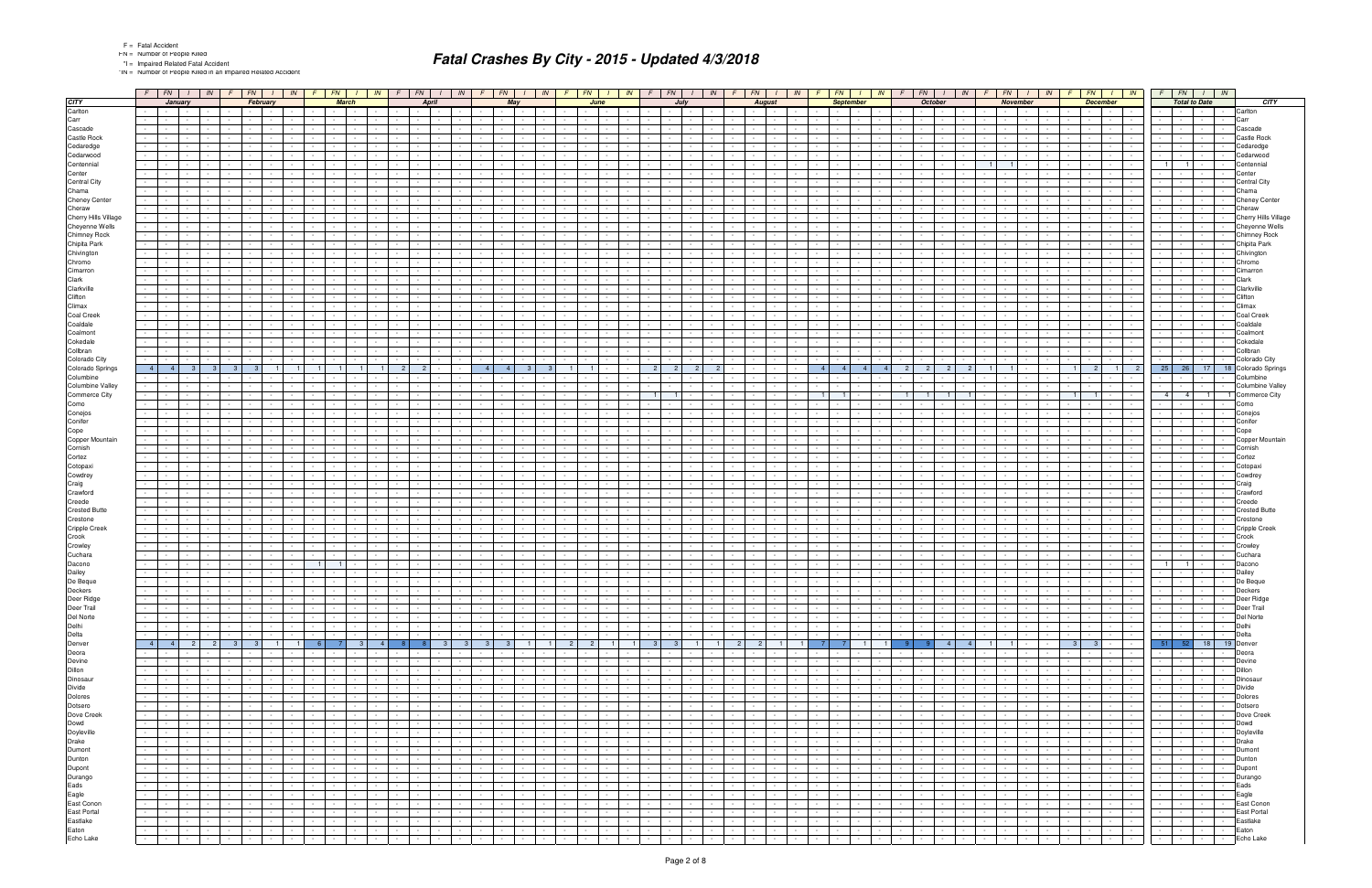\*IN = Number of People Killed in an Impaired Related Accident

|                                                       |                   | $F$ $FN$ $I$ $N$            |                                 |                  | $F$ $FN$ $I$                  |                                                      | IN         |                      | $F$   $FN$                         |                               |                  | $IN$ $F$ $FN$                              | IN                                               |                                    | $F \mid FN$                   | $1 \parallel IN$                                                   |                           | $F \mid FN$          | $\frac{1}{1}$ IN                                      |                  |                                                          |                               |                                                                                       |                                    | $F$   FN   $I$   IN   $F$   FN   $I$   IN | $\sqrt{F}$                              |                               |                      |                          |        | $FN$ $I$ $N$ $F$ $F$ $I$ $N$ $I$ $N$          |                                    |                                   | $FN$ $1$                        | IN                                 | $F \parallel FN \parallel$                  | $\frac{1}{1}$ IN                                      | $F$ $FN$ $I$ $IN$                                                         |                          |
|-------------------------------------------------------|-------------------|-----------------------------|---------------------------------|------------------|-------------------------------|------------------------------------------------------|------------|----------------------|------------------------------------|-------------------------------|------------------|--------------------------------------------|--------------------------------------------------|------------------------------------|-------------------------------|--------------------------------------------------------------------|---------------------------|----------------------|-------------------------------------------------------|------------------|----------------------------------------------------------|-------------------------------|---------------------------------------------------------------------------------------|------------------------------------|-------------------------------------------|-----------------------------------------|-------------------------------|----------------------|--------------------------|--------|-----------------------------------------------|------------------------------------|-----------------------------------|---------------------------------|------------------------------------|---------------------------------------------|-------------------------------------------------------|---------------------------------------------------------------------------|--------------------------|
| <b>CITY</b>                                           |                   | January                     |                                 |                  |                               | February                                             |            |                      | <b>March</b>                       |                               |                  | <b>April</b>                               |                                                  |                                    | May                           |                                                                    |                           | June                 |                                                       |                  |                                                          | July                          |                                                                                       |                                    | <b>August</b>                             |                                         |                               | <b>September</b>     |                          |        | <b>October</b>                                |                                    | November                          |                                 |                                    |                                             | <b>December</b>                                       | <b>Total to Date</b>                                                      | <b>CITY</b>              |
| Eckley                                                |                   | $\sim 10^{-1}$              | $\sim 10^{-11}$                 |                  |                               | <b>Contract Contract</b><br>$\sim 100$               |            | $\sim$               | <b>Contract</b>                    |                               |                  |                                            |                                                  |                                    |                               |                                                                    |                           | $\sim$               |                                                       |                  |                                                          |                               |                                                                                       |                                    |                                           |                                         |                               | $\sim$               |                          |        | $\sim$                                        |                                    | $\sim 100$                        | $\sim 100$                      |                                    | $\sim$                                      | $\sim$ 100 $\mu$<br>$\sim$                            | Eckley<br>$\sim$                                                          |                          |
| Edgewater                                             |                   |                             |                                 |                  |                               |                                                      |            |                      |                                    |                               |                  |                                            |                                                  |                                    |                               |                                                                    |                           |                      |                                                       |                  |                                                          |                               |                                                                                       |                                    |                                           |                                         |                               |                      |                          |        |                                               |                                    |                                   |                                 |                                    |                                             |                                                       |                                                                           | Edgewater                |
| Edwards                                               |                   |                             |                                 |                  |                               |                                                      |            |                      |                                    |                               |                  |                                            |                                                  |                                    |                               |                                                                    |                           |                      |                                                       |                  |                                                          |                               |                                                                                       |                                    |                                           |                                         |                               |                      |                          |        |                                               |                                    |                                   |                                 |                                    |                                             |                                                       |                                                                           | Edwards                  |
| Egnar                                                 |                   |                             |                                 |                  |                               | $\sim$                                               |            |                      |                                    |                               |                  |                                            |                                                  |                                    |                               |                                                                    |                           |                      |                                                       |                  |                                                          |                               |                                                                                       |                                    |                                           |                                         |                               |                      |                          |        |                                               |                                    |                                   |                                 |                                    |                                             |                                                       | Egnar                                                                     |                          |
| El Moro                                               |                   |                             |                                 |                  |                               |                                                      |            |                      |                                    |                               |                  |                                            |                                                  |                                    |                               |                                                                    |                           |                      |                                                       |                  |                                                          |                               |                                                                                       |                                    |                                           |                                         |                               |                      |                          |        |                                               |                                    |                                   |                                 |                                    |                                             |                                                       |                                                                           | El Moro                  |
| El Rancho                                             |                   |                             |                                 |                  |                               |                                                      |            |                      |                                    |                               |                  |                                            |                                                  |                                    |                               |                                                                    |                           |                      |                                                       |                  |                                                          |                               |                                                                                       |                                    |                                           |                                         |                               |                      |                          |        |                                               |                                    |                                   |                                 |                                    |                                             |                                                       |                                                                           | El Rancho                |
| Elbert                                                |                   |                             |                                 |                  |                               | $\sim$                                               |            |                      |                                    |                               |                  |                                            |                                                  |                                    |                               |                                                                    |                           |                      |                                                       |                  |                                                          |                               |                                                                                       |                                    |                                           |                                         |                               |                      |                          |        |                                               |                                    |                                   |                                 |                                    |                                             |                                                       | Elbert<br>$\sim$                                                          |                          |
| Eldora                                                |                   |                             |                                 |                  |                               |                                                      |            |                      |                                    |                               |                  |                                            |                                                  |                                    |                               |                                                                    |                           |                      |                                                       |                  |                                                          |                               |                                                                                       |                                    |                                           |                                         |                               |                      |                          |        |                                               |                                    |                                   |                                 |                                    |                                             |                                                       | Eldora                                                                    |                          |
| Eldorado Springs                                      |                   |                             |                                 |                  |                               |                                                      |            |                      |                                    |                               |                  |                                            |                                                  |                                    |                               |                                                                    |                           |                      |                                                       |                  |                                                          |                               |                                                                                       |                                    |                                           |                                         |                               |                      |                          |        |                                               |                                    |                                   |                                 |                                    |                                             |                                                       |                                                                           | Eldorado Springs         |
| Elizabeth                                             |                   |                             |                                 |                  |                               |                                                      |            |                      |                                    |                               |                  |                                            |                                                  |                                    |                               |                                                                    |                           |                      |                                                       |                  |                                                          |                               |                                                                                       |                                    |                                           |                                         |                               |                      |                          |        |                                               |                                    |                                   |                                 |                                    |                                             |                                                       |                                                                           | Elizabeth                |
| Elk Springs                                           |                   |                             |                                 |                  |                               |                                                      |            |                      |                                    |                               |                  |                                            |                                                  |                                    |                               |                                                                    |                           |                      |                                                       |                  |                                                          |                               |                                                                                       |                                    |                                           |                                         |                               |                      |                          |        |                                               |                                    |                                   |                                 |                                    |                                             |                                                       |                                                                           | <b>Elk Springs</b>       |
| Ellicott                                              |                   |                             |                                 |                  |                               |                                                      |            |                      |                                    |                               |                  |                                            |                                                  |                                    |                               |                                                                    |                           |                      |                                                       |                  |                                                          |                               |                                                                                       |                                    |                                           |                                         |                               |                      |                          |        |                                               |                                    |                                   |                                 |                                    |                                             |                                                       | Ellicott                                                                  |                          |
| Empire                                                |                   |                             |                                 |                  |                               |                                                      |            | 1 <sup>1</sup>       |                                    |                               |                  |                                            |                                                  |                                    |                               |                                                                    |                           |                      |                                                       |                  |                                                          |                               |                                                                                       |                                    |                                           |                                         |                               |                      |                          |        |                                               |                                    |                                   |                                 |                                    |                                             |                                                       | Empire<br>4 <sup>1</sup><br>2 <sup>1</sup><br>2 Englewood                 |                          |
| Englewood<br>Erie                                     |                   |                             |                                 |                  |                               |                                                      |            |                      |                                    |                               |                  |                                            |                                                  |                                    |                               |                                                                    |                           |                      |                                                       |                  |                                                          |                               |                                                                                       |                                    |                                           |                                         |                               |                      |                          |        |                                               |                                    |                                   |                                 |                                    |                                             |                                                       | Erie                                                                      |                          |
| <b>Estes Park</b>                                     |                   |                             |                                 |                  |                               |                                                      |            |                      |                                    |                               |                  |                                            |                                                  |                                    |                               |                                                                    |                           |                      |                                                       |                  |                                                          |                               |                                                                                       |                                    |                                           |                                         |                               |                      |                          |        |                                               |                                    |                                   |                                 |                                    |                                             |                                                       |                                                                           | <b>Estes Park</b>        |
| Evans                                                 |                   |                             |                                 |                  |                               |                                                      |            |                      |                                    |                               |                  |                                            |                                                  |                                    |                               |                                                                    |                           |                      |                                                       |                  |                                                          |                               |                                                                                       |                                    |                                           |                                         |                               |                      |                          |        |                                               |                                    |                                   |                                 |                                    |                                             |                                                       | Evans                                                                     |                          |
| Evergreen                                             |                   |                             |                                 |                  |                               |                                                      |            |                      |                                    |                               |                  |                                            |                                                  |                                    |                               |                                                                    |                           |                      |                                                       |                  |                                                          |                               |                                                                                       |                                    |                                           |                                         |                               |                      |                          |        |                                               |                                    |                                   |                                 |                                    |                                             |                                                       |                                                                           | Evergree                 |
| Fairplay                                              |                   |                             |                                 |                  |                               |                                                      |            |                      |                                    |                               |                  |                                            |                                                  |                                    |                               |                                                                    |                           |                      |                                                       |                  |                                                          |                               |                                                                                       |                                    |                                           |                                         |                               |                      |                          |        |                                               |                                    |                                   |                                 |                                    |                                             |                                                       |                                                                           | Fairplay                 |
| Falcon                                                |                   |                             |                                 |                  |                               |                                                      |            |                      |                                    |                               |                  |                                            |                                                  |                                    |                               |                                                                    |                           |                      |                                                       |                  |                                                          |                               |                                                                                       |                                    |                                           |                                         |                               |                      |                          |        |                                               |                                    |                                   |                                 |                                    |                                             |                                                       | Falcon                                                                    |                          |
| Farisita                                              |                   |                             |                                 |                  |                               |                                                      |            |                      |                                    |                               |                  |                                            |                                                  |                                    |                               |                                                                    |                           |                      |                                                       |                  |                                                          |                               |                                                                                       |                                    |                                           |                                         |                               |                      |                          |        |                                               |                                    |                                   |                                 |                                    |                                             |                                                       |                                                                           | Farisita                 |
| <b>Federal Heights</b>                                |                   |                             |                                 |                  |                               |                                                      |            |                      |                                    |                               |                  |                                            |                                                  |                                    |                               |                                                                    |                           |                      |                                                       |                  |                                                          |                               |                                                                                       |                                    |                                           |                                         |                               |                      |                          |        |                                               |                                    |                                   |                                 |                                    |                                             |                                                       |                                                                           | <b>Federal Heights</b>   |
| Firestone                                             |                   |                             |                                 |                  |                               |                                                      |            |                      |                                    |                               |                  |                                            |                                                  |                                    |                               |                                                                    |                           |                      |                                                       |                  |                                                          |                               |                                                                                       |                                    |                                           |                                         |                               |                      |                          |        |                                               |                                    |                                   |                                 |                                    |                                             |                                                       |                                                                           | Firestone                |
| Firstview                                             |                   |                             |                                 |                  |                               |                                                      |            |                      |                                    |                               |                  |                                            |                                                  |                                    |                               |                                                                    |                           |                      |                                                       |                  |                                                          |                               |                                                                                       |                                    |                                           |                                         |                               |                      |                          |        |                                               |                                    |                                   |                                 |                                    |                                             |                                                       |                                                                           | Firstview                |
| Flagler                                               |                   |                             |                                 |                  |                               |                                                      |            |                      |                                    |                               |                  |                                            |                                                  |                                    |                               |                                                                    |                           |                      |                                                       |                  |                                                          |                               |                                                                                       |                                    |                                           |                                         |                               |                      |                          |        |                                               |                                    |                                   |                                 |                                    |                                             |                                                       | Flagler                                                                   |                          |
| Fleming                                               |                   |                             |                                 |                  |                               |                                                      |            |                      |                                    |                               |                  |                                            |                                                  |                                    |                               |                                                                    |                           |                      |                                                       |                  |                                                          |                               |                                                                                       |                                    |                                           |                                         |                               |                      |                          |        |                                               |                                    |                                   |                                 |                                    |                                             |                                                       |                                                                           | Fleming                  |
| Florence                                              |                   |                             |                                 |                  |                               |                                                      |            |                      |                                    |                               |                  |                                            |                                                  |                                    |                               |                                                                    |                           |                      |                                                       |                  |                                                          |                               |                                                                                       |                                    |                                           |                                         |                               |                      |                          |        |                                               |                                    |                                   |                                 |                                    |                                             |                                                       |                                                                           | Florence                 |
| Florissant                                            |                   |                             |                                 |                  |                               |                                                      |            |                      |                                    |                               |                  |                                            |                                                  |                                    |                               |                                                                    |                           |                      |                                                       |                  |                                                          |                               |                                                                                       |                                    |                                           |                                         |                               |                      |                          |        |                                               |                                    |                                   |                                 |                                    |                                             |                                                       |                                                                           | Florissant               |
| Fort Collins                                          | $\vert$ 1 $\vert$ |                             |                                 |                  |                               |                                                      |            |                      |                                    |                               |                  |                                            |                                                  |                                    |                               |                                                                    |                           | 2 <sup>1</sup>       |                                                       |                  |                                                          |                               |                                                                                       |                                    |                                           |                                         |                               |                      |                          |        |                                               |                                    |                                   |                                 |                                    |                                             |                                                       | 4 <sup>1</sup><br>4 <sup>1</sup><br>1 Fort Collins<br>11                  |                          |
| Fort Garland                                          |                   |                             |                                 |                  |                               |                                                      |            |                      |                                    |                               |                  |                                            |                                                  |                                    |                               |                                                                    |                           |                      |                                                       |                  |                                                          |                               |                                                                                       |                                    |                                           |                                         |                               |                      |                          |        |                                               |                                    |                                   |                                 |                                    |                                             |                                                       |                                                                           | Fort Garland             |
| Fort Lewis                                            |                   |                             |                                 |                  |                               |                                                      |            |                      |                                    |                               |                  |                                            |                                                  |                                    |                               |                                                                    |                           |                      |                                                       |                  | $\overline{1}$                                           |                               |                                                                                       |                                    |                                           |                                         |                               |                      |                          |        |                                               |                                    |                                   |                                 |                                    |                                             |                                                       |                                                                           | Fort Lewis               |
| Fort Lupton                                           | 1 <sup>1</sup>    | $\overline{2}$              |                                 |                  |                               |                                                      |            |                      |                                    |                               |                  |                                            |                                                  |                                    |                               |                                                                    |                           |                      |                                                       |                  |                                                          |                               |                                                                                       |                                    |                                           |                                         |                               |                      |                          |        |                                               |                                    |                                   |                                 |                                    |                                             |                                                       | 3<br>5 <sub>1</sub>                                                       | Fort Lupton              |
| Fort Lyon<br>Fort Morgan                              |                   |                             |                                 |                  |                               |                                                      |            |                      |                                    |                               |                  |                                            |                                                  |                                    |                               |                                                                    |                           |                      |                                                       |                  |                                                          |                               |                                                                                       |                                    |                                           |                                         |                               |                      |                          |        |                                               |                                    |                                   |                                 |                                    |                                             |                                                       |                                                                           | Fort Lyon<br>Fort Morgan |
| Fosston                                               |                   |                             |                                 |                  |                               |                                                      |            |                      |                                    |                               |                  |                                            |                                                  |                                    |                               |                                                                    |                           |                      |                                                       |                  |                                                          |                               |                                                                                       |                                    |                                           |                                         |                               |                      |                          |        |                                               |                                    |                                   |                                 |                                    |                                             |                                                       |                                                                           | Fosston                  |
| Fountain                                              |                   |                             |                                 |                  |                               |                                                      |            |                      |                                    |                               |                  |                                            |                                                  |                                    |                               |                                                                    |                           |                      |                                                       |                  |                                                          |                               |                                                                                       |                                    |                                           |                                         |                               |                      |                          |        |                                               |                                    |                                   |                                 |                                    |                                             |                                                       |                                                                           | Fountain                 |
| Fowler                                                |                   |                             |                                 |                  |                               |                                                      |            |                      |                                    |                               |                  |                                            |                                                  |                                    |                               |                                                                    |                           |                      |                                                       |                  |                                                          |                               |                                                                                       |                                    |                                           |                                         |                               |                      |                          |        |                                               |                                    |                                   |                                 |                                    |                                             |                                                       | Fowlei                                                                    |                          |
| Foxfield                                              |                   |                             |                                 |                  |                               |                                                      |            |                      |                                    |                               |                  |                                            |                                                  |                                    |                               |                                                                    |                           |                      |                                                       |                  |                                                          |                               |                                                                                       |                                    |                                           |                                         |                               |                      |                          |        |                                               |                                    |                                   |                                 |                                    |                                             |                                                       |                                                                           | Foxfield                 |
| Foxton                                                |                   |                             |                                 |                  |                               |                                                      |            |                      |                                    |                               |                  |                                            |                                                  |                                    |                               |                                                                    |                           |                      |                                                       |                  |                                                          |                               |                                                                                       |                                    |                                           |                                         |                               |                      |                          |        |                                               |                                    |                                   |                                 |                                    |                                             |                                                       | Foxton                                                                    |                          |
| Franktown                                             |                   |                             |                                 |                  |                               |                                                      |            |                      |                                    |                               |                  |                                            |                                                  |                                    |                               |                                                                    |                           |                      |                                                       |                  |                                                          |                               |                                                                                       |                                    |                                           |                                         |                               |                      |                          |        |                                               |                                    |                                   |                                 |                                    |                                             |                                                       |                                                                           | Franktown                |
| Fraser                                                |                   |                             |                                 |                  |                               |                                                      |            |                      |                                    |                               |                  |                                            |                                                  |                                    |                               |                                                                    |                           |                      |                                                       |                  |                                                          |                               |                                                                                       |                                    |                                           |                                         |                               |                      |                          |        |                                               |                                    |                                   |                                 |                                    |                                             |                                                       | Fraseı                                                                    |                          |
| Frederick                                             |                   |                             |                                 |                  |                               |                                                      |            |                      |                                    |                               |                  |                                            |                                                  |                                    |                               |                                                                    |                           |                      |                                                       |                  |                                                          |                               |                                                                                       |                                    |                                           |                                         |                               |                      |                          |        |                                               |                                    |                                   |                                 |                                    |                                             |                                                       |                                                                           | Frederick                |
| Frisco                                                |                   |                             |                                 |                  |                               |                                                      |            |                      |                                    |                               |                  |                                            |                                                  |                                    |                               |                                                                    |                           |                      |                                                       |                  |                                                          |                               |                                                                                       |                                    |                                           |                                         |                               |                      |                          |        |                                               |                                    |                                   |                                 |                                    |                                             |                                                       | Frisco                                                                    |                          |
| Fruita                                                |                   |                             |                                 |                  |                               |                                                      |            |                      |                                    |                               |                  |                                            |                                                  |                                    |                               |                                                                    |                           |                      |                                                       |                  |                                                          |                               |                                                                                       |                                    |                                           |                                         |                               |                      |                          |        |                                               |                                    |                                   |                                 |                                    |                                             |                                                       | Fruita                                                                    |                          |
| Galatea                                               |                   |                             |                                 |                  |                               |                                                      |            |                      |                                    |                               |                  |                                            |                                                  |                                    |                               |                                                                    |                           |                      |                                                       |                  |                                                          |                               |                                                                                       |                                    |                                           |                                         |                               |                      |                          |        |                                               |                                    |                                   |                                 |                                    |                                             |                                                       |                                                                           | Galatea                  |
| Galeton                                               |                   |                             |                                 |                  |                               |                                                      |            |                      |                                    |                               |                  |                                            |                                                  |                                    |                               |                                                                    |                           |                      |                                                       |                  |                                                          |                               |                                                                                       |                                    |                                           |                                         |                               |                      |                          |        |                                               |                                    |                                   |                                 |                                    |                                             |                                                       |                                                                           | Galeton                  |
| Garcia                                                |                   |                             |                                 |                  |                               |                                                      |            |                      |                                    |                               |                  |                                            |                                                  |                                    |                               |                                                                    |                           |                      |                                                       |                  |                                                          |                               |                                                                                       |                                    |                                           |                                         |                               |                      |                          |        |                                               |                                    |                                   |                                 |                                    |                                             |                                                       | Garcia                                                                    |                          |
| Garden City                                           |                   |                             |                                 |                  |                               |                                                      |            |                      |                                    |                               |                  |                                            |                                                  |                                    |                               |                                                                    |                           |                      |                                                       |                  |                                                          |                               |                                                                                       |                                    |                                           |                                         |                               |                      |                          |        |                                               |                                    |                                   |                                 |                                    |                                             |                                                       |                                                                           | Garden City              |
| Gardner<br>Garfield                                   |                   |                             |                                 |                  |                               |                                                      |            |                      |                                    |                               |                  |                                            |                                                  |                                    |                               |                                                                    |                           |                      |                                                       |                  |                                                          |                               |                                                                                       |                                    |                                           |                                         |                               |                      |                          |        |                                               |                                    |                                   |                                 |                                    |                                             |                                                       |                                                                           | Gardne<br>Garfield       |
| Garo Park                                             |                   |                             |                                 |                  |                               |                                                      |            |                      |                                    |                               |                  |                                            |                                                  |                                    |                               |                                                                    |                           |                      |                                                       |                  |                                                          |                               |                                                                                       |                                    |                                           |                                         |                               |                      |                          |        |                                               |                                    |                                   |                                 |                                    |                                             |                                                       |                                                                           | Garo Park                |
| Gateway                                               |                   |                             |                                 |                  |                               |                                                      |            |                      |                                    |                               |                  |                                            |                                                  |                                    |                               |                                                                    |                           |                      |                                                       |                  |                                                          |                               |                                                                                       |                                    |                                           |                                         |                               |                      |                          |        |                                               |                                    |                                   |                                 |                                    |                                             |                                                       |                                                                           | Gateway                  |
| Gem Village                                           |                   |                             |                                 |                  |                               |                                                      |            |                      |                                    |                               |                  |                                            |                                                  |                                    |                               |                                                                    |                           |                      |                                                       |                  |                                                          |                               |                                                                                       |                                    |                                           |                                         |                               |                      |                          |        |                                               |                                    |                                   |                                 |                                    |                                             |                                                       |                                                                           | Gem Village              |
| Genoa                                                 |                   |                             | $\sim$                          | $\sim$           | $\sim$                        | <b>Contract Contract</b><br>$\sim$                   |            | $\sim$               |                                    |                               |                  |                                            |                                                  |                                    |                               |                                                                    |                           |                      |                                                       |                  |                                                          |                               |                                                                                       |                                    |                                           |                                         |                               | $\sim$               |                          |        |                                               |                                    |                                   |                                 |                                    |                                             |                                                       | Genoa<br>$\sim$                                                           |                          |
|                                                       |                   |                             |                                 |                  |                               |                                                      |            |                      |                                    |                               |                  |                                            |                                                  |                                    |                               |                                                                    |                           |                      |                                                       |                  |                                                          |                               |                                                                                       |                                    |                                           |                                         |                               |                      |                          |        |                                               |                                    |                                   |                                 |                                    |                                             |                                                       |                                                                           | Laeorgion                |
|                                                       |                   |                             | $\sim 100$                      |                  | $\sim$                        | and the state                                        |            | $\sim$               |                                    |                               |                  |                                            |                                                  |                                    | $\sim$ $-$                    | the contract of the con-                                           | $\sim 10^{-11}$           | $\sim$               |                                                       |                  | $\sim$                                                   |                               |                                                                                       | the contract of                    |                                           |                                         |                               |                      |                          |        |                                               | $\mathbf{I}$ $\mathbf{I}$          | the contract of                   |                                 |                                    | <b>Contract Contract</b>                    | <b>Contract</b><br>$\sim$                             | .<br>$\sim$                                                               | Gilcrest                 |
|                                                       |                   | $\sim$                      | the contract                    |                  | $\sim 100$                    | the contract of                                      | $\sim$     |                      | the contract of the                | $\sim$                        | $\sim$           | <b>Contract</b>                            | $\sim$ $-$<br>$\sim$                             | $\sim$                             | $\sim 10^{-1}$                | the contract of the con-                                           | $\sim$ 100 $\sim$         | $\sim$               | <b>Contract Contract</b>                              |                  | $\sim$                                                   | <b>Contract Contract</b>      | $\sim$                                                                                | the contract of                    | $\sim 10^{-11}$                           | $\sim$<br>$\sim$ 100 $\mu$              | <b>Contract Contract</b>      | $\sim$               | $\sim$ $-$               |        | <b>Service</b><br>$\sim 100$                  | $\blacksquare$                     |                                   | the contract of the contract of | $\sim$ $-$                         | the contract of                             | $\sim 10^{-1}$<br><b>Contractor</b>                   | Gill<br><b>Contract Contract</b><br>$\sim$<br><b>Contract Contract</b>    |                          |
|                                                       |                   |                             | $\sim$ $\sim$ $\sim$            | $\sim$ 100 $\mu$ | $\sim$                        | the contract of the                                  |            |                      | <b>Service</b> State               |                               | $\sim$           | $\sim 100$                                 | $\sim$                                           | $\sim$ $-$                         | $\sim$ $-$                    | <b>Contract Contract</b>                                           | $\sim$ 100 $\mu$          | $\sim$ $-$           |                                                       |                  | $\sim$                                                   | <b>Contract Contract</b>      | $\sim$ $\sim$ $\sim$                                                                  | $\sim 100$                         | $\sim 10^{-1}$                            | $\sim$ 10 $\mu$<br>$\sim$               | $\sim$ $-$                    | $\sim$               | $\sim$                   |        | $\sim$ $-$                                    | $\mathbf{I}$ $\mathbf{I}$          | the contract of                   |                                 | $\sim$ $-$                         | the contract of                             | $\sim 10^{-10}$ m $^{-1}$<br>$\sim$ $\sim$            | Gilman<br>the contract of the contract of the<br>$\sim$                   |                          |
| Georgtown<br>Gilcrest<br>Gill<br>Gilman<br>Glade Park |                   |                             | <b>Contract</b>                 | $\sim$ 100 $\pm$ | $\sim 100$                    | the contract of the con-                             |            |                      | the contract of                    |                               | $\sim$           | <b>Contract</b>                            | $\sim$ $-$                                       | <b>Contract</b>                    | $\sim 10^{-1}$                | and the property of the con-                                       | $\sim 10^{-11}$           | $\sim$               | $\sim 100$                                            |                  | <b>Service</b><br>$\sim$                                 | <b>Contract</b>               | $\sim$ $\sim$ $\sim$                                                                  | $\sim 100$                         | $\sim 10^{-11}$                           | $\sim 100$<br>$\sim$                    | $\sim 10^{-11}$               | $\sim$               | $\sim$                   |        | $\sim 10^{-1}$<br><b>Service</b>              | $\sim 10^{-11}$                    | <b>Contract Contract Contract</b> |                                 | $\sim 10^{-11}$                    | <b>Contract Contract</b>                    | <b>Contract</b><br>$\sim 10^{-1}$                     | $\sim 10^{-10}$<br><b>Contract Contract Contract</b><br>$\sim$            | Glade Park               |
| Gladstone                                             | $\sim$ $\sim$     | $\sim$ $-$                  | the contract                    |                  | $\omega_{\rm{max}}$           | and the state                                        |            |                      | the contract of                    | $\sim$                        | $\sim$           | $\sim 100$ km s $^{-1}$                    | $\sim$ $-$<br>$\sim$                             | <b>Service</b>                     | $\sim 10^{-11}$               | and the state                                                      | $\sim 10^{-11}$           | $\sim$ $-$           | <b>Contract Contract</b><br>$\sim$                    |                  | the contract of                                          | $\mathbf{1}$ and $\mathbf{1}$ |                                                                                       | the contract of                    | $\sim 10^{-11}$                           | $\sim$<br>$\sim 10^{-1}$                | $\sim 10^{-11}$               |                      | the contract of          | $\sim$ | $\sim$ $\sim$ $\sim$ $\sim$<br><b>Service</b> | $\sim 10^{-11}$                    |                                   | the contract of                 | $\sim 10^{-11}$                    | the contract of                             | $\sim 10^{-11}$<br><b>Contract Contract</b>           | the contract of<br>$\sim$ $\sim$<br>$\sim$                                | Gladstone                |
| Glen Haven                                            |                   |                             | $\sim 10^{-10}$                 |                  | $\sim$                        | <b>Contract Contract</b><br>$\sim 100$               |            | <b>Service</b> State |                                    |                               |                  | <b>Contract</b>                            |                                                  |                                    | $\sim$ $-$                    | <b>Contract</b><br>$\sim$ $-$                                      | $\sim$                    | $\sim$               |                                                       |                  | $\sim$                                                   | $\sim 10^{-11}$               | $\sim 100$                                                                            | $\sim$ $\sim$                      | $\sim$ 100 $\mu$                          | $\sim$                                  | $\sim$                        | $\sim$               |                          |        | $\sim$                                        | <b>Contract</b>                    | $\sim$ $\sim$                     | $\sim 100$                      | $\sim$                             | <b>Service</b><br>$\sim 100$                | $\sim$<br>$\sim 10^{-11}$                             | $\sim 10^{-11}$<br>$\sim$<br><b>Contract</b><br><b>Contract Contract</b>  | Glen Haven               |
| Glendale                                              | $\sim$            | $\sim$                      | $\sim 10^{-11}$                 | $\sim$ 100 $\pm$ | $\sim 100$                    | the contract of                                      | $\sim$     |                      | the contract of                    | $\sim$                        | $\sim$           | <b>Contract</b>                            | $\sim 10^{-1}$<br>$\sim 10^{-11}$                | <b>Contract Contract</b>           | $\sim 100$                    | the contract of the con-                                           | <b>Contract Contract</b>  | $\sim$               | $\sim 10^{-11}$                                       |                  | $\sim$ 100 $\mu$<br>$\sim$                               | <b>Contract</b>               | $\sim$ $-$<br>$\sim 10^{-1}$                                                          | $\sim 100$                         | $\sim$ $-$                                | $\sim$<br>$\sim 100$                    | <b>Contract</b>               | $\sim$               | $\sim 100$               |        | $\sim$<br>$\sim$                              | <b>Contract</b>                    | the contract of                   |                                 | $\sim 10^{-11}$                    | the contract of                             | $\sim$ $-$<br><b>Contract</b>                         | $\sim$ $-$<br>and the contract of the contract of<br>$\sim$               | Glendale                 |
| Glendevey<br>Glenwood Springs<br>Golden               |                   | $\sim$ $-$                  | the contract                    |                  | $\sim 100$                    | and the state                                        |            |                      | <b>Service State</b>               | $\sim$                        | $\sim$           | $\sim 10^{-10}$                            | $\sim$                                           |                                    | $\sim 10^{-11}$               | and the state                                                      | $\sim$ 100 $\mu$          | $\sim$               | <b>Contract Contract</b><br>$\sim$                    |                  | $\sim 10^{-1}$                                           | $\sim 10^{-10}$               |                                                                                       | the contract of                    | $\sim 10^{-11}$                           | $\sim$                                  | $\sim 10^{-11}$               | $\sim$               |                          |        | $\sim$ $-$                                    | $\sim 10^{-11}$                    | the contract of                   |                                 | $\sim$ $-$                         | the contract of                             | $\sim 10^{-11}$<br>$\sim 10^{-10}$                    | $-1 - 1 - 1 - 1$<br>$\sim$ $-$                                            | Glendevey                |
|                                                       |                   |                             | <b>Contract</b>                 | $\sim$ 100 $\mu$ | $\sim$                        | and the state of<br>$\sim 100$                       |            |                      | and the con-                       |                               |                  | $1 \mid 1 \mid$                            | $\vert$ 1 $\vert$<br>$\overline{1}$              |                                    | $\sim 10^{-1}$                | <b>Contract</b><br>$\sim$                                          | <b>Service</b>            | $\sim$               |                                                       |                  | $\sim$                                                   |                               | $\sim 100$                                                                            | $\sim$ $\sim$                      | $\sim$ 100 $\mu$                          | $\sim$                                  | $\sim$                        | $\sim$               |                          |        | $\sim$ $-$                                    | <b>Contract</b>                    | $\sim$ $\sim$                     | $\sim 100$                      | $\sim$ $-$                         | the contract of the con-                    | $\sim$<br><b>Contract</b>                             | 1 1 1 1 Glenwood Springs                                                  |                          |
| Goodrich                                              | $\sim 100$        | $\sim$ $-$<br>$\sim$        | $\sim$ $-$                      | $\sim$ 100 $\pm$ | $\sim 100$                    | the contract of                                      | $\sim$     |                      | the contract of                    | $\sim$<br>$\sim$ $-$          |                  | the contract of                            | <b>Contract</b><br>$\sim$ $-$                    | <b>Contract Contract</b><br>$\sim$ | $\sim 100$                    | the contract of the con-                                           | $\sim 10^{-11}$<br>$\sim$ | $\sim$               | <b>Contract</b><br>$\sim$<br><b>Contract Contract</b> |                  | <b>Service</b><br>$\sim 10^{-1}$<br>$\sim$ $\sim$ $\sim$ | <b>Contract</b>               | $\sim 10^{-1}$                                                                        | the contract of<br>the contract of | $\sim$ $-$                                | $\sim$<br>$\sim 100$<br>$\sim$ 10 $\mu$ | $\sim 10^{-10}$               | $\sim$               | $\sim$                   |        | <b>Contract</b><br>$\sim 10^{-11}$            | $\mathbf{r}$                       |                                   | the contract of the contract of | $\sim 100$                         | the contract of                             | $\sim 10^{-10}$<br>$\sim 10^{-1}$                     | Golden<br>$-1 - 1 -$<br>$\sim$                                            |                          |
| Gould                                                 |                   |                             | the contract<br><b>Contract</b> | $\sim$ $-$       | $\sim 10^{-11}$<br>$\sim 100$ | the contract of the con-<br><b>Contract Contract</b> |            |                      | the contract of<br>the contract of | $\sim$<br>$\sim$              | $\sim$<br>$\sim$ | $\sim 10^{-10}$<br>$\sim 100$ km s $^{-1}$ | $\sim$ $-$<br>$\sim$<br>$\sim$<br>$\sim 10^{-1}$ | $\sim$ $-$                         | $\sim 100$<br>$\sim 10^{-11}$ | and the property of the con-<br><b>Contract</b><br>$\sim 10^{-11}$ | $\sim 10^{-1}$            | $\sim$ $-$<br>$\sim$ |                                                       |                  | $\sim$ $-$<br>$\sim 10^{-1}$<br><b>Service</b>           | <b>Contract</b><br>$\sim$ $-$ | $\sim 10^{-11}$                                                                       | $\sim 10^{-1}$                     | $\sim 10^{-10}$<br>$\sim 10^{-11}$        | $\sim$<br>$\sim$ $\sim$<br>$\sim$       | $\sim 10^{-11}$<br>$\sim$ $-$ | $\sim$<br>$\sim 100$ | $\sim$                   |        | $\sim$ $-$<br>$\sim$ $-$                      | $\sim 10^{-11}$<br>$\sim 10^{-11}$ | the contract of                   | the contract of                 | $\sim 10^{-11}$<br>$\sim 10^{-11}$ | the contract of<br><b>Contract Contract</b> | <b>Contract Contract</b><br>$\sim$<br><b>Contract</b> | the contract of the con-<br>$\sim$<br>Gould<br>$-1 - 1 - 1 - 1$<br>$\sim$ | Goodrich                 |
| Granada                                               | $\sim$ $\sim$     | $\sim$ $-$                  | the contract                    |                  | $\sim$ $ -$                   | and the state of                                     |            |                      | <b>Second Control</b>              | $\sim$                        | $\sim$           | $\mathbf{1}$ and $\mathbf{1}$              | $\sim$<br>$\sim$                                 | $\sim$ $\sim$ $\sim$               | $\sim 10^{-11}$               | the contract of                                                    | $\sim 10^{-11}$           | $\sim$ $-$           | $\sim$ 100 $\sim$                                     |                  | $\sim$ $\sim$<br>$\sim$ $-$                              | $\sim 100$ m $^{-1}$          | $\sim$ $-$                                                                            | <b>Second Control</b>              | <b>Contract</b>                           | $\sim$<br>$\sim 100$                    | $\sim 10^{-10}$               |                      | <b>Service</b>           |        | $\sim$ $-$<br><b>Service</b>                  | $\mathbf{I}$ and $\mathbf{I}$      |                                   | $-1 - 1$                        | $\sim 100$                         | <b>Second Card</b>                          | $\sim 10^{-11}$<br>$\sim 10^{-10}$                    | $\sim$                                                                    | Granada                  |
| Granby                                                |                   | $\sim$                      | $\sim 10^{-11}$                 | $\sim$ 100 $\pm$ | $\sim$                        | the contract of the                                  |            | $\sim 100$           | . .                                | $\sim$                        | $\sim$           | <b>Contract</b>                            | $\sim$<br><b>Service</b>                         | $\sim 100$                         | $\sim 100$                    | <b>Contract Contract</b>                                           | <b>Contract</b>           | $\sim$ $-$           | $\sim$                                                |                  | $\sim$                                                   | <b>Contract Contract</b>      | $\sim 10^{-11}$<br>$\sim$                                                             | $\sim 100$                         | $\sim$ $-$                                | $\sim$<br>$\sim$                        | $\sim 100$                    | $\sim$               |                          |        | $\sim$ $-$                                    | $\sim 10^{-11}$                    | $\sim$ $\sim$ $\sim$              | $\sim 100$                      | $\sim 10^{-11}$                    | the contract of                             | e Ind<br><b>Contract Contract</b>                     | Granby<br>the contract of the con-<br>$\sim$                              |                          |
| Grand Junction                                        |                   | $1 \quad 1 \quad 1 \quad 1$ |                                 |                  | $1 \cdot 1$                   |                                                      |            |                      | $1 \quad 1$                        |                               |                  | the contract of                            | $\sim$ $-$<br>$\sim 10^{-11}$                    |                                    |                               |                                                                    | $4$ 4 1 1 2 2 -           |                      |                                                       |                  |                                                          |                               | $2 \begin{bmatrix} 2 & 1 & 1 \end{bmatrix}$ $1 \begin{bmatrix} -1 & -1 \end{bmatrix}$ |                                    | $\sim 10^{-11}$                           | $\sim$<br>$\sim 100$                    | $\sim 100$                    | $\sim$               | $\mathbf{I}$             |        | <b>Contract Contract</b><br>$\sim 10^{-11}$   | $\mathbf{1}$ and $\mathbf{1}$      |                                   | the contract of                 | $\sim 10^{-11}$                    |                                             | 1 1 1 1                                               | 12 12 4 4 Grand Junction                                                  |                          |
|                                                       | $\sim 100$        | $\sim 10^{-1}$              | $\sim$ $\sim$                   | $\sim 100$       | $\sim 100$                    | <b>Contract Contract</b>                             |            |                      | the company of                     | $\sim$                        | $\sim$           | $\sim 10^{-11}$                            | $\sim$ $-$<br>$\sim$                             | $\sim$ $ -$                        | $\sim 10^{-1}$                | $\sim$ $\sim$ $\sim$<br>$\sim 10^{-11}$                            | $\sim 100$                | $\sim$               |                                                       |                  | $\sim$ $\sim$<br>$\sim 10^{-1}$                          | <b>Contract</b>               | $\sim$ $\sim$<br>$\sim$                                                               | $\sim 10^{-10}$                    | $\sim 10^{-1}$                            | $\sim$<br>$\sim$ $-$                    | $\sim 10^{-1}$                | $\sim 100$           | $\sim 10^{-11}$          |        | $\sim$                                        | $\sim 10^{-11}$                    |                                   | the company's                   | $\sim 10^{-11}$                    | <b>Service State</b>                        | $\sim 10^{-11}$<br>$\sim$                             | $\sim$<br><b>Contract Contract</b><br>$\sim$                              | <b>Grand Lake</b>        |
| Grand Lake<br>Grand Valley                            |                   | $\sim 10^{-1}$              | <b>Contract</b>                 | $\sim 100$       | $\sim$                        | <b>Contract Contract</b><br>$\sim 100$               |            | $\sim$               | $\sim$                             | $\sim$                        | $\sim$           | $\sim 10^{-11}$                            | $\sim$<br>$\sim$                                 | $\sim$                             | $\sim 10^{-11}$               | <b>Contract Contract</b><br>$\sim$ 100 $\pm$                       | $\sim$                    | $\sim$               |                                                       |                  | $\sim$ $\sim$                                            | <b>Contract</b>               | <b>Contract</b>                                                                       | $\sim 10^{-1}$                     | $\sim$ $-$                                | $\sim$<br>$\sim$                        | $\sim 10^{-11}$               | $\sim$               |                          |        | $\sim$ $-$                                    | $\sim 10^{-11}$                    | $\sim$ $\sim$ $\sim$              | $\sim 100$                      | $\sim 10^{-11}$                    | <b>Contract Contract</b>                    | $\sim$<br><b>Contract</b>                             | <b>Contract Contract</b><br><b>Contract</b><br>$\sim$                     | <b>Grand Valley</b>      |
| Granite                                               |                   | $\sim$ $-$                  | the contract                    |                  | $\sim$ $\sim$                 | and the state of the state                           |            |                      | the contract of                    | $\sim$                        | $\sim$           | $\mathbf{I}$ and $\mathbf{I}$              | $\sim 10^{-1}$<br>$\sim$ $-$                     | $\sim$ $\sim$ $\sim$               | $\sim 100$                    | and the property of the con-                                       | $\sim$ 100 $\pm$          | $\sim$ $-$           | $\sim$ $-$                                            |                  | the contract of                                          | $\sim 100$ km s $^{-1}$       | $\sim 10^{-1}$                                                                        | the contract of                    | $\sim 10^{-11}$                           | $\sim$<br>$\sim 100$                    | $\sim 100$                    | $\sim 100$           |                          |        | <b>Service</b><br>$\sim 10^{-11}$             | $\overline{a}$                     | the contract of                   |                                 | $\sim 10^{-11}$                    | the contract of                             | $\sim 10^{-10}$<br>$\sim 10^{-1}$                     | Granite<br>$\sim$                                                         |                          |
| Grant<br>Grant<br>Greeley<br>Green Mountain Falls     |                   | $\sim$ $-$                  | $\sim 10^{-11}$                 | $\sim 10^{-1}$   | $\omega_{\rm{max}}$           | the contract                                         |            |                      | <b>Service Control</b>             |                               | $\sim$           | $\sim 10^{-11}$                            | $\sim$                                           | $\sim$ $-$                         | $\sim 10^{-1}$                | $\sim$ $\sim$<br>$\sim 100$                                        | $\sim 10^{-11}$           | $\sim$               |                                                       |                  | $\sim 10$<br>$\sim$ $-$                                  | <b>Contract</b>               | $\sim$ $ -$                                                                           | $\sim 100$                         | $\sim 10^{-1}$                            | $\sim$<br>$\sim 100$                    | $\sim 10^{-11}$               | $\sim$               |                          |        | $\sim$                                        | $\sim 10^{-11}$                    | the contract of                   |                                 | $\sim 10^{-11}$                    | the contract of                             | $\sim 10^{-10}$<br>$\sim$                             | <b>Second Second Second</b><br>Grant<br>$\sim$                            |                          |
|                                                       |                   | $\sim$                      | $\sim$ $\sim$ $\sim$            | $\sim 100$       | $\sim 10^{-1}$                | and the state                                        |            | the contract of      |                                    | $\sim$                        |                  | $\sim 10^{-10}$                            | $\sim$<br>$\sim$                                 | $\sim 10^{-1}$                     | $\sim 10^{-10}$               | the contract                                                       | $\sim 10^{-11}$           | $\sim$               |                                                       |                  | $\sim 10^{-1}$                                           | $\sim 10^{-11}$               |                                                                                       | <b>Contract Contract</b>           | $\sim 10^{-1}$                            | $\sim$<br>$\sim$                        | $\sim$                        | $\sim$               |                          |        | $\sim$<br>$\sim$                              | $\sim 10^{-11}$                    | the contract of                   |                                 | $\sim 10^{-11}$                    | the contract of                             | <b>Service</b> Service                                | $\sim$                                                                    | <b>Great Divide</b>      |
|                                                       |                   | $\sim$ $-$                  | the contract                    |                  | $1 \quad 1$                   |                                                      |            |                      | the contract of the con-           | $\sim$ $-$<br>$\sim 10^{-11}$ |                  | $-1$ $-1$                                  | $\sim$ $-$<br>$\sim 100$                         |                                    | $1 \quad 1 \quad 1 \quad 1$   |                                                                    | $\blacksquare$ 1          |                      |                                                       | $\blacksquare$ 1 | <b>Service</b><br>$\sim 10^{-11}$                        | <b>Contract</b>               | $\sim$                                                                                | and the state of the state         | $\sim 10^{-11}$                           | $\sim$ 100 $\pm$<br>$\sim$              | <b>Contract</b>               | $\sim$               | <b>Contract</b>          |        | $1 \mid 2 \mid 1 \mid 2$                      |                                    |                                   | the contract of the             | $\sim 10^{-11}$                    | the contract of                             | $\sim 10^{-1}$ km s $^{-1}$                           | 5 6 3 4 Greeley                                                           |                          |
|                                                       |                   | $\sim 10^{-10}$             | <b>Contract Contract</b>        |                  | <b>All Andrew</b>             |                                                      |            |                      | the company's state                |                               |                  | the control of the                         | $\sim$                                           | $\sim$ $\sim$ $\sim$               | $\sim 10^{-11}$               | the contract of the con-                                           | <b>Service</b>            | $\sim$ $-$           |                                                       |                  | $\sim$ $-$                                               | <b>Contract</b>               | $\sim$ $\sim$                                                                         | $\sim 100$                         | $\sim 10^{-1}$                            | $\sim$<br>$\sim$ $-$                    | $\sim 10^{-11}$               | $\sim$               |                          |        | $\sim$                                        |                                    | <b>Contract Contract</b>          |                                 | $\sim 10^{-11}$                    | <b>Service State</b>                        | and the state                                         | $-1 - 1 - 1 - 1$<br>$\sim 10^{-11}$                                       | Green Mountain Falls     |
| Greenwood Village<br>Greystone                        |                   | $\sim$ $-$                  | $\sim$ $-$                      | $\sim 100$       | $\sim 10^{-11}$               | the contract                                         |            |                      | the contract of                    | $\sim$                        |                  | $\sim 10^{-11}$                            | $\sim$                                           | <b>Contract</b>                    | $\sim 10^{-11}$               | $\sim$ $\sim$ $\sim$ $\sim$<br>$\sim 100$                          | $\sim$ 100 $\mu$          | $\sim$               |                                                       |                  | $\sim$ $-$                                               | $\sim$ $-$                    | $\sim$ $\sim$ $\sim$                                                                  | $\sim 100$                         | $\sim 10^{-11}$                           | $\sim 100$                              | $2 \mid 2 \mid$               | $\sim$               |                          |        | $\sim$                                        | $\sim 10^{-1}$                     | the contract of                   |                                 | $\sim 10^{-11}$                    | the contract of                             | the contract of                                       | $2 \mid 2 \mid$<br>$\sim 10^{-1}$                                         | Greenwood Village        |
|                                                       | $\sim 100$        | $\sim$ $-$                  | <b>Contract Contract</b>        |                  | $\sim$ $ -$                   | <b>Service</b> Service                               | $\sim$     |                      | the company's state                | $\sim$                        | $\sim$           | $\mathbf{1}$ and $\mathbf{1}$              | $\sim$<br>$\sim$                                 | $\sim$ $ -$                        | $\sim 10^{-11}$               | the contract of                                                    | $\sim 10^{-11}$           | $\sim$ $-$           | <b>Contract</b><br>$\sim$                             |                  | $\sim 10^{-1}$                                           | <b>Contract</b>               | $\sim$ $-$                                                                            | <b>Second Control</b>              | $\sim$ $-$                                | $\sim$<br>$\sim$ $-$                    | $\sim 10^{-1}$                | $\sim$               | $\sim 100$               |        | $\sim 10^{-1}$<br>$\sim$                      | $\sim 10^{-11}$                    |                                   | <b>Service State</b>            | $\sim$ $-$                         | the contract of                             | <b>Contract Contract</b>                              | $-1 - 1 - 1$<br>$\sim$                                                    | Greystone                |
| Grover                                                |                   | $\sim$ $-$                  | $\sim$ $\sim$                   | $\sim$ 100 $\pm$ | $\sim$ $ -$                   | <b>Contract Contract</b>                             |            |                      | the control of the                 |                               | $\sim$           | $\sim 10^{-11}$                            | $\sim$                                           | $\sim$                             | $\sim$                        | <b>Contract Contract</b>                                           | $\sim 10^{-1}$            | $\sim$               |                                                       |                  | $\sim$ $-$                                               | $\sim$ $-$                    | $\sim 10^{-11}$                                                                       | $\sim 10^{-1}$                     | $\sim$ $-$                                | $\sim$<br>$\sim$ $-$                    | $\sim$ $-$                    | $\sim$               |                          |        | $\sim$ $-$                                    | $\sim 10^{-1}$                     | <b>Contract Contract</b>          |                                 | $\sim$ $-$                         | the contract of                             | <b>Contract</b><br>$\sim$ $\sim$                      | Grover<br>the contract of the con-<br>$\sim$                              |                          |
| Guffey                                                |                   |                             | $\sim$ $\sim$ $\sim$            | $\sim 10^{-1}$   | $\sim 100$                    | the contract                                         |            |                      | the contract of                    | $\sim$                        | $\sim$           | $\sim 10^{-11}$                            | $\sim$                                           | <b>Contract</b>                    | $\sim 10^{-11}$               | and the state                                                      | $\sim 10^{-11}$           | $\sim$               |                                                       |                  | $\sim$ $-$                                               | <b>Contract</b>               | $\sim$ $\sim$ $\sim$                                                                  | $\sim 100$                         | $\sim 10^{-11}$                           | $\sim$<br>$\sim 10^{-1}$                | $\sim 10^{-11}$               | $\sim$               |                          |        | $\sim$ $-$                                    | $\sim 10^{-11}$                    | <b>Service</b> Service            |                                 | $\sim 10^{-11}$                    | the contract                                | $\sim 10^{-1}$<br>$\sim 10^{-10}$                     | Guffey<br>.<br>$\sim$                                                     |                          |
| Gulnare                                               | $\sim$ $\sim$     | $\sim 10^{-11}$             | <b>Contract Contract</b>        |                  | <b>Second Second Second</b>   |                                                      | $\sim$     |                      | <b>Second Second</b>               | $\sim$<br>$\sim$              |                  | the contract of the contract of            | $\sim 10^{-11}$<br>$\sim 10^{-11}$               |                                    | <b>Second Control</b>         | and the state                                                      | $\sim 10^{-11}$           | the contract of      | $\sim$                                                |                  | $-1 - 1 - 1 - 1$                                         |                               | $\sim 10^{-1}$                                                                        | <b>Contract Contract</b>           | $\sim 10^{-11}$                           | $\sim$<br><b>Contract</b>               | $\sim 10^{-11}$               |                      | <b>Contract Contract</b> | $\sim$ | $ -$                                          | the contract of                    | $\sim$                            | <b>Contract Contract</b>        | $\sim 10^{-11}$                    | <b>Contract Contract</b>                    | <b>Carl Carl</b>                                      | the contract of the contract of the con-<br>Gulnare<br>$\sim$             |                          |
| Gunnison                                              | $\sim$ $\sim$     |                             | <b>Contract Contract</b>        |                  | $\sim 100$                    | <b>Contract Contract</b>                             | $\sim$ $-$ |                      | <b>Second Contract</b>             | $\sim$                        |                  | the contract of                            | $\sim 10^{-11}$<br>$\sim 10^{-1}$                | $\sim$ $\sim$ $\sim$               | $\sim 10^{-10}$               | the contract of                                                    | $\sim 10^{-10}$           | $\sim 100$           | <b>Contract Contract</b><br>$\sim$                    |                  | the control of the                                       | $\mathbf{r}$                  | $\sim 10^{-11}$                                                                       | <b>Contract Contract Contract</b>  | $\sim 10^{-10}$                           | $\sim$<br><b>Contractor</b>             | $\sim 10^{-10}$               | $\sim 100$           | $\sim$                   |        | $\sim 10^{-11}$                               | the contract of                    | $\sim 10^{-11}$                   | and the contract                | $\sim 10^{-1}$                     | <b>Contract Contract</b>                    | $\sim 10^{-1}$<br>$\sim 10^{-10}$                     | the contract of the contract of the con-<br>$\sim$                        | Gunnison                 |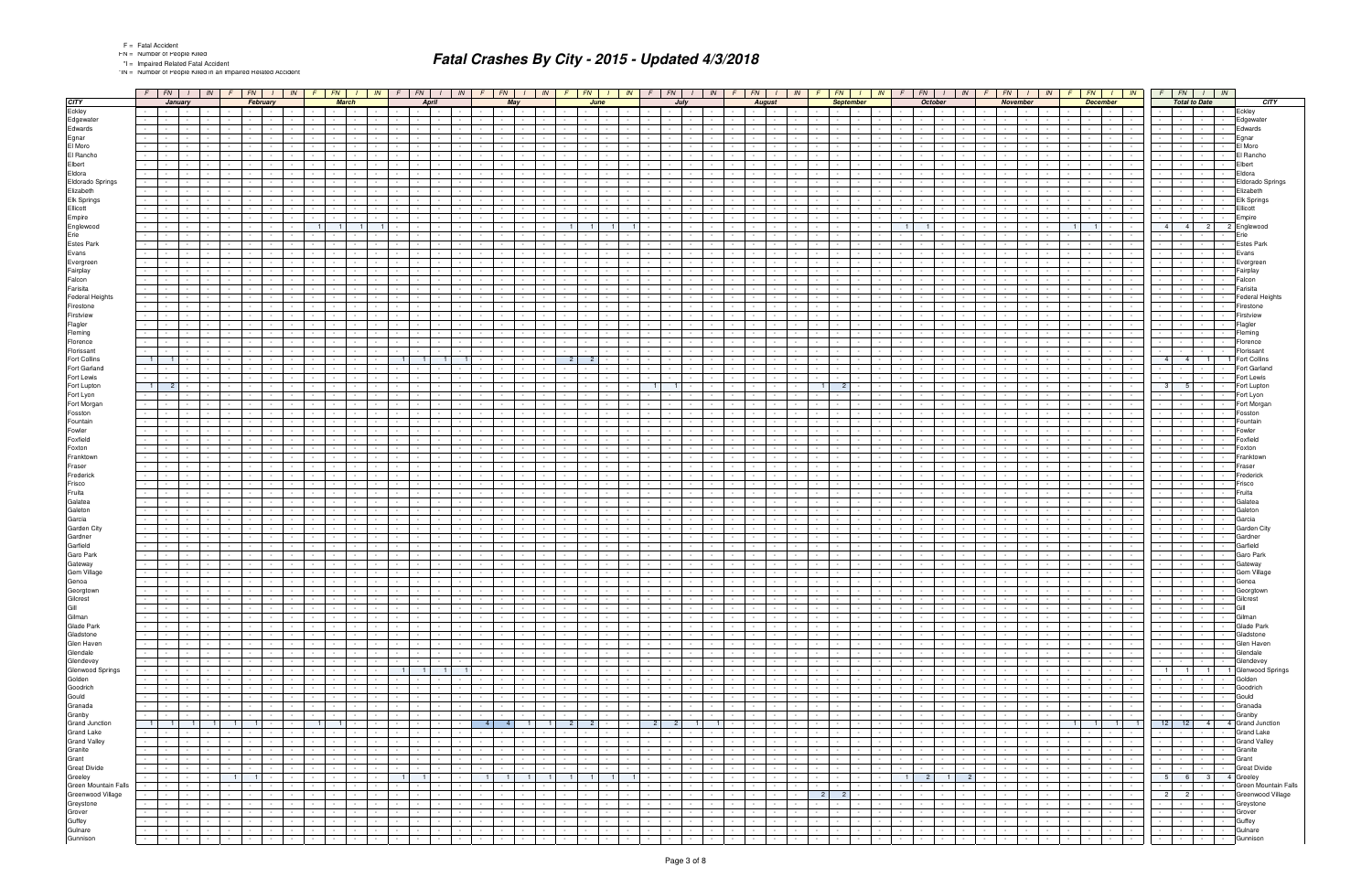\*IN = Number of People Killed in an Impaired Related Accident

|                        | $F$ $FN$ $I$                                                                 | $IN$ $F$ $FN$<br>$IN$ $F$ $FN$                                                         |                                                              | $I$ $\mid$ $IN$ $\mid$ $F$ $\mid$ $FN$ $\mid$ $I$ $\mid$ $IN$ $\mid$ $F$ $\mid$ $FN$ $\mid$ |                                    |                                        |                             | $I \mid IN \mid F \mid FN \mid I \mid IN \mid F \mid$ |                  |                                        |                 | FN  <br>IN<br>$\frac{1}{2}$                                    | $FN$ $I$ $IN$<br>FN<br>$1 \mid IN$<br>FN  <br>$IN$ F<br>FN<br>$\frac{1}{1}$ IN<br>FN  <br>$I \parallel IN \parallel F$                                                                                                                                                                                                            |                | $F$ $FN$ $1$                     |                      | IN                          |
|------------------------|------------------------------------------------------------------------------|----------------------------------------------------------------------------------------|--------------------------------------------------------------|---------------------------------------------------------------------------------------------|------------------------------------|----------------------------------------|-----------------------------|-------------------------------------------------------|------------------|----------------------------------------|-----------------|----------------------------------------------------------------|-----------------------------------------------------------------------------------------------------------------------------------------------------------------------------------------------------------------------------------------------------------------------------------------------------------------------------------|----------------|----------------------------------|----------------------|-----------------------------|
| <b>CITY</b>            | January                                                                      | February                                                                               | <b>March</b>                                                 |                                                                                             | <b>April</b>                       |                                        | May                         |                                                       | June             |                                        |                 | July                                                           | <b>August</b><br><b>September</b><br><b>October</b><br><b>November</b><br><b>December</b>                                                                                                                                                                                                                                         |                |                                  | <b>Total to Date</b> | <b>CITY</b>                 |
| Gypsum                 | <b>Contract Contract</b>                                                     | <b>Contract</b>                                                                        | $\sim$ $-$<br>$\sim$ $\sim$                                  | <b>Contract Contract</b>                                                                    |                                    |                                        |                             |                                                       |                  |                                        |                 | $\sim$                                                         | $\sim$<br>$\sim$ $-$<br><b>1999</b><br>$\sim$<br><b>Contract Contract</b><br>$\sim$ 100 $\pm$                                                                                                                                                                                                                                     |                | $\sim$                           |                      | Gypsum                      |
| Hahns Peak             |                                                                              |                                                                                        |                                                              |                                                                                             |                                    |                                        |                             |                                                       |                  |                                        |                 |                                                                |                                                                                                                                                                                                                                                                                                                                   |                |                                  |                      | Hahns Peak                  |
| Hale                   |                                                                              |                                                                                        |                                                              |                                                                                             |                                    |                                        |                             |                                                       |                  |                                        |                 |                                                                |                                                                                                                                                                                                                                                                                                                                   |                |                                  |                      | Hale                        |
| Hamilton               |                                                                              |                                                                                        |                                                              |                                                                                             |                                    |                                        |                             |                                                       |                  |                                        |                 |                                                                | $\sim$                                                                                                                                                                                                                                                                                                                            |                |                                  |                      | Hamilton                    |
| Hartman                |                                                                              |                                                                                        |                                                              |                                                                                             |                                    |                                        |                             |                                                       |                  |                                        |                 |                                                                |                                                                                                                                                                                                                                                                                                                                   |                |                                  |                      | lartman                     |
| Hartsel                |                                                                              |                                                                                        |                                                              |                                                                                             |                                    |                                        |                             |                                                       |                  |                                        |                 |                                                                |                                                                                                                                                                                                                                                                                                                                   |                |                                  |                      | Hartsel                     |
| Hasty                  |                                                                              |                                                                                        |                                                              |                                                                                             |                                    |                                        |                             |                                                       |                  |                                        |                 |                                                                |                                                                                                                                                                                                                                                                                                                                   |                |                                  |                      | Hasty                       |
| Haswell                |                                                                              |                                                                                        |                                                              |                                                                                             |                                    |                                        |                             |                                                       |                  |                                        |                 |                                                                |                                                                                                                                                                                                                                                                                                                                   |                |                                  |                      | Haswel                      |
| Hawley                 |                                                                              |                                                                                        |                                                              |                                                                                             |                                    |                                        |                             |                                                       |                  |                                        |                 |                                                                |                                                                                                                                                                                                                                                                                                                                   |                |                                  |                      | Hawlev                      |
| Haxton                 |                                                                              |                                                                                        |                                                              |                                                                                             |                                    |                                        |                             |                                                       |                  |                                        |                 |                                                                |                                                                                                                                                                                                                                                                                                                                   |                |                                  |                      | Haxton                      |
| Hayden                 |                                                                              |                                                                                        |                                                              |                                                                                             |                                    |                                        |                             |                                                       |                  |                                        |                 |                                                                |                                                                                                                                                                                                                                                                                                                                   |                |                                  |                      | Hayden                      |
| Heartstrong            |                                                                              |                                                                                        |                                                              |                                                                                             |                                    |                                        |                             |                                                       |                  |                                        |                 |                                                                |                                                                                                                                                                                                                                                                                                                                   |                |                                  |                      | Heartstrond                 |
| Heaney                 |                                                                              |                                                                                        |                                                              |                                                                                             |                                    |                                        |                             |                                                       |                  |                                        |                 |                                                                |                                                                                                                                                                                                                                                                                                                                   |                |                                  |                      | Heaney                      |
| Henderson              |                                                                              |                                                                                        |                                                              |                                                                                             |                                    |                                        |                             |                                                       |                  |                                        |                 |                                                                |                                                                                                                                                                                                                                                                                                                                   |                |                                  |                      | Hendersor                   |
| Hereford               |                                                                              |                                                                                        |                                                              |                                                                                             |                                    |                                        |                             |                                                       |                  |                                        |                 |                                                                |                                                                                                                                                                                                                                                                                                                                   |                |                                  |                      | Hereford                    |
| Hermosa                |                                                                              |                                                                                        |                                                              |                                                                                             |                                    |                                        |                             |                                                       |                  |                                        |                 |                                                                |                                                                                                                                                                                                                                                                                                                                   |                |                                  |                      | Hermosa                     |
| Hesperus               |                                                                              |                                                                                        |                                                              |                                                                                             |                                    |                                        |                             |                                                       |                  |                                        |                 |                                                                |                                                                                                                                                                                                                                                                                                                                   |                |                                  |                      | Hesperus                    |
| Hiawatha               |                                                                              |                                                                                        |                                                              |                                                                                             |                                    |                                        |                             |                                                       |                  |                                        |                 |                                                                |                                                                                                                                                                                                                                                                                                                                   |                |                                  |                      | Hiawatha                    |
| <b>Hideaway Park</b>   |                                                                              |                                                                                        |                                                              |                                                                                             |                                    |                                        |                             |                                                       |                  |                                        |                 |                                                                |                                                                                                                                                                                                                                                                                                                                   |                |                                  |                      | Hideaway Park               |
| <b>Highlands Ranch</b> |                                                                              |                                                                                        |                                                              |                                                                                             |                                    |                                        |                             |                                                       |                  |                                        |                 |                                                                |                                                                                                                                                                                                                                                                                                                                   |                |                                  |                      | Highlands Ranch             |
| Hillrose               |                                                                              |                                                                                        |                                                              |                                                                                             |                                    |                                        |                             |                                                       |                  |                                        |                 |                                                                |                                                                                                                                                                                                                                                                                                                                   |                |                                  |                      | Hillrose                    |
| Hillside               |                                                                              |                                                                                        |                                                              |                                                                                             |                                    |                                        |                             |                                                       |                  |                                        |                 |                                                                |                                                                                                                                                                                                                                                                                                                                   |                |                                  |                      | Hillside                    |
| Hoehne                 |                                                                              |                                                                                        |                                                              |                                                                                             |                                    |                                        |                             |                                                       |                  |                                        |                 |                                                                |                                                                                                                                                                                                                                                                                                                                   |                |                                  |                      | Hoehne                      |
| Holly                  |                                                                              |                                                                                        |                                                              |                                                                                             |                                    |                                        |                             |                                                       |                  |                                        |                 |                                                                |                                                                                                                                                                                                                                                                                                                                   |                |                                  |                      | Holly                       |
| Holyoke                |                                                                              |                                                                                        |                                                              |                                                                                             |                                    |                                        |                             |                                                       |                  |                                        |                 |                                                                |                                                                                                                                                                                                                                                                                                                                   |                |                                  |                      | Holyoke                     |
| Homelake               |                                                                              |                                                                                        |                                                              |                                                                                             |                                    |                                        |                             |                                                       |                  |                                        |                 |                                                                |                                                                                                                                                                                                                                                                                                                                   |                |                                  |                      | Homelake                    |
| Hooper                 |                                                                              |                                                                                        |                                                              |                                                                                             |                                    |                                        |                             |                                                       |                  |                                        |                 |                                                                |                                                                                                                                                                                                                                                                                                                                   |                |                                  |                      | Hooper                      |
| Hot Sulphur Springs    |                                                                              |                                                                                        |                                                              |                                                                                             |                                    |                                        |                             |                                                       |                  |                                        |                 |                                                                |                                                                                                                                                                                                                                                                                                                                   |                |                                  |                      | Hot Sulphur Springs         |
| Hotchkiss              |                                                                              |                                                                                        |                                                              |                                                                                             |                                    |                                        |                             |                                                       |                  |                                        |                 |                                                                |                                                                                                                                                                                                                                                                                                                                   |                |                                  |                      | Hotchkiss                   |
| Howard                 |                                                                              |                                                                                        |                                                              |                                                                                             |                                    |                                        |                             |                                                       |                  |                                        |                 |                                                                |                                                                                                                                                                                                                                                                                                                                   |                |                                  |                      | Howard                      |
| Hoyt                   |                                                                              |                                                                                        |                                                              |                                                                                             |                                    |                                        |                             |                                                       |                  |                                        |                 |                                                                |                                                                                                                                                                                                                                                                                                                                   |                |                                  |                      | Hoyt                        |
| Hudson                 |                                                                              |                                                                                        |                                                              |                                                                                             |                                    |                                        |                             |                                                       |                  |                                        |                 |                                                                |                                                                                                                                                                                                                                                                                                                                   |                |                                  |                      | Hudson                      |
| Hugo                   |                                                                              |                                                                                        |                                                              |                                                                                             |                                    |                                        |                             |                                                       |                  |                                        |                 |                                                                |                                                                                                                                                                                                                                                                                                                                   |                |                                  |                      | Hugo                        |
| Hygiene                |                                                                              |                                                                                        |                                                              |                                                                                             |                                    |                                        |                             |                                                       |                  |                                        |                 |                                                                |                                                                                                                                                                                                                                                                                                                                   |                |                                  |                      | Hygiene                     |
| Idaho Springs          |                                                                              |                                                                                        |                                                              |                                                                                             |                                    |                                        |                             |                                                       |                  |                                        |                 |                                                                |                                                                                                                                                                                                                                                                                                                                   |                |                                  |                      | Idaho Springs               |
| Idalia                 |                                                                              |                                                                                        |                                                              |                                                                                             |                                    |                                        |                             |                                                       |                  |                                        |                 |                                                                |                                                                                                                                                                                                                                                                                                                                   |                |                                  |                      | Idalia                      |
| Idledale               |                                                                              |                                                                                        |                                                              |                                                                                             |                                    |                                        |                             |                                                       |                  |                                        |                 |                                                                |                                                                                                                                                                                                                                                                                                                                   |                |                                  |                      | Idledale                    |
| Ignacio                |                                                                              |                                                                                        |                                                              |                                                                                             |                                    |                                        |                             |                                                       |                  |                                        |                 |                                                                |                                                                                                                                                                                                                                                                                                                                   |                |                                  |                      | Ignacio                     |
| lliff                  |                                                                              |                                                                                        |                                                              |                                                                                             |                                    |                                        |                             |                                                       |                  |                                        |                 |                                                                |                                                                                                                                                                                                                                                                                                                                   |                |                                  |                      |                             |
| Indian Hills           |                                                                              |                                                                                        |                                                              |                                                                                             |                                    |                                        |                             |                                                       |                  |                                        |                 |                                                                |                                                                                                                                                                                                                                                                                                                                   |                |                                  |                      | Indian Hills                |
| Jamestown              |                                                                              |                                                                                        |                                                              |                                                                                             |                                    |                                        |                             |                                                       |                  |                                        |                 |                                                                |                                                                                                                                                                                                                                                                                                                                   |                |                                  |                      |                             |
| Jansen                 |                                                                              |                                                                                        |                                                              |                                                                                             |                                    |                                        |                             |                                                       |                  |                                        |                 |                                                                |                                                                                                                                                                                                                                                                                                                                   |                |                                  |                      | Jansen                      |
| Jaroso                 |                                                                              |                                                                                        |                                                              |                                                                                             |                                    |                                        |                             |                                                       |                  |                                        |                 |                                                                |                                                                                                                                                                                                                                                                                                                                   |                |                                  |                      | Jaroso                      |
| Jefferson              |                                                                              |                                                                                        |                                                              |                                                                                             |                                    |                                        |                             |                                                       |                  |                                        |                 |                                                                |                                                                                                                                                                                                                                                                                                                                   |                |                                  |                      | Jefferson                   |
| Joes                   |                                                                              |                                                                                        |                                                              |                                                                                             |                                    |                                        |                             |                                                       |                  |                                        |                 |                                                                |                                                                                                                                                                                                                                                                                                                                   |                |                                  |                      | Joes                        |
| Johnson Village        |                                                                              |                                                                                        |                                                              |                                                                                             |                                    |                                        |                             |                                                       |                  |                                        |                 |                                                                |                                                                                                                                                                                                                                                                                                                                   |                |                                  |                      | Johnson Village             |
| Johnstown              |                                                                              |                                                                                        |                                                              |                                                                                             |                                    |                                        |                             |                                                       |                  |                                        |                 |                                                                |                                                                                                                                                                                                                                                                                                                                   |                | 4 <sup>1</sup><br>4 <sup>1</sup> | $\overline{2}$       | 2 Johnstown                 |
| Julesburg              |                                                                              |                                                                                        |                                                              |                                                                                             |                                    |                                        |                             |                                                       |                  |                                        |                 |                                                                |                                                                                                                                                                                                                                                                                                                                   |                |                                  |                      | Julesburg                   |
| Karval                 |                                                                              |                                                                                        |                                                              |                                                                                             |                                    |                                        |                             |                                                       |                  |                                        |                 |                                                                |                                                                                                                                                                                                                                                                                                                                   |                |                                  |                      | Karval                      |
| Kassler                |                                                                              |                                                                                        |                                                              |                                                                                             |                                    |                                        |                             |                                                       |                  |                                        |                 |                                                                |                                                                                                                                                                                                                                                                                                                                   |                |                                  |                      | Kassler                     |
| Keenesburg             |                                                                              |                                                                                        |                                                              |                                                                                             |                                    |                                        |                             |                                                       |                  |                                        |                 |                                                                |                                                                                                                                                                                                                                                                                                                                   |                |                                  |                      | Keenesburg                  |
| Kelim                  |                                                                              |                                                                                        |                                                              |                                                                                             |                                    |                                        |                             |                                                       |                  |                                        |                 |                                                                |                                                                                                                                                                                                                                                                                                                                   |                |                                  |                      | Kelim                       |
| Keota                  |                                                                              |                                                                                        |                                                              |                                                                                             |                                    |                                        |                             |                                                       |                  |                                        |                 |                                                                |                                                                                                                                                                                                                                                                                                                                   |                |                                  |                      | Keota                       |
| Kersey                 |                                                                              |                                                                                        | $\sim$<br>$\sim$                                             | $\sim$<br>$\sim$                                                                            |                                    |                                        |                             |                                                       |                  |                                        |                 | $\sim$                                                         | $\sim$<br>$\sim 10^{-11}$<br>$\sim$<br>$\sim$                                                                                                                                                                                                                                                                                     |                |                                  |                      | Kersey                      |
|                        |                                                                              |                                                                                        |                                                              |                                                                                             |                                    |                                        |                             |                                                       |                  |                                        |                 |                                                                |                                                                                                                                                                                                                                                                                                                                   |                | <b>Contract Contract</b>         |                      | keystone                    |
| Keystone<br>Kim        | $\sim$ $-$                                                                   | $\sim 10^{-11}$                                                                        | $\sim$ $-$<br>$\sim 10^{-1}$                                 | $\sim 10^{-11}$<br>$\sim$                                                                   | $\sim$                             |                                        |                             | $\sim 10^{-1}$<br>$\sim$                              |                  | $\sim$<br>$\sim 10^{-1}$               | $\sim 10^{-1}$  | $\sim 10^{-11}$<br>$\sim 10^{-11}$<br>$\sim 10^{-1}$           | <b>Contract</b><br><b>Contract</b><br>$\sim$<br>$\sim 10^{-1}$<br>$\sim 100$<br>$\sim$<br>$\sim 10^{-1}$<br>$\sim$ $-$<br>in Poli<br>$\sim 10^{-10}$<br>$\sim 100$<br>$\sim$<br>$\sim$ $\sim$<br>$\sim$ $\sim$<br>$\sim$<br>$\sim 10^{-11}$                                                                                       | $\sim$         | <b>Second Contract</b>           | $\sim$               | Kim<br>$\sim$               |
| Kiowa<br>Kirk          | <b>Contract Contract</b>                                                     | $\sim 100$                                                                             | <b>Contract</b><br>the contract of the con-                  | the contract of                                                                             | $\sim$ $-$                         |                                        | <b>Service</b>              | $\sim$                                                |                  | <b>Service</b><br>$\sim$ $-$           | $\sim$ $-$      | <b>Contract Contract</b><br>$\sim 10^{-11}$<br>$\sim$          | $\sim 10^{-1}$<br>$\sim$<br>$\sim$ $-$<br>$\mathbf{I}$<br>$\sim$<br>$\sim 100$<br>$\sim 10^{-11}$<br>the contract<br>$\sim$<br>the contract of the con-<br><b>Service</b><br>$\sim 10^{-11}$                                                                                                                                      |                | the contract of                  | <b>Service</b>       | Kiowa<br>$\sim$             |
|                        |                                                                              |                                                                                        |                                                              | $\sim 100$<br><b>Service</b>                                                                |                                    |                                        |                             |                                                       |                  | $\sim$ $\sim$ $\sim$<br>$\sim$ $-$     |                 | $\sim$                                                         | $\sim$<br>$\sim$ $-$<br>$\sim 10^{-11}$<br>$\sim$ $-$<br>$\sim$ $-$<br>and the state<br>$\sim$<br>$\sim$ $-$<br>$\sim$<br>$\sim$                                                                                                                                                                                                  |                | the contract of                  |                      | Kirk                        |
| Kit Carson             | $\sim$<br>$\mathbf{I}$ and $\mathbf{I}$<br>$\sim$<br>$\sim$ $-$              | $\sim$ $-$<br>$\mathbf{I}$ and $\mathbf{I}$<br>and the state                           | $\sim 10^{-11}$<br><b>Contract Contract</b>                  | and the state                                                                               | $\sim 10^{-11}$<br>$\sim$          | $\sim$ $-$                             |                             | $\sim 10^{-11}$<br>$\sim$ $-$                         | $\sim$           | <b>Contract Contract</b>               | $\sim 10^{-11}$ | $\sim$ $\sim$ $\sim$<br>$\sim 10^{-10}$<br>$\sim 100$          | $\sim 10^{-11}$<br>$\sim 10^{-11}$<br>and the control<br>$\sim$<br>$\sim 10^{-11}$<br>$\sim 10^{-11}$<br>$\sim 10^{-11}$<br>the contract of<br>and the state<br>$\sim 100$<br>the contract of the contract of<br>$\mathbf{I}$ $\mathbf{I}$<br>$\sim$                                                                              |                |                                  |                      | <b>Kit Carson</b><br>$\sim$ |
| Kittredge              | $\sim$<br>$\sim$ $-$<br>$\sim$<br>$\sim$ 100 $\mu$                           | $\sim$ $-$<br><b>Contract Contract</b><br><b>Contract Contract</b><br>$\sim$ $-$       | $\sim 10^{-1}$<br>$\sim$ 100 $\pm$                           | <b>Contract Contract</b>                                                                    | <b>Contract Contract</b><br>$\sim$ | <b>Service</b><br>$\sim$               | <b>Service</b>              | $\sim 10^{-11}$<br>$\sim$ $-$                         | $\sim$ $-$       | the contract                           | $\sim$          | $\sim 10^{-11}$<br>$\sim 10^{-11}$<br>$\sim 100$               | $\sim 10^{-10}$<br>$\sim$ $-$<br>$\sim 10^{-11}$<br>$\sim 10^{-11}$<br>$\sim 10^{-1}$<br><b>Contract Contract</b><br>$\sim 10^{-1}$<br>1949 - Personal Property Corp.<br>$\sim$ $-$<br>$\mathbf{I}$ and $\mathbf{I}$<br>$\sim$<br>$\sim 10^{-11}$<br><b>Contract</b><br>$\sim$ $-$<br>$\sim$<br><b>Contract</b><br><b>Service</b> |                | the contract of                  | <b>Service</b>       | Kittredge<br>$\sim$         |
| Kline                  | <b>Contract Contract</b>                                                     | $\sim$ $-$<br><b>Contract Contract</b><br>$\sim 10^{-1}$                               | $\sim$ $-$<br><b>Contract Contract</b>                       | <b>Contract Contract</b>                                                                    | $\sim$                             |                                        | $\sim$ $-$                  | $\sim 10^{-11}$                                       | $\sim$           | the contract                           | $\sim$          | $\sim 10^{-11}$<br>$\sim 100$                                  | $\sim$<br>$\sim$ $-$<br>$\mathbf{I}$ and $\mathbf{I}$<br>$\sim 10^{-11}$<br>the contract of<br>$\sim 10^{-1}$<br><b>Contract Contract</b><br>$\sim 10^{-11}$<br>$\sim 100$<br>$\sim$<br>$\sim 10^{-11}$<br>$\sim 10^{-11}$                                                                                                        |                | the control of the               |                      | Kline<br>$\sim$             |
| Kornman                |                                                                              | $\sim 10^{-1}$<br>$\sim 10^{-11}$                                                      | $\sim 10^{-11}$<br>and the state                             | the contract of                                                                             | $\sim$ $-$<br>$\sim$               | $\sim 10^{-11}$<br>$\sim$              | <b>Contract</b>             | $\sim 10^{-11}$<br>$\sim$ $-$                         | $\sim$ $-$       | $\sim$ $\sim$ $\sim$<br>$\sim 10^{-1}$ | $\sim$ $-$      | $\sim 10^{-11}$<br>$\sim 10^{-11}$<br>$\sim$ 10 $\pm$          | $\sim 100$<br>$\sim$<br>$\sim$ $-$<br>$\mathbf{I}$<br>$\sim$ $-$<br>$\sim$<br>$\sim 10^{-10}$<br><b>Contract</b><br>$\sim 10^{-11}$<br><b>Contract Contract</b><br>$\sim 10^{-1}$<br>$\sim$ $-$<br><b>Contract</b><br>$\sim 100$<br><b>Contract</b>                                                                               | $\sim 10^{-1}$ | the contract of                  | $\sim$ 100 $\mu$     | Kornman<br>$\sim$ $-$       |
| Kremmling              | $\sim$<br>$\mathbf{I}$ and $\mathbf{I}$<br>$\sim$ 100 $\mu$                  | $\sim 10^{-1}$<br>$\sim 10^{-11}$<br><b>Contract Contract</b><br>$\sim$                | $\sim 10^{-1}$<br>$\sim$ 100 $\pm$                           | <b>Contract Contract</b>                                                                    | <b>Contract Contract</b><br>$\sim$ | <b>Service</b><br>$\sim$               | <b>Contract</b>             | $\sim$ $-$<br>$\sim 10^{-11}$                         | $\sim$ $-$       | the contract                           | $\sim$          | $\sim 10^{-11}$<br>$\sim 10^{-11}$<br>$\sim 100$               | $\sim 10^{-10}$<br>$\sim 10^{-1}$<br>$\sim 10^{-11}$<br>$\sim 10^{-11}$<br>$\sim 10^{-11}$<br><b>Contract Contract</b><br>the contract of the con-<br>$\sim$ $-$<br>$\mathbf{r}$<br>$\sim$<br>$\sim$ $-$<br><b>Contract</b><br>$\sim 10^{-11}$<br><b>Contract</b><br>$\sim$ $-$<br><b>Service</b>                                 |                | the control of the               | <b>Contract</b>      | Kremmling<br>$\sim$ $-$     |
| Kutch                  | $\sim$<br><b>Contract Contract</b>                                           | $\sim 10^{-11}$                                                                        | $\sim$ $-$<br>$\sim 100$                                     | <b>Contract Contract</b>                                                                    | $\sim$                             |                                        | $\sim$ $-$                  | $\sim$ 100 $\mu$                                      |                  | the contract                           | $\sim$          | $\sim 10^{-11}$<br>$\sim 100$                                  | $\sim$<br>$\mathbf{I}$ and $\mathbf{I}$<br>$\sim 10^{-11}$<br>the contract of<br>the contract of the contract of the<br>$\sim 10^{-11}$<br>$\sim$<br>$\sim$ $-$<br>$\sim$<br>$\sim 10^{-11}$<br>$\sim 10^{-11}$                                                                                                                   |                | the contract of                  |                      | Kutch<br>$\sim$             |
| La Garita              | $\sim$                                                                       | $\sim 10^{-11}$<br>$\sim$ $-$                                                          | $\sim 10^{-11}$<br><b>Contract Contract</b>                  | the contract of                                                                             | $\sim$ $  -$<br>$\sim$             | $\sim 10^{-11}$<br>$\sim$              | <b>Contract</b>             | $\sim$ $-$<br>$\sim 10^{-11}$                         | $\sim$           | $\sim$ $\sim$ $\sim$<br>$\sim 10^{-1}$ | $\sim$ $-$      | <b>Contract</b><br>$\sim 100$<br>$\sim 100$                    | $\sim 10^{-11}$<br>$\sim$<br>$\sim 100$<br>$\sim$ $-$<br>$\sim$<br>$\sim$ $-$<br>$\sim$ $-$<br>$\sim 10^{-11}$<br><b>Contract</b><br>$\sim 10^{-11}$<br><b>Contract Contract</b><br>$\sim 10^{-11}$<br>$\sim$ $-$<br>the contract of the con-<br><b>Contract</b>                                                                  |                | the contract of                  | <b>Contract</b>      | La Garita<br>$\sim$         |
| La Jara                | $-1 - 1$<br>$\sim$                                                           | $\sim$<br>$\sim 10^{-10}$                                                              | $\sim 10^{-11}$<br><b>Contract Contract</b>                  | the contract of                                                                             | $\sim 10^{-11}$<br>$\sim$          | $\sim$ $-$                             | $\sim$ $\sim$ $\sim$        | $\sim$ $-$<br>$\sim 10^{-11}$                         | $\sim$           | the contract                           | $\sim$          | the contract of                                                | $\sim 10^{-10}$<br>$\sim$ $-$<br>$\sim 10^{-10}$<br>$\sim$ $\sim$<br>$\sim 10^{-11}$<br><b>Contract Contract</b><br>the contract of the con-<br>$\sim 100$<br>$\sim$<br>$\sim$ $\sim$ $\sim$<br>the contract of<br>$\sim$<br>$\sim$ $-$<br>$\sim 10^{-1}$<br>$\sim 10^{-11}$                                                      |                | the control of the               | $\sim 10^{-11}$      | La Jara<br>$\sim$           |
| La Junta               | $\sim$<br><b>Contract</b>                                                    | $\sim$ $-$<br><b>Contract</b>                                                          | $\sim$ $-$<br><b>Contract Contract</b><br>$\sim 10^{-11}$    | <b>Contract Contract</b><br>$\sim$ 100 $\pm$                                                | $\sim$<br>$\sim$                   | $\sim$                                 |                             | $\sim$<br>$\sim$                                      |                  | <b>Service</b><br>$\sim$ $\sim$        | $\sim$ $-$      | $\sim 10^{-11}$<br>$\sim 100$                                  | $\sim$<br><b>Contract Contract</b><br>the contract of the contract of the<br>$\sim$ $\sim$<br>$\sim 10^{-1}$<br>$\sim 10^{-11}$<br>$\sim 10^{-11}$<br>$\sim 10^{-1}$<br>$\sim$<br>$\sim$<br><b>Contract</b>                                                                                                                       |                | the contract                     |                      | La Junta<br>$\sim$          |
| La Salle               | $\sim$<br>$\mathbf{I}$ and $\mathbf{I}$ and $\mathbf{I}$<br>$\sim$ 100 $\mu$ | the contract of<br>$\sim$ $-$<br>and the state                                         | $\sim 100$<br>the contract of the con-                       | the contract of                                                                             | $\sim$ $-$<br><b>Contractor</b>    | <b>Contract</b><br>$\sim$              | $\sim 10^{-10}$             | $\sim$ $ \sim$<br>$\sim 10^{-11}$                     | $\sim$ $-$       | <b>Service</b>                         | $\sim 10^{-11}$ | $\sim 10^{-11}$<br>$\sim 10^{-10}$<br>$\sim 100$               | the contract of<br>the contract of the con-<br>$\sim 10^{-11}$<br>the contract of<br>$\sim 100$<br>$\sim 10^{-11}$<br>$\sim 10^{-10}$<br>$\sim 10^{-11}$<br>$\blacksquare$<br>$\sim$<br><b>Contract</b><br>$\sim$<br>$\sim 10^{-11}$<br><b>Contract Contract</b><br><b>Service</b>                                                |                | the contract of                  | $\sim$ 100 $\mu$     | La Salle<br>$\sim$          |
| La Veta                | $\sim$<br>$\mathbf{I}$<br>$\sim$                                             | $\sim 10^{-11}$<br>$\sim$                                                              | $\sim 10^{-11}$<br><b>Contract Contract</b>                  | <b>Contract Contract</b>                                                                    | $\sim 10^{-11}$<br>$\sim$          | $\sim$<br><b>Contract</b>              | <b>Contract</b>             | $\sim$ $-$<br>$\sim 10^{-11}$                         | $\sim$ $-$       | $\sim$ $\sim$ $\sim$<br>$\sim$ $\sim$  | $\sim$ $-$      | $\sim 10^{-11}$<br>$\sim 100$<br>$\sim$                        | $\sim 10^{-11}$<br>$\sim$ $-$<br>$\sim$ $-$<br>$\sim 100$<br>$\sim$<br>$\sim$ $-$<br>$\sim$ $\sim$<br>$\sim 10^{-11}$<br><b>Contract Contract</b><br>$\sim 10^{-11}$<br><b>Contract Contract</b><br>$\sim 10^{-11}$<br>$\sim 10^{-11}$<br><b>Contract Contract</b><br><b>Contract</b><br>$\sim$ $-$<br><b>Contract</b>            |                | the control of the               | $\sim$ 100 $\mu$     | La Veta<br>$\sim$           |
| Lafayette              | $-1$ $1$ $-1$                                                                | $\sim$ $-$<br>$\mathbf{1}$ and $\mathbf{1}$<br><b>Contract Contract</b>                | $\sim 10^{-11}$<br>and the state                             | and the state                                                                               | <b>Service</b><br>$\sim$           | $\sim$ $\sim$ $\sim$<br>$\sim$ $-$     | <b>Service</b>              | $\sim 10^{-11}$<br>$\sim$ $-$                         | $\sim 10^{-1}$   | the contract                           | $\sim$ $-$      | $\sim 10^{-11}$<br><b>Contract</b><br>$\sim$ 100 $\mu$         | $\sim 100$<br>$\sim 10^{-11}$<br>$\sim 10^{-11}$<br>the contract of<br>the contract of the con-<br>$\sim 10^{-11}$<br>$\overline{a}$<br>the contract of<br>$\sim$ $-$<br>$\sim 10^{-10}$<br><b>Service</b><br><b>Contract Contract</b>                                                                                            |                |                                  |                      | Lafayette<br>$\sim$         |
| Laird<br>Lake City     | $-1 - 1$                                                                     | <b>Second Control</b><br><b>Contract Contract</b><br>$\sim$ $ \sim$                    | $\sim 10^{-10}$<br>the contract of                           | <b>Contract Contract</b>                                                                    | <b>Contract</b><br>$\sim$ $-$      | <b>Service</b><br>$\sim$               | <b>Contract</b>             | $\sim 10^{-1}$<br>$\sim$                              | $\sim$ $-$       | <b>Service</b>                         | $\sim$          | $\sim 10^{-11}$<br>$\sim 10^{-11}$<br><b>Contract</b>          | 1941 F<br>$\sim 10^{-11}$<br>$\sim 10^{-1}$<br>and the local control<br>$\sim$ $-$<br><b>Service Control</b><br>$\sim$ $ -$<br>$\sim 10^{-10}$<br>$\sim 10^{-10}$<br>$\sim$<br><b>Contract</b><br>$\sim$ $-$<br><b>Contract</b>                                                                                                   |                | <b>Second Control</b>            | $\sim 10^{-10}$      | Laird<br>$\sim$             |
|                        | $\sim 100$ km s $^{-1}$<br>$\sim$                                            | $\sim$<br>$\sim 10^{-11}$<br>$\sim$<br>$\sim$ $\sim$                                   | $\sim 10^{-11}$<br>and the state                             | <b>Contract Contract</b>                                                                    | $\sim 10^{-11}$<br>$\sim$          | $\sim$<br><b>Contract</b>              | $\sim 10^{-11}$             | $\sim$ $-$<br>$\sim 10^{-11}$                         | $\sim$ $-$       | $\sim$ $-$<br>$\sim$                   | $\sim$ $-$      | $\sim 10^{-11}$<br>$\sim 10^{-11}$<br>$\sim$                   | $\sim 10^{-1}$<br>$\sim 10^{-11}$<br><b>Contract Contract</b><br>$\sim 10^{-11}$<br>$\sim$<br>$\sim$ 100 $\mu$<br>$\sim$ $-$<br>$\sim 10^{-11}$<br>$\sim$<br>$\sim$ $-$<br>$\sim$ $\sim$<br>$\sim 10^{-11}$<br><b>Contract Contract</b><br><b>Contract Contract</b><br>$\sim 10^{-11}$<br>$\sim$ $-$                              |                | <b>Second Control</b>            | $\sim 10^{-10}$      | Lake City<br>$\sim$         |
| Lake George            | $-1 - 1$<br>$\sim$ $-$                                                       | the contract of<br>the contract of the con-                                            | <b>Contract Contract</b>                                     | and the state                                                                               | $\sim 10^{-11}$<br>$\sim$ $-$      | <b>Contract Contract</b>               | $\sim$ $\sim$ $\sim$ $\sim$ | $\sim 10^{-10}$<br>$\sim$ 10 $\pm$                    | $\sim$           | the contract                           | $\sim$ $-$      | $\sim$ $\sim$ $\sim$<br>$\sim 10^{-10}$<br>$\sim 100$          | $\sim 10^{-10}$<br><b>Service Control</b><br>the contract of<br>$\sim$<br>$\sim 10^{-10}$<br>$\sim 10^{-11}$<br>$\sim$ $\sim$ $\sim$<br>$\sim 10^{-11}$<br>the contract of<br>and the company<br>$\sim$<br>$\sim$ $\sim$ $\sim$<br><b>Contract</b>                                                                                |                | .                                |                      | Lake George                 |
| Lakeside               | $\sim$<br><b>Contract Contract</b>                                           | $\sim$<br>$\sim$ $\sim$ $\sim$<br>$\mathbf{1}$ and $\mathbf{1}$                        | $\sim 10^{-10}$<br><b>Contract Contract</b>                  | <b>Contract Contract</b>                                                                    | $\sim$ $-$<br>$\sim 10^{-11}$      | $\sim$ $\sim$ $\sim$<br>$\sim$         | $\sim$ $\sim$ $\sim$        | $\sim 10^{-1}$<br>$\sim$                              | $\sim$           | <b>Carl Park</b>                       | $\sim$ $-$      | $\sim 10^{-11}$<br><b>Contract</b>                             | $\sim$<br>1941 F<br>$\sim 10^{-1}$<br>$\mathbf{I}$<br>$\sim 10^{-11}$<br>$\sim 10^{-11}$<br>the control of the<br>$\sim 10^{-10}$<br>$\mathbb{R}^n$ and $\mathbb{R}^n$<br>$\sim 10^{-1}$<br>$\sim 10^{-10}$<br><b>Contract</b><br><b>Contract</b><br>$\sim$<br>$\sim 10^{-11}$<br>$  1$                                           |                | <b>Second Card</b>               | $\sim$ $\sim$ $\sim$ | $\sim$<br>Lakeside          |
| Lakewood               | $-1$ $1$                                                                     | $\sim 10^{-1}$<br><b>Contract</b><br>$\sim$                                            | $1 \ 1 \ 1$                                                  |                                                                                             | $-1$<br>$-1$                       | $\sim$ $-$                             | $\sim$ $\sim$               | $\sim$ 10 $\pm$                                       | $1 \t1$ $1$ $ -$ |                                        |                 | $3$ $3$ $1$ $1$                                                | $1 \quad 1$<br>$1 \quad 1$<br>$3 \mid 3 \mid 2 \mid 2 \mid$<br>2 2 2 2 2 2 2 1 1<br>$\sim 10^{-11}$<br>$\sim 10^{-11}$<br>$\sim 10^{-11}$                                                                                                                                                                                         |                |                                  |                      | 15 15 8 8 Lakewood          |
| Lamar                  | $\mathbf{I}$ and $\mathbf{I}$ and $\mathbf{I}$                               | $\sim$ $-$<br>and the state of<br>$\sim$ $\sim$ $\sim$<br>$\sim$ $-$<br>$\sim$ $-$     | $\sim 10^{-11}$<br><b>Contract Contract</b>                  | <b>Contract Contract</b>                                                                    | $\sim 10^{-11}$<br>$\sim$          | $\sim$ $-$<br><b>Contract Contract</b> | the control of              | $\sim$ $-$<br>$\sim 10^{-1}$                          | $\sim$ $-$       | $\sim$<br>$\sim 10^{-1}$               | $\sim$ $-$      | $\sim 10^{-11}$<br><b>Contract Contract</b><br>$\sim$ 10 $\pm$ | $\sim$ $-$<br>$\sim$<br><b>Contract Contract</b><br>$\sim$<br>$\sim 10^{-11}$<br>$\sim$ $\sim$ $\sim$ $\sim$<br>$\sim 100$<br>$\sim$ $\sim$ $\sim$<br>$\sim 10^{-11}$<br><b>Contract Contract</b><br>the contract of the con-<br>$\sim$ 100 $\pm$<br>$\sim$<br><b>Service</b><br><b>Contract Contract</b>                         | $\sim$ $-$     | the contract of                  | $\sim$               | Lamar<br>$\sim$ $-$         |
| La Plata               | $\sim$<br>$\mathbf{1}$ $\mathbf{1}$ $\mathbf{1}$<br>$\sim$ $-$               | the contract of<br>$\sim$ $\sim$ $\sim$<br>$\sim$ $-$                                  | $\sim 10^{-10}$<br><b>Contract Contract</b>                  | <b>Contract Contract</b>                                                                    | $\sim 10^{-11}$<br>$\sim$ $-$      | $-1$<br>$\sim$ $-$                     | $\sim$ $\sim$               | $\sim$ $\sim$<br>$\sim 10^{-11}$                      | $\sim$           | <b>Contract Contract</b>               | $\sim$ $-$      | $\sim 10^{-11}$<br>$\sim 10^{-11}$<br><b>Contract</b>          | <b>Contract Contract</b><br>the contract of<br>$\sim$<br>$\sim 10^{-11}$<br>$\sim 10^{-11}$<br>$\sim 10^{-10}$<br>$\sim 10^{-10}$<br>and the contract<br>the contract of the con-<br><b>Contract</b><br>$\sim$<br>$\sim 100$<br>$\sim$ $\sim$ $\sim$<br>$\sim 10^{-1}$                                                            |                | <b>Second Control</b>            | $\sim 100$           | La Plata<br>$\sim$          |
| Laporte                | $\sim$<br>$\mathbf{I}$ and $\mathbf{I}$<br>$\sim$<br>$\sim 10^{-10}$         | $\sim 10^{-1}$<br><b>Contract</b><br>$\sim 10^{-1}$<br><b>Contract</b><br>$\sim$ $-$   | $\sim 10^{-10}$<br><b>Contract Contract Street</b><br>$\sim$ | the contract of                                                                             | $\sim 10^{-1}$<br>$\sim 10^{-11}$  | $\sim 10^{-1}$<br><b>Service</b>       | $\sim$ $\sim$ $\sim$        | $\sim 10^{-1}$<br>$\sim 10^{-11}$                     | $\sim 10^{-1}$   | $\sim$ $\sim$ $\sim$<br>$\sim 10^{-1}$ | $\sim 10^{-11}$ | $\sim 10^{-10}$<br>$\sim 10^{-11}$<br>$\sim$                   | $\sim 10^{-1}$<br>$\sim 10^{-11}$<br>$\sim 10^{-1}$<br>$\sim 10^{-11}$<br>$\sim 10^{-10}$<br><b>Contract</b><br>$\sim 10^{-11}$<br><b>Contract Contract</b><br>$\sim 10^{-1}$<br><b>Contract Contract</b><br>$\sim$<br>$\mathbf{I}$<br>$\sim$ 100 $\mu$<br>$\sim 100$<br><b>Contract Contract</b><br>$\sim$<br><b>Contract</b>    |                | <b>Second Card</b>               | <b>Service</b>       | Laporte<br>$\sim$ $-$       |
| Last Chance            | $\sim$<br><b>Contract Contract</b><br>$\sim$<br>$\sim$ 100 $\mu$             | $\sim$ $-$<br><b>Contract</b><br>$\sim$ $-$<br><b>Contract Contract</b><br>$\sim$ $-$  | $\sim 10^{-10}$<br>the company                               | the contract of                                                                             | <b>Contract Contract</b><br>$\sim$ | <b>Service</b><br>$\sim$               | <b>Contract</b>             | $\sim 10^{-1}$<br>$\sim 10^{-11}$                     | $\sim$ $-$       | $\sim$ $\sim$<br>$\sim 10^{-1}$        | $\sim$ $-$      | $\sim 100$<br>$\sim 10^{-11}$<br>$\sim 100$                    | $\sim$<br>$\sim 10^{-11}$<br>$\sim 10^{-11}$<br>$\sim 100$<br>$\sim 100$<br>$\sim$<br><b>Contract</b><br>$\sim$ $-$<br>$\mathbf{I}$<br>$\sim$<br>$\sim$ 100 $\mu$<br>$\sim 10^{-11}$<br><b>Contract Contract</b><br>and the state of the state<br>$\sim$ $-$<br><b>Contract</b><br>the contract of the con-                       |                | the contract of                  | $\sim$               | Last Chance<br>$\sim$ $-$   |
| Larkspur               | $\mathbf{1}$ $\mathbf{1}$<br>$\sim$<br>$\sim$                                | $\sim$<br>$\mathbf{I}$ and $\mathbf{I}$<br><b>Contract</b>                             | $\sim 10^{-1}$<br><b>Contract Contract</b>                   | <b>Contract Contract</b>                                                                    | $\sim 100$<br>$\sim$               | $\sim$ $\sim$ $\sim$<br>$\sim$         | $\sim$ $\sim$               | $\sim 10^{-11}$<br>$\sim$ $-$                         | $\sim$ $-$       | the contract                           | $\sim$          | $\sim 10^{-11}$<br>$\sim 10^{-11}$                             | $\sim 10^{-1}$<br>the contract of<br>$\sim 10^{-11}$<br>$\sim 10^{-11}$<br><b>Contract Contract</b><br>the contract of the contract of the con-<br>$\sim 10^{-11}$<br>$\sim$<br>$\sim$ $-$<br>$\sim$ $-$<br>$\sim 10^{-11}$                                                                                                       |                | the contract                     | $\sim$ $\sim$        | Larkspur<br>$\sim$ $-$      |
| Las Animas             | $\sim$<br><b>Contract Contract</b><br>$\sim 10^{-1}$<br>$\sim$ 100 $\mu$     | <b>Contract Contract</b><br>$\sim$ $-$<br>$\sim 10^{-11}$<br>$\sim 10^{-11}$<br>$\sim$ | $\sim 10^{-11}$<br><b>Service</b><br>$\sim 100$              | $\sim 100$<br><b>Service</b>                                                                | $\sim$<br>$\sim 10^{-10}$          | $\sim$<br><b>Contract Contract</b>     | <b>Contract Contract</b>    | $\sim 10^{-11}$<br>$\sim$ $\sim$                      | $\sim 10^{-1}$   | $\sim$ $\sim$ $\sim$<br>$\sim 10^{-1}$ | $\sim$          | <b>Contract</b><br>$\sim 10^{-11}$<br>$\sim$                   | $\sim$<br>$\sim 10^{-10}$<br>$\sim 10^{-11}$<br>$\sim 10^{-11}$<br><b>Contract Contract</b><br>$\sim$<br><b>Contract Contract</b><br>$\sim 10^{-11}$<br>$\sim$ $\sim$<br>$\mathbf{I}$<br>$\sim 10^{-11}$<br>$\sim 100$<br>$\sim$<br><b>Service</b><br>$\sim$<br>$\sim$ 100 $\mu$<br>$\sim 10^{-11}$                               |                | the contract of                  | <b>Service</b>       | Las Animas<br>$\sim$ $-$    |
| Lawson                 | $-1 - 1$<br>$\sim$ $ \sim$<br>$\sim 10^{-11}$                                | the contract of the<br>$\sim$ $-$<br>$\sim 10^{-11}$<br>$\sim$ $-$                     | $\sim 10^{-10}$<br>the contract of the con-                  | <b>Contract Contract</b>                                                                    | <b>Contract</b><br>$\sim$          | $\sim$ $\sim$ $\sim$<br>$\sim$ $ \sim$ | $\sim 10^{-10}$             | $\sim 10^{-1}$<br>$\sim 10^{-11}$                     | $\sim 10^{-1}$   | <b>Service</b>                         | $\sim 100$      | $\sim 100$<br><b>Contract</b>                                  | $\sim 10^{-1}$<br>$\sim 10^{-11}$<br>$\sim$ $\sim$ $\sim$<br>$\sim 100$<br><b>Contract Contract</b><br>$\sim 10^{-1}$<br><b>Contract</b><br><b>Contract</b><br>$\sim$ $-$<br>$\sim 10^{-11}$<br>the contract of the<br>$\sim$<br>$\sim 10^{-11}$<br>$\sim$ $-$<br>$\sim$ $-$                                                      |                | the contract of                  | $\sim 10^{-10}$      | Lawson<br>$\sim$            |
| Lay                    | <b>1999</b><br>$\sim$ $-$                                                    | $\sim$<br>$\sim 10^{-1}$<br>$\sim$<br>$\sim$ $-$                                       | $\sim 10^{-1}$<br>the contract of                            | <b>Contract Contract</b>                                                                    | $\sim 10^{-11}$<br>$\sim$          |                                        |                             | $\sim$                                                | $\sim$           | <b>Contract Contract</b>               | $\sim$          | $\sim 10^{-1}$<br>$\sim 10^{-11}$<br>$\sim$ $-$                | $\sim$ $-$<br>$\sim 10^{-11}$<br>$\sim 10^{-11}$<br>and the state<br>$\sim 10^{-1}$<br>$\sim$ 100 $\pm$ 100 $\pm$<br>$\sim 10^{-11}$<br>$\sim 100$<br>$\sim$ $-$<br><b>Contract</b><br>$\sim$<br>$\sim$<br>$\sim$ $-$<br>$\sim 10^{-11}$                                                                                          | $\sim$         | the contract                     | $\sim 10^{-11}$      | $\sim$<br>Lay               |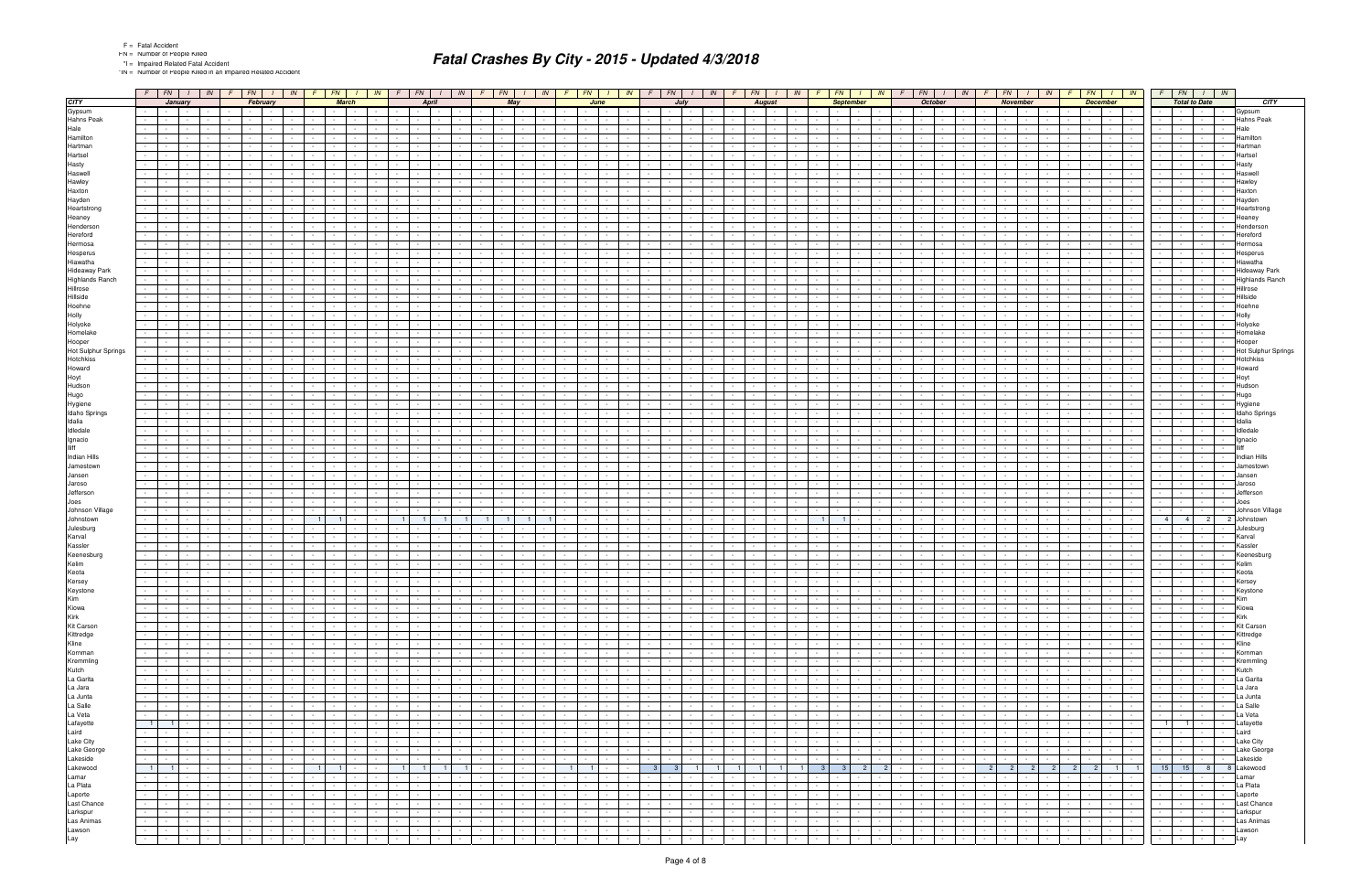\*IN = Number of People Killed in an Impaired Related Accident

|                                                       | $F$   FN   $I$   IN   $F$   FN   $I$   IN   $F$   FN                                                                                                                                                      | IN                                                                   | $F$ $FN$<br>$1$ IN                                                                 | $F$ $FN$ $I$ $IN$                                                                                                                                  | $F$ $FN$ $I$                                                         | IN                       | $F$ $FN$ $I$ $N$                                                                    | $F$ $FN$ $1$<br>IN<br>$F$ $FN$ $I$<br>FN<br>FN<br>$\frac{1}{2}$ $\frac{1}{2}$<br>$\sqrt{N}$<br>$F \mid FN \mid$<br>IN<br>IN                                                                                                                                                                                                                                                                                                                                                  |                                       | $F$ $FN$ $I$ $N$                                          |                                          |
|-------------------------------------------------------|-----------------------------------------------------------------------------------------------------------------------------------------------------------------------------------------------------------|----------------------------------------------------------------------|------------------------------------------------------------------------------------|----------------------------------------------------------------------------------------------------------------------------------------------------|----------------------------------------------------------------------|--------------------------|-------------------------------------------------------------------------------------|------------------------------------------------------------------------------------------------------------------------------------------------------------------------------------------------------------------------------------------------------------------------------------------------------------------------------------------------------------------------------------------------------------------------------------------------------------------------------|---------------------------------------|-----------------------------------------------------------|------------------------------------------|
| <b>CITY</b>                                           | <b>January</b><br>February                                                                                                                                                                                | <b>March</b>                                                         | <b>April</b>                                                                       | May                                                                                                                                                | June                                                                 |                          | July                                                                                | <b>October</b><br><b>August</b><br><b>September</b><br><b>November</b><br><b>December</b>                                                                                                                                                                                                                                                                                                                                                                                    | <b>Total to Date</b>                  |                                                           | <b>CITY</b>                              |
| Lazear                                                | <b>Contract Contract</b><br>$\sim 10^{-1}$                                                                                                                                                                |                                                                      |                                                                                    | $\sim$                                                                                                                                             |                                                                      |                          |                                                                                     | $\sim 100$<br><b>Contract</b>                                                                                                                                                                                                                                                                                                                                                                                                                                                | $\sim$                                |                                                           | Lazear                                   |
| Leadville                                             |                                                                                                                                                                                                           |                                                                      |                                                                                    |                                                                                                                                                    |                                                                      |                          |                                                                                     |                                                                                                                                                                                                                                                                                                                                                                                                                                                                              | $\sim$                                |                                                           | _eadville                                |
| Lebanon                                               |                                                                                                                                                                                                           |                                                                      |                                                                                    |                                                                                                                                                    |                                                                      |                          |                                                                                     |                                                                                                                                                                                                                                                                                                                                                                                                                                                                              | $\sim$                                |                                                           | _ebanon<br>_ewis                         |
| Lewis<br>Limon                                        |                                                                                                                                                                                                           |                                                                      |                                                                                    |                                                                                                                                                    |                                                                      |                          |                                                                                     |                                                                                                                                                                                                                                                                                                                                                                                                                                                                              |                                       |                                                           | .imon                                    |
| Lindon                                                |                                                                                                                                                                                                           |                                                                      |                                                                                    |                                                                                                                                                    |                                                                      |                          |                                                                                     |                                                                                                                                                                                                                                                                                                                                                                                                                                                                              |                                       |                                                           | .indon                                   |
| Littleton                                             |                                                                                                                                                                                                           |                                                                      |                                                                                    |                                                                                                                                                    |                                                                      | $\overline{1}$           |                                                                                     | $\overline{1}$<br>$\overline{1}$                                                                                                                                                                                                                                                                                                                                                                                                                                             | - 3  <br>3 <sup>1</sup>               | 2                                                         | ittletor                                 |
| Livermore                                             |                                                                                                                                                                                                           |                                                                      |                                                                                    |                                                                                                                                                    |                                                                      |                          |                                                                                     |                                                                                                                                                                                                                                                                                                                                                                                                                                                                              |                                       |                                                           | ivermore                                 |
| Lochbuie                                              |                                                                                                                                                                                                           |                                                                      |                                                                                    |                                                                                                                                                    |                                                                      |                          |                                                                                     |                                                                                                                                                                                                                                                                                                                                                                                                                                                                              |                                       |                                                           | _ochbuie                                 |
| Log Lane Village                                      |                                                                                                                                                                                                           |                                                                      |                                                                                    |                                                                                                                                                    |                                                                      |                          |                                                                                     | $\sim$<br>$\sim$                                                                                                                                                                                                                                                                                                                                                                                                                                                             | $\sim$                                | $\sim$ $-$<br>$\sim$                                      | Log Lane Village                         |
| Loma                                                  |                                                                                                                                                                                                           |                                                                      |                                                                                    |                                                                                                                                                    |                                                                      |                          |                                                                                     |                                                                                                                                                                                                                                                                                                                                                                                                                                                                              |                                       |                                                           | .oma                                     |
| Lone Tree                                             |                                                                                                                                                                                                           |                                                                      |                                                                                    |                                                                                                                                                    |                                                                      | $\overline{1}$           |                                                                                     |                                                                                                                                                                                                                                                                                                                                                                                                                                                                              | $\overline{1}$<br>11                  | $\overline{1}$                                            | Lonetree                                 |
| Longmont                                              |                                                                                                                                                                                                           |                                                                      |                                                                                    |                                                                                                                                                    |                                                                      |                          |                                                                                     | $\blacksquare$ 1  <br>$\blacksquare$<br>-1<br>$\overline{1}$<br>$\overline{1}$                                                                                                                                                                                                                                                                                                                                                                                               | 5<br>5 <sub>1</sub><br>$\overline{1}$ | $\mathbf{1}$                                              | Longmon<br>ouisville.                    |
| Louisville<br>Louviers                                |                                                                                                                                                                                                           |                                                                      |                                                                                    |                                                                                                                                                    |                                                                      |                          |                                                                                     |                                                                                                                                                                                                                                                                                                                                                                                                                                                                              |                                       |                                                           | Louviers                                 |
| Loveland                                              |                                                                                                                                                                                                           |                                                                      |                                                                                    |                                                                                                                                                    | 2 <sup>1</sup><br>2 <sup>1</sup>                                     |                          |                                                                                     | 1 <sup>1</sup><br>1 <sup>1</sup><br>$\overline{1}$<br>$\blacksquare$                                                                                                                                                                                                                                                                                                                                                                                                         | $4 \mid 4 \mid$                       |                                                           | _oveland                                 |
| Lucerne                                               |                                                                                                                                                                                                           |                                                                      |                                                                                    |                                                                                                                                                    |                                                                      |                          |                                                                                     |                                                                                                                                                                                                                                                                                                                                                                                                                                                                              |                                       |                                                           | ucerne                                   |
| Lycan                                                 |                                                                                                                                                                                                           |                                                                      |                                                                                    |                                                                                                                                                    |                                                                      |                          |                                                                                     |                                                                                                                                                                                                                                                                                                                                                                                                                                                                              |                                       |                                                           | _ycan                                    |
| Lyons                                                 |                                                                                                                                                                                                           |                                                                      |                                                                                    |                                                                                                                                                    |                                                                      |                          |                                                                                     |                                                                                                                                                                                                                                                                                                                                                                                                                                                                              | $\sim$                                |                                                           | Lyons                                    |
| Mack                                                  |                                                                                                                                                                                                           |                                                                      |                                                                                    |                                                                                                                                                    |                                                                      |                          |                                                                                     |                                                                                                                                                                                                                                                                                                                                                                                                                                                                              |                                       |                                                           | Mack                                     |
| Maher                                                 |                                                                                                                                                                                                           |                                                                      |                                                                                    |                                                                                                                                                    |                                                                      |                          |                                                                                     |                                                                                                                                                                                                                                                                                                                                                                                                                                                                              |                                       |                                                           | Maher                                    |
| Malta                                                 |                                                                                                                                                                                                           |                                                                      |                                                                                    |                                                                                                                                                    |                                                                      |                          |                                                                                     |                                                                                                                                                                                                                                                                                                                                                                                                                                                                              |                                       |                                                           | Malta                                    |
| Manassa<br>Mancos                                     |                                                                                                                                                                                                           |                                                                      |                                                                                    |                                                                                                                                                    |                                                                      |                          |                                                                                     |                                                                                                                                                                                                                                                                                                                                                                                                                                                                              |                                       |                                                           | Manassa<br>Mancos                        |
| Manitou Springs                                       |                                                                                                                                                                                                           |                                                                      |                                                                                    |                                                                                                                                                    |                                                                      |                          |                                                                                     |                                                                                                                                                                                                                                                                                                                                                                                                                                                                              |                                       |                                                           | Manitou Springs                          |
| Manzanola                                             |                                                                                                                                                                                                           |                                                                      |                                                                                    |                                                                                                                                                    |                                                                      |                          |                                                                                     |                                                                                                                                                                                                                                                                                                                                                                                                                                                                              |                                       |                                                           | Manzanola                                |
| Marble                                                |                                                                                                                                                                                                           |                                                                      |                                                                                    |                                                                                                                                                    |                                                                      |                          |                                                                                     |                                                                                                                                                                                                                                                                                                                                                                                                                                                                              |                                       |                                                           | Marble                                   |
| Marshall                                              |                                                                                                                                                                                                           |                                                                      |                                                                                    |                                                                                                                                                    |                                                                      |                          |                                                                                     |                                                                                                                                                                                                                                                                                                                                                                                                                                                                              |                                       |                                                           | Marshall                                 |
| Marvel                                                |                                                                                                                                                                                                           |                                                                      |                                                                                    |                                                                                                                                                    |                                                                      |                          |                                                                                     |                                                                                                                                                                                                                                                                                                                                                                                                                                                                              |                                       |                                                           | Marvel                                   |
| Masonville                                            |                                                                                                                                                                                                           |                                                                      |                                                                                    |                                                                                                                                                    |                                                                      |                          |                                                                                     |                                                                                                                                                                                                                                                                                                                                                                                                                                                                              |                                       |                                                           | Vlasonville                              |
| Masters                                               |                                                                                                                                                                                                           |                                                                      |                                                                                    |                                                                                                                                                    |                                                                      |                          |                                                                                     |                                                                                                                                                                                                                                                                                                                                                                                                                                                                              |                                       |                                                           | Masters                                  |
| Matheson                                              |                                                                                                                                                                                                           |                                                                      |                                                                                    |                                                                                                                                                    |                                                                      |                          |                                                                                     |                                                                                                                                                                                                                                                                                                                                                                                                                                                                              | $\sim$                                |                                                           | Mathesor                                 |
| Maybell<br>Mayday                                     |                                                                                                                                                                                                           |                                                                      |                                                                                    |                                                                                                                                                    |                                                                      |                          |                                                                                     |                                                                                                                                                                                                                                                                                                                                                                                                                                                                              |                                       |                                                           | Maybell<br>Mayday                        |
| May Valley                                            |                                                                                                                                                                                                           |                                                                      |                                                                                    |                                                                                                                                                    |                                                                      |                          |                                                                                     |                                                                                                                                                                                                                                                                                                                                                                                                                                                                              |                                       |                                                           | May Valley                               |
| Mc Clave                                              |                                                                                                                                                                                                           |                                                                      |                                                                                    |                                                                                                                                                    |                                                                      |                          |                                                                                     |                                                                                                                                                                                                                                                                                                                                                                                                                                                                              |                                       |                                                           | Mc Clave                                 |
| Mc Coy                                                |                                                                                                                                                                                                           |                                                                      |                                                                                    |                                                                                                                                                    |                                                                      |                          |                                                                                     |                                                                                                                                                                                                                                                                                                                                                                                                                                                                              |                                       |                                                           | Mc Coy                                   |
| Mead                                                  |                                                                                                                                                                                                           |                                                                      |                                                                                    |                                                                                                                                                    |                                                                      |                          |                                                                                     |                                                                                                                                                                                                                                                                                                                                                                                                                                                                              | $\mathbf{1}$<br>11                    | $\blacksquare$                                            | Mead                                     |
| Meeker                                                |                                                                                                                                                                                                           |                                                                      |                                                                                    |                                                                                                                                                    |                                                                      |                          |                                                                                     |                                                                                                                                                                                                                                                                                                                                                                                                                                                                              |                                       |                                                           | Meeker                                   |
| Meeker Park                                           |                                                                                                                                                                                                           |                                                                      |                                                                                    |                                                                                                                                                    |                                                                      |                          |                                                                                     |                                                                                                                                                                                                                                                                                                                                                                                                                                                                              |                                       |                                                           | Meeker Park                              |
| Meredith                                              |                                                                                                                                                                                                           |                                                                      |                                                                                    |                                                                                                                                                    |                                                                      |                          |                                                                                     |                                                                                                                                                                                                                                                                                                                                                                                                                                                                              | $\sim$                                |                                                           | Meredith                                 |
| Merino<br>Mesa                                        |                                                                                                                                                                                                           |                                                                      |                                                                                    |                                                                                                                                                    |                                                                      |                          |                                                                                     |                                                                                                                                                                                                                                                                                                                                                                                                                                                                              |                                       |                                                           | Merino<br>Mesa                           |
| Mesita                                                |                                                                                                                                                                                                           |                                                                      |                                                                                    |                                                                                                                                                    |                                                                      |                          |                                                                                     |                                                                                                                                                                                                                                                                                                                                                                                                                                                                              |                                       |                                                           | Mesita                                   |
| Milliken                                              |                                                                                                                                                                                                           |                                                                      |                                                                                    |                                                                                                                                                    |                                                                      |                          |                                                                                     |                                                                                                                                                                                                                                                                                                                                                                                                                                                                              | $\sim$                                |                                                           | Milliken                                 |
| Milner                                                |                                                                                                                                                                                                           |                                                                      |                                                                                    |                                                                                                                                                    |                                                                      |                          |                                                                                     |                                                                                                                                                                                                                                                                                                                                                                                                                                                                              | $\sim$                                | $\sim$                                                    | Milner                                   |
| Mineral Hot Springs                                   |                                                                                                                                                                                                           |                                                                      |                                                                                    |                                                                                                                                                    |                                                                      |                          |                                                                                     |                                                                                                                                                                                                                                                                                                                                                                                                                                                                              | $\sim$                                |                                                           | Mineral Hot Springs                      |
| Minturn                                               |                                                                                                                                                                                                           |                                                                      |                                                                                    |                                                                                                                                                    |                                                                      | $\overline{1}$           |                                                                                     |                                                                                                                                                                                                                                                                                                                                                                                                                                                                              | $\overline{1}$<br>1 <sup>1</sup>      | $\overline{1}$                                            | Minturn                                  |
| Model                                                 |                                                                                                                                                                                                           |                                                                      |                                                                                    |                                                                                                                                                    |                                                                      |                          |                                                                                     |                                                                                                                                                                                                                                                                                                                                                                                                                                                                              |                                       |                                                           | Model                                    |
| Moffat                                                |                                                                                                                                                                                                           |                                                                      |                                                                                    |                                                                                                                                                    |                                                                      |                          |                                                                                     |                                                                                                                                                                                                                                                                                                                                                                                                                                                                              |                                       |                                                           | Moffat                                   |
| Molina<br>Monte Vista                                 |                                                                                                                                                                                                           |                                                                      |                                                                                    |                                                                                                                                                    |                                                                      |                          |                                                                                     |                                                                                                                                                                                                                                                                                                                                                                                                                                                                              |                                       |                                                           | Molina<br>Monte Vista                    |
| Montezuma                                             |                                                                                                                                                                                                           |                                                                      |                                                                                    |                                                                                                                                                    |                                                                      |                          |                                                                                     |                                                                                                                                                                                                                                                                                                                                                                                                                                                                              |                                       |                                                           | Montezuma                                |
| Montrose                                              | $\sim$ $-$<br>$\sim$                                                                                                                                                                                      | $\overline{1}$<br>$\overline{1}$                                     |                                                                                    |                                                                                                                                                    |                                                                      |                          |                                                                                     |                                                                                                                                                                                                                                                                                                                                                                                                                                                                              | $1$ $-$<br>1 <sup>1</sup>             |                                                           | Montrose                                 |
| Monument                                              | $ -$                                                                                                                                                                                                      |                                                                      |                                                                                    | $\blacksquare$                                                                                                                                     |                                                                      |                          | $\mathbf{I}$ $\mathbf{I}$                                                           | <b>State State</b><br>$\sim$<br>$\mathbf{I}$ $\mathbf{I}$                                                                                                                                                                                                                                                                                                                                                                                                                    |                                       |                                                           | Monument                                 |
| Monument Park                                         | $\sim$ $\sim$ $\sim$<br>$\sim$ 100 $\pm$<br>$\sim$ $-$<br>$\sim 100$<br>$\sim$<br>$\sim 10^{-11}$<br>$\sim$                                                                                               | $\sim$<br>$\sim$                                                     | $\sim$<br>$\sim 10^{-11}$<br>$\sim$ $-$<br>$\sim$                                  | $\sim$<br>$\sim 10^{-11}$<br><b>Contract Contract</b><br>$\sim 100$                                                                                | $\sim$ 100 $\mu$<br>$\sim$ $-$<br>$\sim 10^{-11}$                    | $\sim$                   | $\sim$<br>$\sim$ $-$<br>$\sim$ $-$                                                  | $\sim$ $-$<br>$\sim 10^{-11}$<br>$\sim 10^{-1}$<br>$\sim 10^{-11}$<br><b>Contract</b><br><b>Contract</b><br>$\sim$ $-$<br>$\sim$<br>$\sim$<br>$\sim 10^{-1}$<br>$\sim 10^{-11}$<br>the contract of the con-<br>$\sim$ $-$                                                                                                                                                                                                                                                    | <u> 1999 - Jan Jan</u>                |                                                           | Monument Park                            |
| Morrison                                              | $\sim 10^{-1}$<br>$\sim$ $  -$<br>$\sim$<br>$\sim$<br>$\sim$ $-$<br>$\sim$ $-$                                                                                                                            | $1 \mid 1 \mid$<br>$\blacksquare$ 1<br>$\overline{1}$                | $\sim$ $-$                                                                         | $\sim 10^{-11}$<br>$\sim$ $\sim$<br><b>Contract Contract</b><br>$\sim$ 100 $\pm$                                                                   | $\sim$<br>$\sim$<br>$\sim$ $-$                                       |                          | $\sim$ $-$<br><b>Contract</b><br>$\sim$ $-$                                         | $\sim 10^{-11}$<br>$\sim$<br><b>Contract</b><br>$\sim$ $-$<br>$\sim 10^{-1}$<br>the contract of<br>$\sim$ $-$<br>$\sim$<br>$\sim$<br>$\sim 10^{-11}$<br>$\sim$                                                                                                                                                                                                                                                                                                               |                                       | 1 1 1 1 Morrison                                          |                                          |
| Mountain View                                         | $\sim$ 1 $\sim$ 1<br>$\sim$ $-$<br>$\sim$<br>$\sim 10^{-11}$<br>$\sim$<br>$\sim 100$                                                                                                                      | $\sim$<br>$\sim$                                                     | $\sim$<br>$\sim$ $-$<br>$\sim$ $-$                                                 | $\sim 10^{-11}$<br>$\sim 10^{-11}$<br><b>Contract Contract</b>                                                                                     | $\sim 10^{-11}$<br>$\sim$<br>$\sim$ $-$                              | $\sim$                   | $\sim$ $\sim$ $\sim$<br>$\sim$ $-$<br>$\sim$                                        | $\sim 100$<br>$\sim 10^{-1}$<br><b>Contract</b><br>$\sim$ $-$<br><b>Contract</b><br>$\sim$ $-$<br>$\sim 10^{-1}$<br>and the state<br>$\sim$ 100 $\pm$<br><b>Contract Contract</b><br>$\sim$<br>$ -$<br>$\sim$<br>$\sim$<br><b>Service</b>                                                                                                                                                                                                                                    |                                       | $\sim$ $-$                                                | Mountain View                            |
| Mount Princeton Hots<br>Mountain Village              | $\sim$ $-$<br>$\sim 100$<br>$\sim 10^{-11}$<br>$\sim$<br>$\sim$<br>$\sim 10^{-1}$<br>$\sim 10^{-1}$<br>$\sim$<br>$\sim$ 10 $\pm$                                                                          | $\sim$<br>$\sim$                                                     | $\sim$<br>$\sim$<br>$\sim$<br>$\sim$ $-$<br>$\sim$ $-$<br>$\sim$ $-$               | $\sim 10^{-1}$<br><b>Contract</b><br>$\sim$ $-$                                                                                                    | $\sim$<br>$\sim$ 100 $\mu$<br>$\sim 10^{-1}$<br><b>Contract</b>      |                          | $\sim$<br>$\sim$ 100 $\pm$<br>$\sim$ 10 $\pm$<br>$\sim$ $-$                         | $\sim 10^{-1}$<br>$\sim 10^{-11}$<br>$\sim 10^{-1}$<br>$\sim 10^{-10}$<br>$\sim 10^{-11}$<br>$\sim 10^{-11}$<br>$\sim 10^{-1}$<br>$\sim$ 100 $\mu$<br>$\sim$<br>$\sim$<br>$\sim$<br>$\sim 10^{-11}$<br>$\sim$<br>$\sim$<br>$\sim$<br>$\sim$ 100 $\pm$<br><b>Service</b><br>$\sim$<br>$\sim$                                                                                                                                                                                  | $-1 - 1 - 1$                          | $\sim 10^{-1}$                                            | Mount Princeton Hots<br>Mountain Village |
| Mt Crested Butte                                      | $\sim 10^{-11}$<br>$\sim$<br>$\sim$<br>$\sim$ $\sim$<br>$\sim$<br>$\sim 10^{-1}$<br>$\sim$ $-$<br>$\sim$<br>$\sim$ $-$<br>$\sim$                                                                          | $\sim$ $-$<br>$\sim$<br>$\sim$<br>$\sim 100$                         | $\sim$<br>$\sim$ $-$<br>$\sim$<br>$\sim$                                           | $\sim 10^{-11}$<br><b>Contract Contract</b><br>$\sim 10^{-11}$<br>$\sim$<br>$\sim 10^{-10}$<br>$\sim$                                              | $\sim$<br>$\sim$<br>$\sim$<br>$\sim$                                 |                          | $\sim$ $-$<br><b>Contract</b><br>$\sim$<br>$\sim$                                   | the contract of the<br>$\sim$<br>$\sim 100$ km s $^{-1}$<br>$\sim$ $-$<br>$\sim$<br>$\sim 10^{-11}$<br>$\sim 10^{-11}$<br>the contract of the con-<br>$\sim$ $-$<br>$\sim 10^{-1}$<br>$\sim$<br>$\sim 10^{-1}$<br>$\sim 10^{-11}$<br>$\sim 10^{-10}$<br>$\sim$<br>$\sim$<br>$\sim$<br>$\sim$                                                                                                                                                                                 | $\sim 10^{-11}$                       | $-1 - 1 - 1$<br>$\sim$ $\sim$ $\sim$ $\sim$<br>$\sim$ $-$ | Mt Crested Butte                         |
| Nathrop                                               | $\sim 100$<br>$\sim 10^{-1}$<br>$\sim 10^{-11}$<br>$\sim 10^{-1}$<br>$\sim$<br>$\sim$ $\sim$<br>$\sim$                                                                                                    | $\sim$                                                               | $\sim$<br>$\sim$                                                                   | $\sim 10^{-11}$<br><b>Contract</b><br>$\sim$                                                                                                       | $\sim$<br>$\sim$<br>$\sim 100$                                       |                          | $\sim$ $-$<br>$\sim$ 100 $\pm$<br>$\sim$                                            | $\sim 10^{-1}$<br>$\sim 10^{-10}$<br>and the state<br>$\sim$<br>$\sim 10^{-1}$<br>$\sim 10^{-11}$<br>$\sim$<br>$\sim$<br>$\sim$<br>$\sim$<br>$\sim 10^{-11}$<br>$\sim$<br>$\sim 10^{-11}$                                                                                                                                                                                                                                                                                    | <b>Contract Contract</b>              | $\sim$                                                    | Nathrop                                  |
| Naturita                                              | $\sim$ $\sim$ $\sim$<br>$\sim$ 100 $\pm$<br>$\sim 10^{-11}$<br>$\sim$<br>$\sim$<br>$\sim$<br>$\sim$ $-$                                                                                                   | $\sim$<br>$\sim$ 100 $\mu$                                           | $\sim$ $-$<br>$\sim$ $-$<br>$\sim$<br>$\sim$ $-$                                   | $\sim 10^{-11}$<br><b>Contract Contract Street</b><br>$\sim 100$<br>$\sim$                                                                         | $\sim$<br>$\sim 100$<br>$\sim$                                       |                          | $\sim$ $-$<br><b>Contract</b><br>$\sim$                                             | the contract of the<br>$\sim 100$<br><b>Contract</b><br>$\sim$<br><b>Contract Contract</b><br>$\sim 10^{-11}$<br>the contract of the<br>$\sim$<br>$\sim$<br><b>Service</b><br>$\sim$ $-$<br>$\sim$ $-$                                                                                                                                                                                                                                                                       | $\sim$ $\sim$ $\sim$ $\sim$ $\sim$    | $\sim$                                                    | Naturita                                 |
| Nederland                                             | $\sim 100$<br>$\sim 10^{-1}$<br>$\sim$<br>$\sim$<br>$\sim$                                                                                                                                                |                                                                      |                                                                                    | $\sim$<br>$\sim$ $-$<br>$\sim$                                                                                                                     | $\sim$<br>$\sim$                                                     |                          | $\sim$                                                                              | $\sim 10^{-1}$<br>$\sim$<br>$\sim$ $-$<br>$\sim 10^{-10}$<br>$\sim$ 100 $\pm$<br>$\sim$<br>$\sim$                                                                                                                                                                                                                                                                                                                                                                            | $\sim 10^{-11}$                       | $\sim 100$<br>$\sim$                                      | Nederland                                |
| New Castle                                            | the contract of<br>$\sim 10$<br>$\sim 10^{-11}$<br>$\sim 10^{-1}$<br>$\sim 100$<br>$\sim$                                                                                                                 | $\sim$                                                               | $\sim$ $-$<br>$\sim 10^{-11}$                                                      | $\sim 10^{-11}$<br>$\sim$<br>and the state of the<br>$\sim$                                                                                        | $\sim$<br>$\sim$<br>$\sim 100$                                       |                          | $\sim$ $-$<br><b>Contract</b>                                                       | $\sim$ $-$<br><b>Contract</b><br>$\sim$<br>$\sim 10^{-11}$<br>and the state<br>$\sim$<br>$\sim$ $\sim$<br>$\sim 10^{-11}$<br>$\sim$<br>$\sim 10^{-11}$<br>$\sim$<br>$\sim 10^{-11}$<br>$\sim$                                                                                                                                                                                                                                                                                |                                       | $\sim$                                                    | New Castle                               |
| Ninaview                                              | <b>Service State</b><br>$\sim 10^{-11}$<br>$\sim 10$<br>$\sim$<br>$\sim$ 100 $\pm$<br><b>Contract</b><br>$\sim$ 100 $\mu$                                                                                 | $\sim$ $-$<br>$\sim$<br>$\sim$ $-$<br>$\sim$ 100 $\sim$              | $\sim 10^{-11}$<br>$\sim$<br>$\sim$ $-$<br>$\sim$ $-$                              | $\sim 10^{-11}$<br><b>Contract Contract</b><br><b>Contract</b>                                                                                     | $\sim$<br><b>Contract Contract</b><br>$\sim$                         | $\sim$                   | $\sim$<br><b>Contract</b><br>$\sim$ $-$                                             | $\sim$<br>$\sim 100$<br><b>Contract</b><br>$\sim$<br>$\sim 10^{-1}$<br>the contract of<br>$\sim$ 100 $\pm$<br>$\sim$<br><b>Contract</b><br>$\sim$ $-$<br>the control of<br>$\sim$ $\sim$<br>$\sim$<br>the control of                                                                                                                                                                                                                                                         | <b>Contract Contract</b>              | $\sim 10^{-1}$                                            | Ninaview                                 |
| Niwot                                                 | $\sim$ $\sim$ $\sim$<br>$\sim 100$<br>$\sim 10^{-11}$<br>$\sim$<br><b>Contract</b><br>$\sim$                                                                                                              | $\sim$                                                               | <b>Contract</b><br>$\sim$ $-$                                                      | $\sim$<br><b>Contract Contract</b><br>$\sim$ $-$                                                                                                   | $\sim$<br>$\sim$                                                     |                          | $\sim$ $-$<br>$\sim$                                                                | $\sim$<br>$\sim$<br>$\sim 10^{-11}$<br><b>Contract</b><br>$\sim$<br><b>Contract Contract</b><br>$\sim 10^{-1}$<br>$\sim$ $-$<br><b>Contract Contract</b><br>$\sim$ 100 $\mu$<br>$\sim$                                                                                                                                                                                                                                                                                       | the company of the com-               | $\sim$                                                    | Niwot                                    |
| North Avondale<br>Northglenn                          | $\sim 100$<br>$\sim 10^{-1}$<br>$\sim 10^{-11}$<br>$\sim$<br>$\sim$<br>$\sim$ 10 $\pm$<br>$\sim$ 100 $\pm$<br>$\sim 10^{-11}$                                                                             | $\sim$<br>$\sim 100$                                                 | $\sim$ $-$<br>$\sim$ $-$<br>$\sim$                                                 | $\sim$<br><b>Contract</b><br>$\sim$<br>$\sim$                                                                                                      | $\sim$<br>$\sim$ $-$<br>$\sim 10^{-11}$<br>$\sim$ 100 $\mu$          |                          | $\sim$<br><b>Contract</b><br>$\sim$                                                 | $\sim 10^{-11}$<br>$\sim$<br>$\sim 10^{-11}$<br>$\sim$<br>$\sim$<br>$\sim 10^{-11}$<br>and the state<br>$\sim$ $-$<br><b>Contract Contract</b><br>$\sim$<br>$\sim$ $-$<br>$\sim 10^{-1}$                                                                                                                                                                                                                                                                                     |                                       | $\sim 100$                                                | North Avondale                           |
| North Pole                                            | the company of<br>$\sim 10^{-11}$<br>$\sim$ $-$<br>$\sim$<br>$\sim$<br>$\sim 10^{-1}$<br>$\sim 10^{-1}$<br>$\sim$ 10 $\pm$<br>$\sim$ $-$<br>$\sim$<br>$\sim$<br>$\sim 10^{-1}$<br>$\sim$                  | $1 \cdot 1$<br>$\mathbf{I}$                                          | $\sim$ $-$<br>$\sim$ $-$<br>$\sim 10^{-11}$<br><b>Contract</b><br>$\sim$<br>$\sim$ | $\sim 10^{-1}$<br>and the state<br>$\sim$ $-$<br>$\sim 10^{-11}$<br>$\sim$                                                                         | $\sim$<br><b>Contract Contract</b><br>$\sim$<br>$\sim$               | $\sim$                   | $\sim$ $-$<br>$\sim$ $-$<br><b>Contract Contract</b><br>$\sim$<br>$\sim$            | $\sim 100$<br>$1 \quad 1$<br><b>Contract Contract</b><br>$\sim 100$<br><b>Contract Contract Contract</b><br>$\mathbf{1}$ $\mathbf{1}$<br>$\sim$ $-$<br><b>Contract</b><br>$\sim$ $-$<br>$\sim 10^{-1}$<br>$\sim$ $-$<br>$\sim 10^{-11}$<br><b>Contract Contract</b><br><b>Contract</b><br><b>Contract</b><br>$\sim$<br><b>Contract</b><br>$\sim 10^{-1}$<br>$\sim 10^{-11}$<br>$\sim$<br>$\sim$                                                                              | $\sim 10^{-11}$                       | $2 \mid 2 \mid - \mid -$<br><b>Contract</b><br>$\sim$     | Northglenn<br>North Pole                 |
| Norwood                                               | $\sim$ $\sim$ $\sim$<br>$\sim 100$<br>$\sim 10^{-11}$<br>$\sim 100$<br>$\sim 10^{-11}$<br><b>Contract</b><br>$\sim$<br>$\sim 100$                                                                         | $\sim$<br>$\sim 100$<br>$\sim$<br>$\sim$                             | $\sim$<br>$\sim$ $-$<br>$\sim$ $\sim$<br>$\sim 10^{-11}$                           | <b>Service</b><br>$\sim 10^{-11}$<br>$\sim 100$                                                                                                    | $\sim$ $-$<br>$\sim$<br>$\sim 100$                                   |                          | $\sim$<br><b>Contract</b><br>$\sim 10^{-1}$                                         | $\sim$<br>$\sim$ $-$<br>$\sim$ $-$<br>$\sim 100$<br>$\sim$ $\sim$<br>$\sim 100$ km s $^{-1}$<br>$\sim$<br>$\sim$<br>$\sim$ 100 $\mu$<br>$\sim$<br><b>Contract Contract</b><br>$\sim 100$<br><b>Contract Contract</b><br><b>Contract</b><br>the contract of<br>$\sim$<br>$\sim$<br><b>Service</b>                                                                                                                                                                             | the contract of                       | $\sim$                                                    | Norwood                                  |
| Nucla                                                 | <b>Service State</b><br>$\sim$ $-$<br>$\sim 10^{-1}$<br>$\sim$<br>$\sim$<br>$\sim$                                                                                                                        | $\sim$<br>$\sim 10^{-11}$<br>$\sim$                                  | $\sim$ $-$<br>$\sim$<br>$\sim$ $-$<br>$\sim$                                       | $\sim 10^{-1}$<br>and the state                                                                                                                    | $\sim$<br><b>Contract</b>                                            | $\sim$                   | $\sim$ $-$<br>$\sim$ $\sim$ $\sim$<br>$\sim$ $-$                                    | $\sim 100$<br><b>Contract Contract</b><br>$\sim 100$<br><b>Contract Contract Contract</b><br><b>1999</b><br>$\sim$<br>$\sim$<br>the contract of<br><b>Contract</b><br>$\sim$<br>$\sim 10^{-11}$                                                                                                                                                                                                                                                                              |                                       | $\sim 100$                                                | Nucla                                    |
| Nunn                                                  | $\sim 100$<br>$\sim 10^{-11}$<br>$\sim$<br>$\sim 100$<br>$\sim$<br>$\sim 10^{-1}$<br>$\sim$                                                                                                               |                                                                      | $\sim 10^{-11}$                                                                    | $\sim$ $-$<br><b>Contract</b><br>$\sim$                                                                                                            | $\sim$<br>$\sim$                                                     |                          | $\sim$<br>$\sim$                                                                    | $\sim$ $-$<br><b>Contract Contract</b><br><b>Contract</b><br>$\sim 100$<br>$\sim$<br>$\sim$ $-$<br>$\sim 100$<br>$\sim$<br>$\sim$<br>$\sim$                                                                                                                                                                                                                                                                                                                                  | $\sim 10^{-11}$                       | <b>Contract</b><br>$\sim$                                 | Nunn                                     |
| Oak Creek<br>Ohio<br>Olathe<br>Olney Springs<br>Ophir | the company<br>$\sim 10^{-11}$<br>$\sim$ 10 $\pm$<br>$\sim 100$<br><b>Contract</b><br>$\sim$<br>$\sim$                                                                                                    | $\sim$ $-$<br>$\sim$<br>$\sim$                                       | $\sim$<br>$\sim 10^{-11}$<br>$\sim 10^{-11}$                                       | $\sim 10^{-11}$<br>the contract of<br>$\sim 10^{-11}$                                                                                              | $\sim$ $-$<br>$\sim$<br>$\sim 100$                                   |                          | $\sim$<br><b>Contract</b><br>$\sim$ $-$                                             | $\sim$ 100 $\pm$<br><b>Contract Contract</b><br>$\sim 100$<br>$\sim 100$<br><b>Common</b><br>$\sim$<br>$\sim$<br><b>Service</b><br>$\sim$<br><b>Contract Contract</b><br>$\sim 10^{-1}$<br><b>Contract</b><br>the contract of                                                                                                                                                                                                                                                | .                                     | $\sim 100$                                                | Oak Creek                                |
|                                                       | $\sim$ $\sim$<br>$\sim 10^{-1}$<br>$\sim$ $-$<br>$\sim$ $-$<br>$\sim$<br>$\sim$                                                                                                                           | $\sim$                                                               | $\sim$<br>$\sim$ $-$                                                               | $\sim$<br>$\sim 10^{-10}$<br>$\sim$                                                                                                                | $\sim$<br>$\sim$                                                     |                          | $\sim$<br>$\sim$                                                                    | $\sim 10^{-1}$<br>$\sim$<br>$\sim 10^{-11}$<br>$\sim$<br>$\sim 10^{-11}$<br>$\sim 100$<br>$\sim 10^{-1}$<br>$\sim$<br>$\sim$<br>$\sim$ $-$<br>$\sim 10^{-1}$                                                                                                                                                                                                                                                                                                                 | and the company                       | $\sim$                                                    | Ohio                                     |
|                                                       | <b>Service</b> State<br>$\sim$ $-$<br>$\sim 10^{-1}$<br>$\sim$<br>$\sim 100$<br>$\sim$                                                                                                                    | $\sim$<br>$\sim$                                                     | $\sim$<br>$\sim$ $-$<br>$\sim 10^{-11}$                                            | $\sim 10^{-11}$<br>$\sim$<br>and the state                                                                                                         | $\sim$ 100 $\mu$<br>$\sim$<br>$\sim 100$                             |                          | $\sim$<br><b>Service</b><br>$\sim$ $-$                                              | $\sim 10^{-1}$<br>$\sim 100$<br>$\sim 10^{-11}$<br><b>Contract Contract</b><br>$\sim$<br>$\sim$ $\sim$<br>$\sim 10^{-1}$<br>$\sim$ $-$<br>$\sim$<br><b>Service</b><br>$\sim$<br><b>Contract</b><br>$\sim$ $-$                                                                                                                                                                                                                                                                | .                                     | $\sim 10^{-1}$                                            | Olathe                                   |
|                                                       | the contract of<br>$\sim 10^{-11}$<br>$\sim 10$<br>$\sim 100$<br>$\sim 100$<br>$\sim$<br>$\sim$                                                                                                           | $\sim$<br>$\sim$<br>$\sim$ $-$                                       | $\sim$<br>$\sim$ $-$<br>$\sim 10^{-11}$                                            | $\sim 10^{-1}$<br><b>Service</b><br><b>Contract Contract</b><br>$\sim 100$                                                                         | $\sim$ $-$<br>$\sim$<br>$\sim$ $-$                                   |                          | $\sim$ $-$<br>$\sim$ $-$<br><b>Contract</b>                                         | $\sim$<br>$\sim 10^{-1}$<br>$\sim 10^{-10}$<br>$\sim$ 100 $\pm$<br>$\sim 10^{-11}$<br><b>Contractor</b><br>$\sim$<br>$\sim$<br>$\sim 10^{-11}$<br>$\sim$<br>$\sim$ 100 $\pm$<br>$\sim 100$<br>$\sim$ $-$<br><b>Service</b><br>$\sim$ $-$<br>$\sim$                                                                                                                                                                                                                           | the contract of                       | $\sim 100$                                                | <b>Olney Springs</b>                     |
|                                                       | $\sim$ $\sim$<br>$\sim$ 10 $\pm$<br>$\sim$ $-$<br>$\sim$<br>$\sim 100$<br>$\sim 10^{-1}$<br>$\sim$                                                                                                        | $\sim$<br>$\sim$<br>$\sim 100$                                       | $\sim$<br>$\sim$ $-$<br>$\sim$<br>$\sim 10^{-11}$                                  | $\sim$<br><b>Contract Contract</b><br>$\sim$ 100 $\pm$                                                                                             | $\sim$<br>$\sim$<br>$\sim 10^{-11}$                                  |                          | $\sim$ $-$<br><b>Contract</b><br>$\sim 10^{-1}$                                     | $\sim 10^{-11}$<br>$\sim 100$<br><b>Contract</b><br>$\sim 10^{-11}$<br>the contract of<br>$\sim$<br>$\sim 10^{-1}$<br>$\sim$ $-$<br>$\sim$<br>$\sim$<br>$\sim$<br>$\sim 10^{-11}$<br>$\sim$<br>$\sim$<br>$\sim$                                                                                                                                                                                                                                                              | <b>Contract Contract</b>              | $\sim 10^{-1}$                                            | Ophir                                    |
| Orchard<br>Orchard City                               | $\sim 100$<br>$\sim 10^{-1}$<br>$\sim$<br>$\sim$<br>$\sim 10^{-11}$<br>$\sim$ $-$<br>$\sim$ $-$<br>$\sim$ $\sim$<br>$\sim 10^{-11}$<br>$\sim 10$<br><b>Contract</b><br>$\sim 100$<br>$\sim 100$<br>$\sim$ | $\sim$<br>$\sim$<br>$\sim$<br>$\sim$ $-$                             | $\sim$<br>$\sim$ $-$<br>$\sim$ $-$<br>$\sim$<br>$\sim$<br>$\sim 10^{-11}$          | $\sim$<br><b>Contract</b><br><b>Contract Contract</b><br>$\sim$<br>$\sim 10^{-1}$<br><b>Service</b><br><b>Contract Contract</b><br>$\sim 10^{-11}$ | $\sim$<br>$\sim$<br>$\sim 100$<br>$\sim$ $-$<br>$\sim$<br>$\sim$ $-$ |                          | $\sim$<br><b>Contract</b><br>$\sim$<br>$\sim$ $-$<br>$\sim$ $-$<br>$\sim$ 100 $\mu$ | $\sim 10^{-11}$<br>$\sim 100$<br>$\sim 10^{-11}$<br>$\sim 10^{-11}$<br><b>Contract Contract Contract</b><br>$\sim$ $-$<br>$\sim$<br>$\sim$ 100 $\mu$<br>$\sim$<br>$\sim 10^{-11}$<br>$\sim$<br>$\sim$ 100 $\pm$<br>$\sim$<br>$\sim 10^{-11}$<br>$\sim$ $\sim$ $\sim$<br>$\sim$ 100 $\pm$<br>$\sim 10^{-11}$<br><b>Contractor</b><br>$\sim$<br>$\sim$<br><b>Contract Contract</b><br>$\sim$<br>$\sim$ 100 $\pm$<br>$\sim 100$<br>$\sim$ $-$<br>$\sim$<br>$\sim$ $-$<br>$\sim$ | and the contract of the contract of   | $\sim 100$<br>and the state of the state of the state     | Orchard<br>Orchard City                  |
| Ordway                                                | $\sim$ $\sim$<br>$\sim$ 10 $\pm$<br>$\sim$ $-$<br>$\sim$<br>$\sim$ 10 $\pm$<br>$\sim 10^{-1}$<br>$\sim$                                                                                                   | $\sim$<br>$\sim$ $\sim$                                              | $\sim$<br>$\sim$ $-$<br>$\sim$<br>$\sim$ $-$                                       | $\sim$<br>$\sim$ $\sim$<br>$\sim$<br>$\sim 100$                                                                                                    | $\sim$<br>$\sim$<br><b>Contract</b>                                  |                          | $\sim$<br><b>Contract</b><br>$\sim$ $-$                                             | $\sim 10^{-11}$<br>$\sim$<br><b>Contract</b><br>$\sim$ $-$<br>$\sim 10^{-1}$<br>$\sim$ 100 $\pm$<br>$\sim 10^{-1}$<br>$\sim$ $-$<br>$\sim$<br>$\sim$<br>$\sim$<br>$\sim 10^{-11}$<br>$\sim$<br>$\sim$<br><b>Contract Contract</b>                                                                                                                                                                                                                                            | <b>Contract Contract</b>              | $\sim 10^{-1}$                                            | Ordway                                   |
| Otis                                                  | $\sim 100$<br>$\sim 10^{-11}$<br>$\sim 10^{-11}$<br>$\sim$<br>$\sim 100$<br>$\sim$<br>$\sim$ 10 $\pm$<br>$\sim$ $-$                                                                                       | $\sim$<br><b>Service</b><br>$\sim$<br>$\sim$ $-$                     | $\sim$<br>$\sim 10^{-11}$<br>$\sim$<br>$\sim$                                      | $\sim 10^{-10}$<br>$\sim 10^{-11}$<br>the contract of                                                                                              | $\sim 10^{-11}$<br>$\sim$ $-$<br><b>Contract</b>                     | $\sim$<br><b>Service</b> | $\sim$ $-$<br>$\sim$ $-$<br><b>Contract</b>                                         | $\sim$<br>$\sim$ $\sim$ $\sim$<br>$\sim 100$<br>$\sim$<br><b>Contract</b><br>$\sim$ $-$<br>$\sim$<br>$\sim 10^{-1}$<br>$\sim 100$<br>$\sim$ $-$<br>$\sim$<br><b>Service</b><br>$\sim$<br>$\sim$<br>$\sim 10^{-11}$<br>$\sim$<br>$\sim$<br>$\sim$                                                                                                                                                                                                                             | the contract of                       | $\sim 10^{-1}$                                            | Otis                                     |
| Ouray                                                 | $\sim 10^{-11}$<br><b>Contract Contract Contract</b><br>$\sim 10^{-11}$<br><b>Contract</b><br>$\sim 10^{-1}$<br><b>Contract</b><br><b>Contract</b>                                                        | $\sim$<br>$\sim$<br>$\mathbf{I}$ and $\mathbf{I}$<br><b>Contract</b> | $\sim 10^{-11}$<br>and the state                                                   | $\sim 10^{-11}$<br>$\sim$ $\sim$ $\sim$<br>the contract of                                                                                         | the contract of the con-                                             | $\sim$<br>$\sim$ $\sim$  | the contract of<br>$\sim 10^{-1}$                                                   | <b>Contract Contract</b><br>$\sim 10^{-11}$<br><b>Contract Contract</b><br>$\sim 10^{-10}$<br>the contract of the contract of the con-<br>$\sim$ $\sim$ $\sim$ $\sim$ $\sim$ $\sim$<br>$\sim 10^{-11}$<br>$\sim 10^{-11}$<br>$\sim 10^{-11}$<br>$\sim 10^{-1}$<br>$\sim 100$<br>$\sim$<br>$\sim$ $\sim$ $\sim$                                                                                                                                                               |                                       |                                                           | Ouray                                    |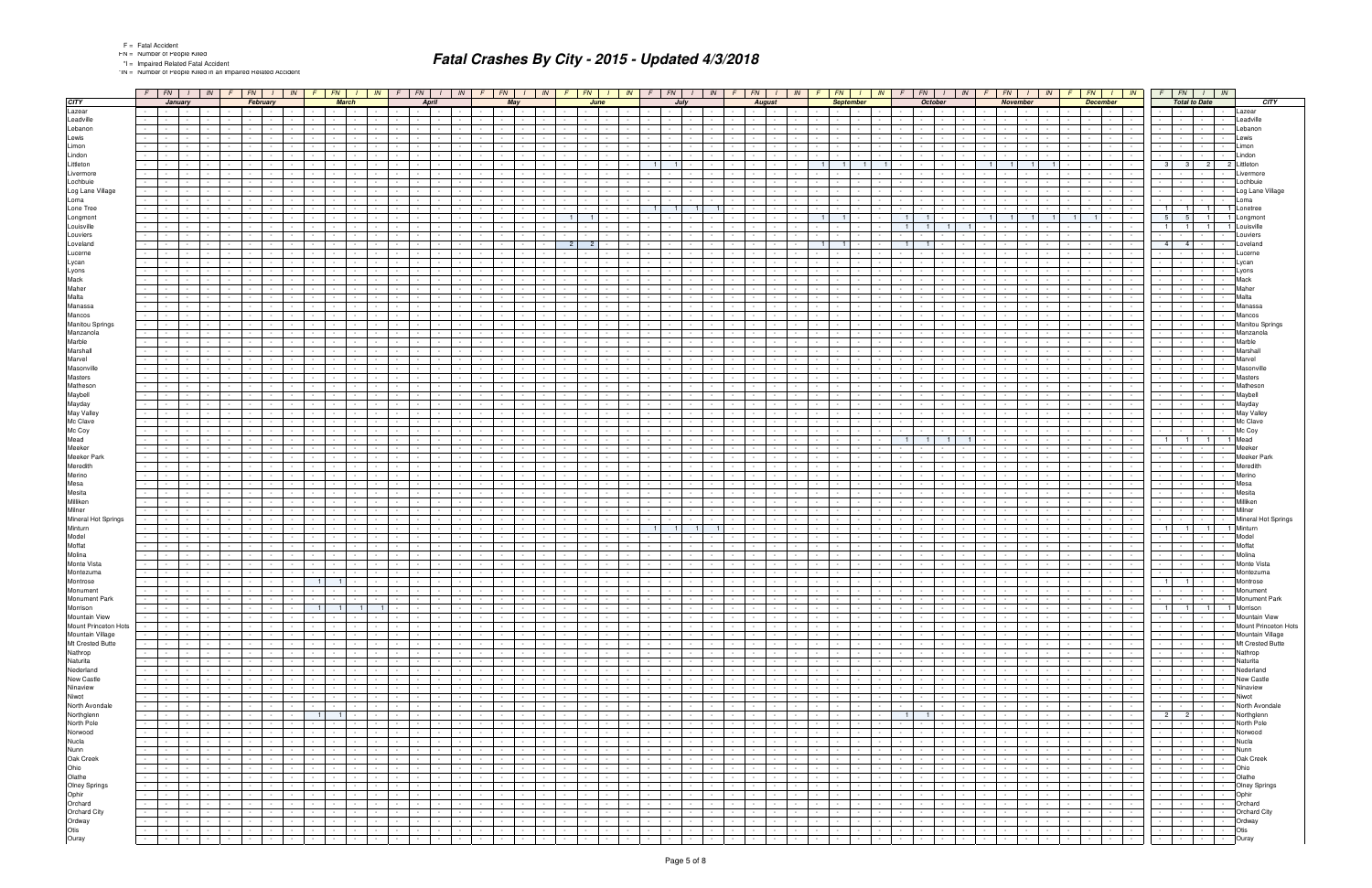|  | <b>Fatal Accide</b> |
|--|---------------------|
|  |                     |

\*IN = Number of People Killed in an Impaired Related Accident

|                                                                                                 | $F$ $FN$ $I$                                               | IN                                         | $F \mid$                 | FN                                                                                                              |                               | IN<br>$\sqrt{F}$ | $FN$   $1$                  |                            | IN     | FN                                                      | IN               |                                            | $F \parallel FN$ |                                        | IN                                     | FN             |                                   | $\frac{1}{1}$ IN |                             | IN<br>$F \mid FN \mid$                               |                      | FN                                | IN                                  |                | FN                      |                  | IN                                  |                          | FN                                 | IN                          |                 | FN                                  | IN              |                          | FN                       |                           | IN                                  |                                                                                                                                                                                                                                                         | $FN$   $1$   $1N$                   |                             |
|-------------------------------------------------------------------------------------------------|------------------------------------------------------------|--------------------------------------------|--------------------------|-----------------------------------------------------------------------------------------------------------------|-------------------------------|------------------|-----------------------------|----------------------------|--------|---------------------------------------------------------|------------------|--------------------------------------------|------------------|----------------------------------------|----------------------------------------|----------------|-----------------------------------|------------------|-----------------------------|------------------------------------------------------|----------------------|-----------------------------------|-------------------------------------|----------------|-------------------------|------------------|-------------------------------------|--------------------------|------------------------------------|-----------------------------|-----------------|-------------------------------------|-----------------|--------------------------|--------------------------|---------------------------|-------------------------------------|---------------------------------------------------------------------------------------------------------------------------------------------------------------------------------------------------------------------------------------------------------|-------------------------------------|-----------------------------|
|                                                                                                 | January                                                    |                                            |                          | February                                                                                                        |                               |                  |                             | <b>March</b>               |        | <b>April</b>                                            |                  |                                            | May              |                                        |                                        |                | June                              |                  |                             | July                                                 |                      | <b>August</b>                     |                                     |                |                         | <b>September</b> |                                     |                          | <b>October</b>                     |                             |                 | <b>November</b>                     |                 |                          | <b>December</b>          |                           |                                     | <b>Total to Date</b>                                                                                                                                                                                                                                    |                                     | <b>CITY</b>                 |
| $rac{\mathbf{C} \mathbf{I} \mathbf{I} \mathbf{Y}}{\mathbf{O} \mathbf{V} \mathbf{I} \mathbf{d}}$ |                                                            |                                            |                          |                                                                                                                 |                               |                  | $\sim$ $\sim$ $\sim$ $\sim$ |                            |        |                                                         |                  |                                            | $\sim 10^{-11}$  |                                        |                                        |                |                                   |                  |                             |                                                      |                      |                                   |                                     |                | <b>Contract</b>         |                  |                                     |                          |                                    |                             |                 |                                     |                 |                          | $\sim$                   | $\sim 100$                |                                     |                                                                                                                                                                                                                                                         |                                     | Ovid                        |
| Oxford                                                                                          |                                                            |                                            |                          |                                                                                                                 |                               |                  |                             |                            |        |                                                         |                  |                                            |                  |                                        |                                        |                |                                   |                  |                             |                                                      |                      |                                   |                                     |                |                         |                  |                                     |                          |                                    |                             |                 |                                     |                 |                          |                          |                           |                                     |                                                                                                                                                                                                                                                         |                                     | Oxford                      |
| Padroni                                                                                         |                                                            |                                            |                          |                                                                                                                 |                               |                  |                             |                            |        |                                                         |                  |                                            |                  |                                        |                                        |                |                                   |                  |                             |                                                      |                      |                                   |                                     |                |                         |                  |                                     |                          |                                    |                             |                 |                                     |                 |                          |                          |                           |                                     |                                                                                                                                                                                                                                                         |                                     | Padroni                     |
| Pagoda                                                                                          |                                                            |                                            |                          |                                                                                                                 |                               |                  |                             |                            |        |                                                         |                  |                                            |                  |                                        |                                        |                |                                   |                  |                             |                                                      |                      |                                   |                                     |                |                         |                  |                                     |                          |                                    |                             |                 |                                     |                 |                          |                          |                           |                                     |                                                                                                                                                                                                                                                         |                                     | Pagoda                      |
| Pagosa Jct                                                                                      |                                                            |                                            |                          |                                                                                                                 |                               |                  |                             |                            |        |                                                         |                  |                                            |                  |                                        |                                        |                |                                   |                  |                             |                                                      |                      |                                   |                                     |                |                         |                  |                                     |                          |                                    |                             |                 |                                     |                 |                          |                          |                           |                                     |                                                                                                                                                                                                                                                         |                                     | Pagosa Jct                  |
| Pagosa Springs                                                                                  |                                                            |                                            |                          |                                                                                                                 |                               |                  |                             |                            |        |                                                         |                  |                                            |                  |                                        |                                        |                |                                   |                  |                             |                                                      |                      |                                   |                                     |                |                         |                  |                                     |                          |                                    |                             |                 |                                     |                 |                          |                          |                           |                                     |                                                                                                                                                                                                                                                         |                                     | Pagosa Springs              |
| Palisade                                                                                        |                                                            |                                            |                          |                                                                                                                 |                               |                  |                             |                            |        |                                                         |                  |                                            |                  |                                        |                                        |                |                                   |                  |                             |                                                      |                      |                                   |                                     |                |                         |                  |                                     |                          |                                    |                             |                 |                                     |                 |                          |                          |                           |                                     |                                                                                                                                                                                                                                                         |                                     | Palisade                    |
| Palmer Lake                                                                                     |                                                            |                                            |                          |                                                                                                                 |                               |                  |                             |                            |        |                                                         |                  |                                            |                  |                                        |                                        |                |                                   |                  |                             |                                                      |                      |                                   |                                     |                |                         |                  |                                     |                          |                                    |                             |                 |                                     |                 |                          |                          |                           |                                     |                                                                                                                                                                                                                                                         |                                     | Palmer Lake                 |
| Paoli                                                                                           |                                                            |                                            |                          |                                                                                                                 |                               |                  |                             |                            |        |                                                         |                  |                                            |                  |                                        |                                        |                |                                   |                  |                             |                                                      |                      |                                   |                                     |                |                         |                  |                                     |                          |                                    |                             |                 |                                     |                 |                          |                          |                           |                                     |                                                                                                                                                                                                                                                         |                                     | Paoli                       |
| Paonia                                                                                          |                                                            |                                            |                          |                                                                                                                 |                               |                  |                             |                            |        |                                                         |                  |                                            |                  |                                        |                                        |                |                                   |                  |                             |                                                      |                      |                                   |                                     |                |                         |                  |                                     |                          |                                    |                             |                 |                                     |                 |                          |                          |                           | $\overline{\phantom{a}}$            |                                                                                                                                                                                                                                                         |                                     | Paonia                      |
| Parachute                                                                                       |                                                            |                                            |                          |                                                                                                                 |                               |                  |                             |                            |        |                                                         |                  |                                            |                  |                                        |                                        |                |                                   |                  |                             |                                                      |                      |                                   |                                     |                |                         |                  |                                     |                          |                                    |                             |                 |                                     |                 |                          |                          |                           |                                     |                                                                                                                                                                                                                                                         |                                     | Parachut                    |
| Paradox                                                                                         |                                                            |                                            |                          |                                                                                                                 |                               |                  |                             |                            |        |                                                         |                  |                                            |                  |                                        |                                        |                |                                   |                  |                             |                                                      |                      |                                   |                                     |                |                         |                  |                                     |                          |                                    |                             |                 |                                     |                 |                          |                          |                           |                                     |                                                                                                                                                                                                                                                         |                                     | Paradox                     |
| Parkdale                                                                                        |                                                            |                                            |                          |                                                                                                                 |                               |                  |                             |                            |        |                                                         |                  |                                            |                  |                                        |                                        |                |                                   |                  |                             |                                                      |                      |                                   |                                     |                |                         |                  |                                     |                          |                                    |                             |                 |                                     |                 |                          |                          |                           |                                     |                                                                                                                                                                                                                                                         |                                     | Parkdale                    |
| Parker                                                                                          |                                                            |                                            |                          |                                                                                                                 |                               |                  |                             |                            |        |                                                         |                  |                                            |                  |                                        |                                        |                |                                   |                  |                             |                                                      |                      |                                   |                                     |                |                         |                  |                                     |                          |                                    |                             |                 |                                     |                 |                          |                          |                           |                                     |                                                                                                                                                                                                                                                         |                                     | Parkei                      |
| Parlin                                                                                          |                                                            |                                            |                          |                                                                                                                 |                               |                  |                             |                            |        |                                                         |                  |                                            |                  |                                        |                                        |                |                                   |                  |                             |                                                      |                      |                                   |                                     |                |                         |                  |                                     |                          |                                    |                             |                 |                                     |                 |                          |                          |                           |                                     |                                                                                                                                                                                                                                                         |                                     | Parlin                      |
|                                                                                                 |                                                            |                                            |                          |                                                                                                                 |                               |                  |                             |                            |        |                                                         |                  |                                            |                  |                                        |                                        |                |                                   |                  |                             |                                                      |                      |                                   |                                     |                |                         |                  |                                     |                          |                                    |                             |                 |                                     |                 |                          |                          |                           |                                     |                                                                                                                                                                                                                                                         |                                     |                             |
| Parshall                                                                                        |                                                            |                                            |                          |                                                                                                                 |                               |                  |                             |                            |        |                                                         |                  |                                            |                  |                                        |                                        |                |                                   |                  |                             |                                                      |                      |                                   |                                     |                |                         |                  |                                     |                          |                                    |                             |                 |                                     |                 |                          |                          |                           |                                     |                                                                                                                                                                                                                                                         |                                     | Parshal                     |
| Peckham                                                                                         |                                                            |                                            |                          |                                                                                                                 |                               |                  |                             |                            |        |                                                         |                  |                                            |                  |                                        |                                        |                |                                   |                  |                             |                                                      |                      |                                   |                                     |                |                         |                  |                                     |                          |                                    |                             |                 |                                     |                 |                          |                          |                           |                                     |                                                                                                                                                                                                                                                         |                                     | Peckhan                     |
| Peetz                                                                                           |                                                            |                                            |                          |                                                                                                                 |                               |                  |                             |                            |        |                                                         |                  |                                            |                  |                                        |                                        |                |                                   |                  |                             |                                                      |                      |                                   |                                     |                |                         |                  |                                     |                          |                                    |                             |                 |                                     |                 |                          |                          |                           |                                     |                                                                                                                                                                                                                                                         |                                     | Peetz                       |
| Penrose                                                                                         |                                                            |                                            |                          |                                                                                                                 |                               |                  |                             |                            |        |                                                         |                  |                                            |                  |                                        |                                        |                |                                   |                  |                             |                                                      |                      |                                   |                                     |                |                         |                  |                                     |                          |                                    |                             |                 |                                     |                 |                          |                          |                           |                                     |                                                                                                                                                                                                                                                         |                                     | Penrose                     |
| Peyton                                                                                          |                                                            |                                            |                          |                                                                                                                 |                               |                  |                             |                            |        |                                                         |                  |                                            |                  |                                        |                                        |                |                                   |                  |                             |                                                      |                      |                                   |                                     |                |                         |                  |                                     |                          |                                    |                             |                 |                                     |                 |                          |                          |                           |                                     |                                                                                                                                                                                                                                                         |                                     | Peyton                      |
| Phippsburg                                                                                      |                                                            |                                            |                          |                                                                                                                 |                               |                  |                             |                            |        |                                                         |                  |                                            |                  |                                        |                                        |                |                                   |                  |                             |                                                      |                      |                                   |                                     |                |                         |                  |                                     |                          |                                    |                             |                 |                                     |                 |                          |                          |                           |                                     |                                                                                                                                                                                                                                                         |                                     | Phippsburg                  |
| Pierce                                                                                          |                                                            |                                            |                          |                                                                                                                 |                               |                  |                             |                            |        |                                                         |                  |                                            |                  |                                        |                                        |                |                                   |                  |                             |                                                      |                      |                                   |                                     |                |                         |                  |                                     |                          |                                    |                             |                 |                                     |                 |                          |                          |                           |                                     |                                                                                                                                                                                                                                                         |                                     | Pierce                      |
| Pine                                                                                            |                                                            |                                            |                          |                                                                                                                 |                               |                  |                             |                            |        |                                                         |                  |                                            |                  |                                        |                                        |                |                                   |                  |                             |                                                      |                      |                                   |                                     |                |                         |                  |                                     |                          |                                    |                             |                 |                                     |                 |                          |                          |                           |                                     |                                                                                                                                                                                                                                                         |                                     | Pine                        |
| Pine Junction                                                                                   |                                                            |                                            |                          |                                                                                                                 |                               |                  |                             |                            |        |                                                         |                  |                                            |                  |                                        |                                        |                |                                   |                  |                             |                                                      |                      |                                   |                                     |                |                         |                  |                                     |                          |                                    |                             |                 |                                     |                 |                          |                          |                           |                                     |                                                                                                                                                                                                                                                         |                                     | Pine Junction               |
| Pinecliffe                                                                                      |                                                            |                                            |                          |                                                                                                                 |                               |                  |                             |                            |        |                                                         |                  |                                            |                  |                                        |                                        |                |                                   |                  |                             |                                                      |                      |                                   |                                     |                |                         |                  |                                     |                          |                                    |                             |                 |                                     |                 |                          |                          |                           |                                     |                                                                                                                                                                                                                                                         |                                     | Pinecliffe                  |
| Pinewood Springs                                                                                |                                                            |                                            |                          |                                                                                                                 |                               |                  |                             |                            |        |                                                         |                  |                                            |                  |                                        |                                        |                |                                   |                  |                             |                                                      |                      |                                   |                                     |                |                         |                  |                                     |                          |                                    |                             |                 |                                     |                 |                          |                          |                           |                                     |                                                                                                                                                                                                                                                         |                                     | Pinewood Springs            |
| Pitkin                                                                                          |                                                            |                                            |                          |                                                                                                                 |                               |                  |                             |                            |        |                                                         |                  |                                            |                  |                                        |                                        |                |                                   |                  |                             |                                                      |                      |                                   |                                     |                |                         |                  |                                     |                          |                                    |                             |                 |                                     |                 |                          |                          |                           |                                     |                                                                                                                                                                                                                                                         |                                     | Pitkin                      |
| Placerville                                                                                     |                                                            |                                            |                          |                                                                                                                 |                               |                  |                             |                            |        |                                                         |                  |                                            |                  |                                        |                                        |                |                                   |                  |                             |                                                      |                      |                                   |                                     |                |                         |                  |                                     |                          |                                    |                             |                 |                                     |                 |                          |                          |                           |                                     |                                                                                                                                                                                                                                                         |                                     | Placerville                 |
| Platoro                                                                                         |                                                            |                                            |                          |                                                                                                                 |                               |                  |                             |                            |        |                                                         |                  |                                            |                  |                                        |                                        |                |                                   |                  |                             |                                                      |                      |                                   |                                     |                |                         |                  |                                     |                          |                                    |                             |                 |                                     |                 |                          |                          |                           |                                     |                                                                                                                                                                                                                                                         |                                     | Platoro                     |
| Platteville                                                                                     |                                                            |                                            |                          |                                                                                                                 |                               |                  |                             |                            |        |                                                         |                  |                                            |                  |                                        |                                        |                |                                   |                  |                             |                                                      |                      |                                   |                                     |                |                         |                  |                                     |                          |                                    |                             |                 |                                     |                 |                          |                          |                           |                                     |                                                                                                                                                                                                                                                         | $\overline{1}$                      | Platteville                 |
| Pleasant View                                                                                   |                                                            |                                            |                          |                                                                                                                 |                               |                  |                             |                            |        |                                                         |                  |                                            |                  |                                        |                                        |                |                                   |                  |                             |                                                      |                      |                                   |                                     |                |                         |                  |                                     |                          |                                    |                             |                 |                                     |                 |                          |                          |                           |                                     |                                                                                                                                                                                                                                                         |                                     | Pleasant View               |
| Poncha Springs                                                                                  |                                                            |                                            |                          |                                                                                                                 |                               |                  |                             |                            |        |                                                         |                  |                                            |                  |                                        |                                        |                |                                   |                  |                             |                                                      |                      |                                   |                                     |                |                         |                  |                                     |                          |                                    |                             |                 |                                     |                 |                          |                          |                           |                                     |                                                                                                                                                                                                                                                         |                                     | Poncha Springs              |
| Portland                                                                                        |                                                            |                                            |                          |                                                                                                                 |                               |                  |                             |                            |        |                                                         |                  |                                            |                  |                                        |                                        |                |                                   |                  |                             |                                                      |                      |                                   |                                     |                |                         |                  |                                     |                          |                                    |                             |                 |                                     |                 |                          |                          |                           |                                     |                                                                                                                                                                                                                                                         |                                     | Portland                    |
| Poudre Park                                                                                     |                                                            |                                            |                          |                                                                                                                 |                               |                  |                             |                            |        |                                                         |                  |                                            |                  |                                        |                                        |                |                                   |                  |                             |                                                      |                      |                                   |                                     |                |                         |                  |                                     |                          |                                    |                             |                 |                                     |                 |                          |                          |                           |                                     |                                                                                                                                                                                                                                                         |                                     | Poudre Park                 |
| Powderhorn                                                                                      |                                                            |                                            |                          |                                                                                                                 |                               |                  |                             |                            |        |                                                         |                  |                                            |                  |                                        |                                        |                |                                   |                  |                             |                                                      |                      |                                   |                                     |                |                         |                  |                                     |                          |                                    |                             |                 |                                     |                 |                          |                          |                           |                                     |                                                                                                                                                                                                                                                         |                                     | Powderhori                  |
| Powder Wash                                                                                     |                                                            |                                            |                          |                                                                                                                 |                               |                  |                             |                            |        |                                                         |                  |                                            |                  |                                        |                                        |                |                                   |                  |                             |                                                      |                      |                                   |                                     |                |                         |                  |                                     |                          |                                    |                             |                 |                                     |                 |                          |                          |                           |                                     |                                                                                                                                                                                                                                                         |                                     | Powder Wash                 |
| Pritchett                                                                                       |                                                            |                                            |                          |                                                                                                                 |                               |                  |                             |                            |        |                                                         |                  |                                            |                  |                                        |                                        |                |                                   |                  |                             |                                                      |                      |                                   |                                     |                |                         |                  |                                     |                          |                                    |                             |                 |                                     |                 |                          |                          |                           |                                     |                                                                                                                                                                                                                                                         |                                     | Pritchett                   |
| Proctor                                                                                         |                                                            |                                            |                          |                                                                                                                 |                               |                  |                             |                            |        |                                                         |                  |                                            |                  |                                        |                                        |                |                                   |                  |                             |                                                      |                      |                                   |                                     |                |                         |                  |                                     |                          |                                    |                             |                 |                                     |                 |                          |                          |                           |                                     |                                                                                                                                                                                                                                                         |                                     | Proctor                     |
| Prospect Heights                                                                                |                                                            |                                            |                          |                                                                                                                 |                               |                  |                             |                            |        |                                                         |                  |                                            |                  |                                        |                                        |                |                                   |                  |                             |                                                      |                      |                                   |                                     |                |                         |                  |                                     |                          |                                    |                             |                 |                                     |                 |                          |                          |                           |                                     |                                                                                                                                                                                                                                                         |                                     | Prospect Heights            |
| Prospect Valley                                                                                 |                                                            |                                            |                          |                                                                                                                 |                               |                  |                             |                            |        |                                                         |                  |                                            |                  |                                        |                                        |                |                                   |                  |                             |                                                      |                      |                                   |                                     |                |                         |                  |                                     |                          |                                    |                             |                 |                                     |                 |                          |                          |                           |                                     |                                                                                                                                                                                                                                                         |                                     | Prospect Valley             |
| Pryor                                                                                           |                                                            |                                            |                          |                                                                                                                 |                               |                  |                             |                            |        |                                                         |                  |                                            |                  |                                        |                                        |                |                                   |                  |                             |                                                      |                      |                                   |                                     |                |                         |                  |                                     |                          |                                    |                             |                 |                                     |                 |                          |                          |                           |                                     |                                                                                                                                                                                                                                                         |                                     | Pryor                       |
|                                                                                                 |                                                            |                                            |                          |                                                                                                                 |                               |                  |                             |                            |        |                                                         |                  |                                            |                  |                                        |                                        |                |                                   |                  |                             |                                                      |                      |                                   |                                     |                |                         |                  |                                     |                          |                                    |                             |                 |                                     |                 |                          |                          |                           |                                     | 4 <sup>1</sup>                                                                                                                                                                                                                                          | 3 <sup>1</sup>                      | 3 Pueblo                    |
| Pueblo<br>Pueblo West                                                                           |                                                            |                                            |                          |                                                                                                                 |                               |                  |                             |                            |        |                                                         |                  |                                            |                  |                                        |                                        |                |                                   |                  |                             |                                                      |                      |                                   |                                     |                |                         |                  |                                     |                          |                                    |                             |                 |                                     |                 |                          |                          |                           |                                     |                                                                                                                                                                                                                                                         |                                     | Pueblo West                 |
| Punkin Center                                                                                   |                                                            |                                            |                          |                                                                                                                 |                               |                  |                             |                            |        |                                                         |                  |                                            |                  |                                        |                                        |                |                                   |                  |                             |                                                      |                      |                                   |                                     |                |                         |                  |                                     |                          |                                    |                             |                 |                                     |                 |                          |                          |                           |                                     |                                                                                                                                                                                                                                                         |                                     | <b>Punkin Center</b>        |
| Purcell                                                                                         |                                                            |                                            |                          |                                                                                                                 |                               |                  |                             |                            |        |                                                         |                  |                                            |                  |                                        |                                        |                |                                   |                  |                             |                                                      |                      |                                   |                                     |                |                         |                  |                                     |                          |                                    |                             |                 |                                     |                 |                          |                          |                           |                                     |                                                                                                                                                                                                                                                         |                                     | Purcell                     |
| Radium                                                                                          |                                                            |                                            |                          |                                                                                                                 |                               |                  |                             |                            |        |                                                         |                  |                                            |                  |                                        |                                        |                |                                   |                  |                             |                                                      |                      |                                   |                                     |                |                         |                  |                                     |                          |                                    |                             |                 |                                     |                 |                          |                          |                           |                                     |                                                                                                                                                                                                                                                         |                                     | Radium                      |
| Ramah                                                                                           |                                                            |                                            |                          |                                                                                                                 |                               |                  |                             |                            |        |                                                         |                  |                                            |                  |                                        |                                        |                |                                   |                  |                             |                                                      |                      |                                   |                                     |                |                         |                  |                                     |                          |                                    |                             |                 |                                     |                 |                          |                          |                           |                                     |                                                                                                                                                                                                                                                         |                                     | Ramah                       |
| Rand                                                                                            |                                                            |                                            |                          |                                                                                                                 |                               |                  |                             |                            |        |                                                         |                  |                                            |                  |                                        |                                        |                |                                   |                  |                             |                                                      |                      |                                   |                                     |                |                         |                  |                                     |                          |                                    |                             |                 |                                     |                 |                          |                          |                           |                                     |                                                                                                                                                                                                                                                         |                                     | Rand                        |
| Rangely                                                                                         |                                                            |                                            |                          |                                                                                                                 |                               |                  |                             |                            |        |                                                         |                  |                                            |                  |                                        |                                        |                |                                   |                  |                             |                                                      |                      |                                   |                                     |                |                         |                  |                                     |                          |                                    |                             |                 |                                     |                 |                          |                          |                           |                                     |                                                                                                                                                                                                                                                         |                                     | Rangely                     |
| Raymer                                                                                          |                                                            |                                            |                          |                                                                                                                 |                               |                  |                             |                            |        |                                                         |                  |                                            |                  |                                        |                                        |                |                                   |                  |                             |                                                      |                      |                                   |                                     |                |                         |                  |                                     |                          |                                    |                             |                 |                                     |                 |                          |                          |                           |                                     |                                                                                                                                                                                                                                                         |                                     |                             |
| Raymond                                                                                         |                                                            |                                            |                          |                                                                                                                 |                               |                  |                             |                            |        |                                                         |                  |                                            |                  |                                        |                                        |                |                                   |                  |                             |                                                      |                      |                                   |                                     |                |                         |                  |                                     |                          |                                    |                             |                 |                                     |                 |                          |                          |                           |                                     |                                                                                                                                                                                                                                                         |                                     | Raymer                      |
| Red Cliff                                                                                       |                                                            |                                            |                          |                                                                                                                 |                               |                  |                             |                            |        |                                                         |                  |                                            |                  |                                        |                                        |                |                                   |                  |                             |                                                      |                      |                                   |                                     |                |                         |                  |                                     |                          |                                    |                             |                 |                                     |                 |                          |                          |                           |                                     |                                                                                                                                                                                                                                                         |                                     | Raymond<br><b>Red Cliff</b> |
| Red Feather Lakes                                                                               |                                                            |                                            |                          |                                                                                                                 |                               |                  |                             |                            |        |                                                         |                  |                                            |                  |                                        |                                        |                |                                   |                  |                             |                                                      |                      |                                   |                                     |                |                         |                  |                                     |                          |                                    |                             |                 |                                     |                 |                          |                          |                           |                                     |                                                                                                                                                                                                                                                         |                                     | <b>Red Feather Lakes</b>    |
| Redmesa                                                                                         |                                                            |                                            |                          |                                                                                                                 |                               |                  |                             |                            |        |                                                         |                  |                                            |                  |                                        |                                        |                |                                   |                  |                             |                                                      |                      |                                   |                                     |                |                         |                  |                                     |                          |                                    |                             |                 |                                     |                 |                          |                          |                           |                                     |                                                                                                                                                                                                                                                         |                                     |                             |
|                                                                                                 | $\sim$ $-$                                                 | $\sim$                                     | $\sim$                   | $\sim$<br>$\sim$                                                                                                | $\sim$ $-$                    |                  |                             |                            |        |                                                         |                  |                                            | $\sim$           |                                        |                                        |                |                                   |                  |                             |                                                      |                      |                                   |                                     |                |                         |                  |                                     |                          |                                    |                             |                 |                                     |                 |                          |                          |                           |                                     | $\sim$                                                                                                                                                                                                                                                  | $\sim 100$                          | Redmesa                     |
| Red Mountain                                                                                    | $\sim$ 1 $\sim$                                            |                                            |                          | $\sim$ $\sim$<br>$\mathbf{I}$ and $\mathbf{I}$                                                                  |                               |                  |                             | $\mathbf{1}$               |        | $\mathbf{r}$ and $\mathbf{r}$ and $\mathbf{r}$          |                  | $\overline{a}$ . The set of $\overline{a}$ |                  |                                        | $\sim$                                 |                |                                   |                  |                             |                                                      |                      |                                   |                                     |                |                         |                  |                                     |                          | $\sim$ $\sim$ $\sim$ $\sim$        |                             |                 |                                     |                 |                          | <b>Service</b> State     |                           | $\sim$<br>$\mathbb{Z}^{\mathbb{Z}}$ | $\sim$<br>$\sim$                                                                                                                                                                                                                                        | the contract of the contract of     | <b>Red Mountair</b>         |
| Redstone                                                                                        | $\sim$                                                     | $\sim 10^{-1}$<br>$\sim 10^{-11}$          | $\sim 10^{-1}$           | $\sim 10^{-10}$<br>$\sim 10^{-11}$                                                                              | $\sim 10^{-11}$               | $\sim$           | <b>Contract Contract</b>    | $\sim 10^{-11}$            |        | $\sim$<br>$\sim$ $\sim$ $\sim$                          | $\sim 10^{-11}$  |                                            |                  | $\sim 10^{-10}$                        | $\sim 10^{-11}$<br>$\sim 10^{-1}$      | $\sim 10^{-1}$ | <b>Contract</b>                   | $\sim$           | $\sim$                      | $\sim 10^{-1}$<br>$\sim 10^{-1}$<br>$\sim 10^{-11}$  | $\sim 10^{-11}$      | $\sim 10^{-11}$                   | $\sim 10^{-11}$<br>$\sim 10^{-11}$  | $\sim 10^{-1}$ | $\sim 10^{-11}$         | $\sim$           | $\sim 10^{-11}$                     | $\sim$                   | $\sim$<br>$\sim$                   | $\sim 10^{-11}$             |                 | $\sim 10^{-11}$<br>$\sim 10^{-11}$  | $\sim 10^{-1}$  |                          | <b>Contract Contract</b> | <b>Contract</b>           |                                     | and the state of                                                                                                                                                                                                                                        | $\sim$                              | Redstone                    |
|                                                                                                 | the contract of the con-                                   | $\sim$ 100 $\mu$<br>$\sim$ $-$             | <b>Contract Contract</b> | <b>Contract Contract</b>                                                                                        | the contract of the con-      | $\sim$           |                             | the company                |        | $ -$<br>$\sim$ 100 $\pm$                                | $\sim$ $-$       | the contract of the con-                   |                  | $\sim$ $\sim$ $\sim$ $\sim$ $\sim$     | $\sim 100$                             | $\sim$         | <b>Contract Contract</b>          |                  |                             | $\sim$<br>$\sim$ $\sim$ $\sim$<br>$\sim$ $-$         | $\sim 10^{-11}$      | <b>Contract Contract</b>          | $\sim 100$                          | $\sim$         | <b>Contract</b>         | $\sim$           | $\sim$ 100 $\sim$                   |                          | $\sim$ $-$<br><b>Service</b>       | $\sim 100$                  |                 | the contract of the contract of the | $\sim 100$      |                          | the contract of the con- | <b>Contractor</b>         | $\sim$                              | <b>Contract Contract</b><br>$\sim$ $\sim$ $\sim$ $\sim$ $\sim$                                                                                                                                                                                          | $\sim$                              | Redvale                     |
|                                                                                                 | $\sim 10^{-1}$<br>the contract of the contract of the con- | $\sim 10^{-11}$                            | $\sim 10^{-11}$          | $\sim 10^{-10}$<br>$\sim 10^{-11}$                                                                              | $\sim 100$                    | $\sim$           | $\sim$ 100 $\pm$ 100 $\pm$  | $\sim$                     |        | $\sim$ $-$<br>$\sim$ $-$                                |                  | $\sim 10^{-11}$                            | $\sim 10^{-11}$  | $\sim$ 100 $\mu$                       | $\sim$ $-$                             | $\sim$         | <b>Service</b>                    |                  | $\sim$ $\sim$ $\sim$ $\sim$ | $\sim$ $-$<br>$\sim$                                 | $\sim$ 100 $\pm$     | $\sim 10^{-1}$                    | $\sim 10^{-11}$<br>$\sim 100$       | $\sim$         | $\sim 100$              | $\sim$           |                                     | $\sim$                   | $\sim$<br><b>Contract Contract</b> | $\sim$ $-$                  | $\sim 10^{-11}$ | the contract of the con-            | $\sim 10^{-11}$ |                          | the contract of          | $\sim 100$ km s $^{-1}$   | $\sim$<br>$\sim$                    | the contract of<br><u>the community of the community of the community of the community of the community of the community of the community of the community of the community of the community of the community of the community of the community of </u> | <b>The Contract State</b><br>$\sim$ | Red Wing                    |
|                                                                                                 |                                                            | $\sim 10^{-11}$                            | $\sim 10^{-11}$          | the contract of the contract of the contract of the contract of the contract of the contract of the contract of |                               | $\sim$           |                             | and the state              |        | $1 - 1 - 1$                                             | $\sim$           | the contract of                            |                  | <b>Contract Contract</b>               | $\sim 10^{-11}$                        | $\sim$ $-$     | $\sim$ $\sim$ $\sim$ $\sim$       |                  |                             | and the state<br>$\sim$ $-$                          |                      | the contract of the con-          |                                     | $\sim 10^{-1}$ | $\sim$                  |                  | the contract of                     |                          |                                    | the contract of             |                 | and the college of                  |                 |                          | and the state            | $\sim 10^{-10}$           | $\sim$                              |                                                                                                                                                                                                                                                         |                                     | Rico                        |
|                                                                                                 | the control of the                                         | <b>Contract Contract</b><br>$\sim 100$     |                          | $\sim 10^{-11}$                                                                                                 | $\sim 100$ km s $^{-1}$       | $\sim$           |                             | the company                |        | $\sim 10^{-1}$<br>$\sim$<br>$\sim$                      | $\sim$ 100 $\mu$ | <b>Committee</b>                           |                  | $\sim$ $-$<br><b>Contract Contract</b> | $\sim 100$<br>$\sim$ 100 $\mu$         | $\sim$         | $\sim$ $  \sim$                   | $\sim$           |                             | $\sim$<br>$\sim$ $\sim$ $\sim$<br>$\sim$ $-$         | $\sim 10^{-11}$      | $\sim$ $-$                        | $\sim 10^{-11}$<br>$\sim$ 100 $\mu$ | $\sim 10$      | <b>Contract</b>         | $\sim 10^{-1}$   | <b>Contract</b><br>$\sim$ 100 $\mu$ | $\sim$                   | $\sim$<br><b>Service</b>           | $\sim$ $-$                  | $\sim 10^{-1}$  |                                     | $\sim 10^{-1}$  |                          | start in the con-        | <b>Contract Contract</b>  |                                     | the contract of<br><b>Contract Contract</b>                                                                                                                                                                                                             | $\sim$<br>$\sim$                    | Ridgway                     |
|                                                                                                 | the control of the                                         | $\sim$ $-$                                 | $\sim 10^{-11}$          | <b>Contract Contract Contract</b><br>$\sim 100$                                                                 | $\sim$                        | $\sim$           |                             | <b>Contract Contract</b>   |        | $\sim$ 100 $\pm$                                        | $\sim$           | <b>Contract Contract</b>                   |                  |                                        | $\sim 10^{-1}$<br>$\sim$ $-$           | $\sim$         | <b>Contract Contract</b>          |                  |                             | $\sim$<br>$\sim$ $\sim$ $\sim$<br>$\sim$ $-$         | $\sim 10^{-11}$      | $\sim 10^{-1}$                    | $\sim 10^{-11}$                     | $\sim$         | $\sim 100$              | $\sim$           |                                     |                          | $\sim$                             | $\sim 10^{-11}$             |                 | the contract of                     | $\sim 100$      |                          | the contract of          | $\sim 10^{-10}$ m $^{-1}$ | $\sim$ $\sim$                       |                                                                                                                                                                                                                                                         |                                     | Rifle                       |
| Reasione<br>Redvale<br>Red Wing<br>Rico<br>Rico Blanco<br>Rockport                              | $\sim$ $-$<br>$\sim$ $\sim$ $\sim$                         | $\sim$ $-$<br>$\sim 10^{-1}$               | $\sim 10^{-11}$          | $\sim$ $ -$<br>$\sim 100$                                                                                       | $\sim 100$                    | $\sim$           | $\sim$ $\sim$ $\sim$ $\sim$ | $\sim$                     |        | <b>Contract</b><br>$\sim$ $-$                           | $\sim$ $-$       | the contract of                            |                  | $\sim 10^{-11}$                        | $\sim 10^{-11}$<br>$\sim 10^{-1}$      | $\sim$         | <b>Contract</b>                   |                  |                             | $\sim$ $-$<br>$\sim$<br><b>Contract</b>              | $\sim 10^{-11}$      | $\sim 10^{-11}$                   | $\sim 10^{-11}$<br>$\sim 10^{-11}$  | $\sim 10$      | $\sim 100$              | $\sim$           | $\sim$                              |                          | $\sim$ 100 $\mu$<br>$\sim$         | $\sim 100$                  |                 | the contract of                     | $\sim 10^{-11}$ |                          | the contract of          | $\sim 100$ km s $^{-1}$   | $\sim$<br>$\overline{\mathcal{L}}$  | <b>Contract Contract Contract</b>                                                                                                                                                                                                                       | $\sim$                              | Rio Blanco                  |
|                                                                                                 | the contract of                                            | <b>Contract Contract</b><br>$\sim$ $-$     | $\sim 10^{-11}$          | $\sim$ $-1$                                                                                                     | and the state                 | $\sim$           |                             | the company                |        | $\sim$<br>$\sim$ 100 $\pm$<br>$\sim$                    | $\sim 10^{-10}$  | <b>Contract Contract</b>                   |                  | <b>Contract Contract</b>               | $\sim 100$<br><b>Contract</b>          | $\sim$         | $\sim$ $-$                        | $\sim$           |                             | $\sim$<br>$\sim$ $\sim$ $\sim$<br>$\sim$ $-$         | $\sim 10^{-11}$      |                                   | $\sim 10^{-11}$<br>$\sim$ 100 $\mu$ | $\sim 10$      | $\sim 100$              | $\sim$           | .                                   | $\overline{\phantom{a}}$ | $\sim$<br>$\sim$                   | $\sim 100$                  |                 | the contract of the contract of     | $\sim 10^{-1}$  |                          | start in the con-        | <b>Contract Contract</b>  |                                     | <b>Contract Contract Contract</b><br><b>Service</b>                                                                                                                                                                                                     | $\sim$                              | Rockport                    |
| Rockvale                                                                                        | the contract of                                            | <b>Contract Contract</b>                   | $\sim 10^{-11}$          | <b>Contract Contract Contract</b><br>$\sim 100$                                                                 | $\sim$                        | $\sim$           |                             | <b>Contract Contract</b>   |        | $\sim$ $\sim$ $\sim$<br>$\sim$ 100 $\pm$                | $\sim$           | and the state                              |                  | <b>Contract Contract</b>               | $\sim 10^{-1}$<br>$\sim$ $-$           | $\sim$         | <b>Contract Contract</b>          | $\sim$           |                             | $\sim$<br>$\sim$ $\sim$ $\sim$<br>$\sim$ $-$         | $\sim 10^{-11}$      | $\sim 10^{-1}$                    | $\sim$ $-$                          | $\sim$         | $\sim 100$              | $\sim$           | $\sim$                              |                          | $\sim$                             | $\sim$ $-$                  |                 | the contract of                     | $\sim 100$      |                          | the contract of          | $\sim 10^{-10}$ m $^{-1}$ | $\sim$ $\sim$                       |                                                                                                                                                                                                                                                         | $\sim$                              | Rockvale                    |
|                                                                                                 | $\sim 10^{-1}$                                             | $\sim 10^{-11}$<br>$\sim 10^{-1}$          |                          |                                                                                                                 | $\sim 100$                    | $\sim$ $-$       |                             | and the state of the state |        | $\sim 10^{-11}$<br>$\sim$ $-$                           | $\sim$ $-$       | the contract of                            |                  |                                        | $\sim 100$<br>$\sim 10^{-11}$          | $\sim$         | <b>Contract Contract Contract</b> |                  |                             | $\sim$ $-$<br>$\sim$<br><b>Contract</b>              | $\sim 10^{-11}$      | $\sim 10^{-11}$                   | $\sim 10^{-1}$<br><b>Contract</b>   | $\sim$ $-$     | $\sim 100$              | $\sim$           | $\sim$                              |                          | $\sim$ 100 $\mu$<br>$\sim$         | $\sim 10^{-11}$             |                 | the contract of the con-            | $\sim 10^{-11}$ |                          | the contract of          | <b>Contract</b>           | $\sim 10^{-1}$                      |                                                                                                                                                                                                                                                         | $\sim$                              | Rockwood                    |
|                                                                                                 | $-1 - 1$                                                   | $\sim 10^{-11}$<br>$\sim 10^{-11}$         | $\sim$ $-$               | and the contract of the con-                                                                                    |                               | $\sim$           |                             | the contract of            |        | the company<br>$\sim$                                   | $\sim$ $-$       | the contract of                            |                  |                                        | $\sim 100$<br>$\sim 10^{-11}$          | $\sim$         | $\sim$ $-$                        | $\sim$ $-$       |                             | $\sim 10^{-11}$<br>$\sim$<br>$\sim$ $\sim$ $\sim$    | $\sim 100$           |                                   | $\sim 10^{-10}$<br>$\sim 100$       | $\sim 10^{-1}$ | <b>Contract</b>         | $\sim$           | <b>Contract</b>                     | $\sim$                   | $\sim$<br>$\sim$ 100 $\mu$         | $\sim 10^{-11}$             | $\sim$          | the contract of the contract of     | $\sim 10^{-11}$ |                          | <b>Carl Park</b>         | $\sim 10^{-10}$           | $\sim 10^{-11}$                     |                                                                                                                                                                                                                                                         |                                     | Rocky Ford                  |
|                                                                                                 | $\sim 10^{-11}$                                            | <b>Contract Contract</b>                   | $\sim 10^{-11}$          | $\sim 10^{-11}$<br><b>Contractor</b>                                                                            | $\sim 100$                    | $\sim$           | and the state of the state  |                            |        | <b>Service</b><br>$\sim$ 10 $\pm$                       |                  | and the control                            |                  | <b>Contract</b>                        | $\sim 10^{-11}$<br>$\sim$ $-$          | $\sim$         | <b>Service</b>                    | $\sim$           |                             | <b>Contract Contract</b><br>$\sim$<br>$\sim 10^{-1}$ | $\sim$ 100 $\mu$     | $\sim$ $\sim$                     | <b>Contract</b>                     | $\sim 10^{-1}$ | $\sim 100$              | $\sim$ $-$       | $\sim$ $\sim$                       |                          | $\sim$                             | $\sim 10^{-11}$             |                 | <b>Service Control</b>              | $\sim 10^{-11}$ |                          | and the state            | $\sim 10^{-10}$           | $\sim 10^{-1}$                      | $-1 - 1 - 1$                                                                                                                                                                                                                                            | $\sim$ $-$                          | Rocky Mtn. Arsenal          |
|                                                                                                 | the contract of the con-                                   | <b>Contract</b><br>$\sim$ $-$              | $\sim$ $\sim$ $\sim$     | the contract of                                                                                                 | <b>Contract</b>               | $\sim$           |                             | and the state of the state |        | $\sim$<br>$ -$<br>$\sim 10^{-1}$                        | $\sim$ $-$       | the contract of                            |                  | the contract of the con-               | <b>Contract</b>                        | $\sim$         |                                   | $\sim$           | $\sim$                      | the contract of<br>$\sim$                            | $\sim 10^{-11}$      |                                   | $\sim 10^{-1}$<br><b>Contract</b>   | $\sim$         | <b>Contract</b>         |                  | the contract of                     | $\sim$                   | $\sim$ $-$<br>$\sim$ $-$           | <b>Contract</b>             | $\sim 10^{-1}$  | the contract of the con-            | $\sim 100$      |                          | the contract of          | $\sim 10^{-10}$           | $\sim$                              | <u> Estados de</u>                                                                                                                                                                                                                                      |                                     | Roggen                      |
| nookwood<br>Rocky Ford<br>Rocky Mtn. Arsenal<br>Roggen<br>Rollinsville<br>Rosedale<br>Rosedale  | the contract of                                            | $\sim$ $-$<br><b>Contract Contract</b>     | $\sim$ $\sim$ $\sim$     | and the contract of the con-                                                                                    |                               | $\sim$           |                             | <b>Contract Contract</b>   |        | the contract of                                         | $\sim$ $-$       | <b>Contract Contract</b>                   |                  | <b>Service Control</b>                 | $\sim 10^{-11}$                        | $\sim$         | $\sim$ $-$                        | $\sim$           |                             | $\sim$ $-$<br>$\sim$ $\sim$ $\sim$<br>$\sim 10^{-1}$ | <b>Contract</b>      | and the con-                      |                                     | $\sim$ $-$     | <b>Contract</b>         | $\sim 10^{-1}$   | $\sim$ 100 $\mu$                    | $\sim$                   | $\sim$<br><b>Contract</b>          | $\sim$ $-$                  | $\sim 10^{-1}$  | $-1 - 1$                            | $\sim 100$      |                          | and the state            | $\sim$ 100 $\mu$          |                                     | and the state of the state                                                                                                                                                                                                                              |                                     | Rollinsville                |
|                                                                                                 | $\sim 10^{-11}$                                            | <b>Contract</b>                            | $\sim$ $\sim$ $\sim$     | $\sim 10^{-10}$<br><b>Contract</b>                                                                              | $\sim 100$                    | $\sim$ $-$       |                             | <b>Contract Contract</b>   |        | $\sim$ $\sim$ $\sim$<br>$\sim 10^{-1}$                  | $\sim$           | the contract of                            |                  | $\sim 10^{-10}$                        | $\sim 10^{-11}$<br>$\sim 10^{-11}$     | $\sim$ $-$     | $\sim$ $\sim$ $\sim$ $\sim$       | $\sim$           |                             | $\sim$ $-$<br>$\sim$ $\sim$ $\sim$<br>$\sim$ $-$     | $\sim 100$           | $\sim 10^{-1}$                    | $\sim 10^{-11}$<br>$\sim 100$       | $\sim$ $-$     | $\sim 10^{-11}$         |                  | the contract of                     | $\sim$                   | $\sim$                             | $\sim 10^{-11}$             |                 | <b>Service Control</b>              | $\sim 10^{-11}$ |                          | and the state            | <b>Contract Contract</b>  | $\sim 10^{-1}$                      |                                                                                                                                                                                                                                                         | $\sim$                              | Romeo                       |
|                                                                                                 | $-1 - 1 - 1$                                               | $\sim 100$                                 |                          | and the collection of the collection                                                                            |                               | $\sim 10^{-1}$   |                             | and the state of the state |        | the contract<br>$\sim$                                  | $\sim 10^{-11}$  | <b>Contract Contract</b>                   |                  | the contract of                        | $\sim 10^{-10}$                        | $\sim 10^{-1}$ | $\sim$ $\sim$ $\sim$ $\sim$       |                  | $ -$                        | <b>Second Control</b><br>$\sim 10^{-1}$              | $\sim$ $-$           | $\sim$ $-$                        | $\sim 10^{-10}$<br><b>Contract</b>  | $\sim 10^{-1}$ | $\sim 100$ km s $^{-1}$ |                  | the company                         | $\sim$                   | $\sim$ $\sim$ $\sim$               | the contract of the con-    | $\sim$ $-$      | and the state of the state          |                 |                          | <b>Second Control</b>    | 1. – 1. –                 |                                     | ति । ।<br>सन्दर्भ स <u>म</u>                                                                                                                                                                                                                            | $\sim$                              | Rosedale                    |
| Rosida<br>Roxborough Park<br>Royal Gorge<br>Rush                                                | the contract of the contract of                            | <b>Contract</b><br>$\sim$ $-$              | $\sim$ $\sim$ $\sim$     | and the contract of the con-                                                                                    |                               | $\sim$           |                             | the contract of            |        | the contract of                                         | $\sim$ $-$       | the contract of                            |                  | <b>Service Control</b>                 | $\sim 10^{-11}$                        | $\sim$         | and the state of the state        |                  |                             | $\sim$ $-$<br>$\sim$ $\sim$ $\sim$<br>$\sim$ $-$     | $\sim$ $\sim$ $\sim$ | $\sim$ $-$                        | $\sim 100$                          | $\sim$         | <b>Contract</b>         | $\sim 10^{-1}$   | $\sim$                              | $\sim$                   | $\sim$<br><b>Service</b>           | $\sim$ $-$                  | $\sim 10^{-1}$  | the contract of the con-            | $\sim 10^{-11}$ |                          | and the state            | <b>Service</b> Service    |                                     | $-1 - 1 - 1 - 1 - 1$                                                                                                                                                                                                                                    |                                     | Rosita                      |
|                                                                                                 | $\sim$ 1 $\sim$ 1                                          | <b>Contract</b><br>$\sim$ $\sim$           | $\sim$ $-$               | $\sim 10^{-10}$<br><b>Contract</b>                                                                              | $\sim 100$                    | $\sim$ $-$       |                             | <b>Contract Contract</b>   |        | $\sim$ $\sim$ $\sim$<br>$\sim 10^{-1}$                  | $\sim$           | the contract of                            |                  | $\sim 10^{-10}$                        | $\sim 10^{-11}$<br>$\sim 10^{-11}$     | $\sim$ $-$     | $\sim$                            | $\sim$           |                             | $\sim$ $-$<br>$\sim$ $\sim$ $\sim$<br>$\sim$ $-$     | $\sim 10^{-11}$      | $\sim 100$                        | $\sim 10^{-11}$<br>$\sim 100$       | $\sim$ $-$     | $\sim 10^{-11}$         |                  | the contract of                     |                          | $\sim$                             | $\sim 10^{-11}$             |                 | <b>Service Control</b>              | $\sim 10^{-11}$ |                          | and the state            | <b>Contract Contract</b>  | $\sim 10^{-1}$                      | .                                                                                                                                                                                                                                                       |                                     | Roxborough Park             |
|                                                                                                 | $-1 - 1$                                                   | $\sim 10^{-10}$ m $^{-1}$<br>$\sim$ $-$    |                          | te di estima di est                                                                                             |                               | $\sim 10^{-1}$   | the contract of the         |                            |        | the contract of<br>$\sim$                               | $\sim 10^{-11}$  | <b>Committee</b>                           |                  | <b>Contract Contract</b>               | <b>Contract</b><br>$\sim 100$          | $\sim 10^{-1}$ | $\sim$ - $\sim$ 10                | $\sim$ $-$       |                             | <b>Contract Contract</b><br>$\sim$                   | $\sim$ $-$           |                                   | $\sim 10^{-1}$<br>$\sim$ 100 $\mu$  | $\sim$         | $\sim 100$ km s $^{-1}$ |                  | the contract of                     |                          | $\sim$ $-$<br>$\sim$               | $\mathcal{L} = \mathcal{L}$ |                 | <b>Contract Contract</b>            | $\sim 10^{-10}$ |                          | <b>Second Control</b>    | 1. – 1. –                 |                                     |                                                                                                                                                                                                                                                         |                                     | Royal Gorge                 |
|                                                                                                 | $\sim$ $\sim$<br>$\sim 10^{-1}$                            | <b>Contract Contract</b><br>$\sim 10^{-1}$ | $\sim 10^{-11}$          | $\sim 100$<br><b>Contract Contract</b>                                                                          | <b>Contract</b>               | $\sim$           | <b>Contract Contract</b>    | $\sim$                     |        | $\sim$ $-$<br>$\sim$ 100 $\mu$                          | $\sim 10^{-11}$  | $\sim$ $\sim$ $\sim$ $\sim$                | $\sim 100$       | <b>Contract Contract</b>               | $\sim 100$<br><b>Contract</b>          | $\sim$         | <b>Contract Contract</b>          | $\sim$           |                             | $\sim$<br><b>Contract Contract</b><br>$\sim 100$     | $\sim 10^{-11}$      | $\sim 10^{-1}$                    | $\sim 10^{-11}$<br>$\sim$           | $\sim$         | <b>Contract</b>         | $\sim$           | $\sim$ 100 $\mu$                    | $\sim$                   | $\sim$<br>$\sim$                   | $\sim$ $-$                  | $\sim$          | the contract of                     | $\sim$ $-$      |                          | and the state            | <b>Contract Contract</b>  | $\sim$ $\sim$                       | and the collection                                                                                                                                                                                                                                      | $\sim$                              | Rush                        |
|                                                                                                 | the contract of the con-                                   | <b>Contract</b><br>$\sim$ $-$              |                          |                                                                                                                 |                               | $\sim$           |                             | and the state of the state |        | the contract of                                         | $\sim$ 100 $\mu$ | the contract of                            |                  | <b>Service Control</b>                 | $\sim 100$                             | $\sim$         | <b>Contract Contract</b>          |                  | <b>Service</b>              | $\sim$ $-$<br>and the property                       | $\sim 10^{-11}$      | <b>Contract Contract Contract</b> | <b>Contract</b><br>$\sim$ $-$       | $\sim$         | $\sim 100$              |                  | the control of the                  |                          | $\sim$ $-$                         | <b>Service Control</b>      |                 | the contract of the con-            | $\sim 100$      |                          | and the state            | <b>Contract Contract</b>  | $\sim 10^{-1}$                      |                                                                                                                                                                                                                                                         | $\sim$                              | Rustic                      |
|                                                                                                 | the company of                                             | <b>Contract</b>                            |                          | $-1 - 1 - 1$<br>$\sim 10^{-11}$                                                                                 | <b>Contract</b>               | $\sim$           |                             | <b>Contract Contract</b>   |        | $\sim$<br>$\sim 10^{-1}$<br>$\sim$                      | $\sim 10^{-11}$  | <b>Carl Carl</b>                           |                  | $\sim 10^{-11}$                        | $\sim 10^{-11}$<br><b>Contract</b>     | $\sim$         | $\sim$ $\sim$ $\sim$              | $\sim$           |                             | $\sim 10^{-1}$<br>$\sim$ $-$<br>$\sim$ $\sim$ $\sim$ | $\sim 10^{-11}$      | $\sim 10^{-11}$                   | $\sim 10^{-11}$<br>$\sim 10^{-11}$  | $\sim 10$      | $\sim 10^{-11}$         | $\sim 100$       | <b>Contract</b>                     |                          | $\sim$                             | $\sim 10^{-11}$             |                 | the company of                      | $\sim 10^{-11}$ |                          | <b>Carl Park</b>         | $\sim 10^{-10}$           | $\sim$                              | the contract of the con-                                                                                                                                                                                                                                | $\sim$                              | Rye                         |
|                                                                                                 | the contract of                                            | $\sim 10^{-11}$<br>$\sim 10^{-1}$          | $\sim$ $-$               | <b>Contract Contract</b><br>$\sim 10^{-11}$                                                                     | $\mathbf{I}$ and $\mathbf{I}$ | $\sim$ $-$       |                             | and the state              |        | $\sim 10^{-1}$                                          | $\sim$ 100 $\mu$ | <b>Carl Park</b>                           |                  | <b>Contract Contract Contract</b>      | $\sim 100$<br><b>Contract Contract</b> | $\sim$         | $\sim$ $  \sim$                   | $\sim$           |                             | $\sim$ $\sim$ $\sim$<br>$\sim 10^{-1}$<br>$\sim$     | $\sim$ $\sim$ $\sim$ | <b>Contract</b>                   | $\sim 10^{-11}$<br>$\sim 10^{-1}$   | $\sim 10$      | $\sim 100$              |                  | the contract of                     | $\sim$                   | $\sim$ 100 $\mu$<br>$\sim$ $-$     | <b>Contract</b>             |                 | <b>Service</b>                      | $\sim 10^{-11}$ | <b>Contract Contract</b> |                          | <b>Carl Park</b>          |                                     |                                                                                                                                                                                                                                                         | $\sim$                              | Saguache                    |
|                                                                                                 | the contract of                                            | $\sim 10^{-11}$<br>$\sim$ $-$              | $\sim$ $\sim$ $\sim$     | the contract of the                                                                                             | $\mathbf{1}$ and $\mathbf{1}$ | $\sim$ $-$       |                             | the company                | $\sim$ | $\sim$ $\sim$ $\sim$ $\sim$<br>$\sim 10^{-1}$<br>$\sim$ | $\sim 10^{-11}$  | the contract of                            |                  | the contract of the con-               | <b>Contract</b>                        | $\sim$ $-$     | $\sim$ $ \sim$ $-$                | $\sim$           | <b>Service</b>              | $\sim$<br>$\sim$ $-$<br>$\sim$ $-$                   | <b>Contract</b>      | $\sim$ $\sim$ $\sim$ $\sim$       | <b>Contract</b><br><b>Contract</b>  | $\sim$         | $\sim 100$              | $\sim 10^{-11}$  | $\blacksquare$                      | $\sim$                   | <b>Service</b>                     | the contract of             | $\sim$ $-$      | the contract of the contract of the | <b>Contract</b> |                          | the contract of the con- | <b>Contract Contract</b>  | $\sim 100$                          |                                                                                                                                                                                                                                                         | $\sim$                              | Salida                      |
|                                                                                                 | the contract of                                            | <b>Contract</b>                            |                          | $-1 - 1 - 1$<br>$\sim 10^{-11}$                                                                                 | $\sim 10^{-10}$               | $\sim$           | $\sim$ $\sim$ $\sim$        | $\sim$                     |        | $\sim$ $\sim$ $\sim$<br>$\sim$ $-$                      | $\sim$           | $\sim$ $-$                                 | $\sim 10^{-10}$  | $\sim 10^{-11}$                        | $\sim$ $-$<br><b>Contract</b>          | $\sim$         | $\sim$ $\sim$                     | $\sim$           |                             | $\sim 10^{-1}$<br>$\sim$ $-$<br>$\sim$ $\sim$ $\sim$ | $\sim 10^{-11}$      | $\sim 10^{-1}$                    | $\sim 10^{-11}$                     | $\sim 10$      | $\sim 10^{-11}$         | $\sim$           | $\sim 10^{-11}$                     |                          | $\sim$                             | $\sim 10^{-11}$             |                 | the contract of                     | $\sim 10^{-11}$ |                          | <b>Carl Park</b>         | <b>Contract</b>           | $\sim$                              | $\sim$ $\sim$ $\sim$<br>and the contract of the contract of                                                                                                                                                                                             | $\sim$                              | San Acacio                  |
|                                                                                                 | the contract                                               | $\sim 10^{-11}$<br>$\sim 10^{-1}$          | $\sim 10^{-1}$           | $\sim 10^{-10}$ m $^{-1}$<br>$\sim 10^{-11}$                                                                    | $\sim 100$                    | $\sim$ $-$       |                             | and the state              |        | $\sim 10^{-1}$<br>$\sim$ $\sim$ $\sim$                  | $\sim$ $-$       | the contract of                            |                  | $\sim 10^{-10}$                        | $\sim 10^{-11}$<br>$\sim$ $-$          | $\sim$         | $\sim$                            | $\sim$           |                             | $\sim$<br>$\sim$ $\sim$ $\sim$<br>$\sim$ $\sim$      | $\sim 10^{-11}$      | $\sim 10^{-1}$                    | $\sim 10^{-11}$                     | $\sim$         | $\sim 100$              | $\sim$           | $\sim$                              | $\sim$                   | $\sim$ $-$<br>$\sim$ 100 $\mu$     | $\sim 10^{-11}$             |                 | <b>Contract Contract</b>            | $\sim 10^{-11}$ | <b>Contract Contract</b> |                          | <b>Contract</b>           | $\sim$                              | <b>Contract Contract Contract</b><br><b>Contract Contract</b>                                                                                                                                                                                           | $\sim$                              | San Francisco               |
|                                                                                                 | the contract of the con-                                   | <b>Contract</b><br><b>Contract</b>         | $\sim$ $\sim$ $\sim$     | the contract of the                                                                                             | $\sim 100$ km s $^{-1}$       | $\sim$           |                             | and the state of the state | $\sim$ | the contract of<br>$\sim$                               | $\sim 10^{-11}$  | the contract of                            |                  | the contract of the con-               | <b>Contract</b>                        | $\sim$ $-$     | $\sim$ $ \sim$ $-$                | $\sim$           | $  -$                       | $\sim 10^{-1}$<br>$\sim$ $-$<br>$\sim$ $-$           | <b>Contract</b>      | the contract of the con-          | $\sim 100$                          | $\sim$         | <b>Contract</b>         | $\sim 10^{-11}$  | $\sim$ 100 $\sim$                   | $\sim$                   | <b>Service</b>                     | the contract of the con-    | $\sim$ $-$      | the contract of the con-            | <b>Contract</b> |                          | the contract of the con- | <b>Contract</b>           | $\sim 100$                          | and the contract of the contract of<br>$\sim 10^{-10}$                                                                                                                                                                                                  | $\sim$                              | San Luis                    |
| Hush<br>Rye<br>Rye<br>Saguache<br>Saida<br>San Francisco<br>San Luis<br>San Pablo               | and the state of the state of                              | $\sim 10^{-11}$                            | $\sim$ $-$               |                                                                                                                 |                               | $\sim 10^{-1}$   |                             | <b>Contract Contract</b>   |        | <b>Contract Contract</b>                                | $\sim 10^{-11}$  | <b>Contract Contract</b>                   |                  | <b>Contract Contract</b>               | $\sim 10^{-10}$                        | $\sim 10^{-1}$ |                                   | $\sim$           |                             | $\sim 10^{-11}$<br>$\sim$<br>$\sim$ $\sim$ $\sim$    | $\sim$ $\sim$        |                                   | $\sim 10^{-11}$<br>$\sim 10^{-11}$  | $\sim 10^{-1}$ | <b>Contract</b>         |                  | <b>Carl Carl Carl</b>               |                          | $\sim$                             | $\sim 10^{-11}$             | $\sim 10^{-1}$  | and the contract                    | $\sim 10^{-11}$ |                          | <b>Contract Contract</b> | $\sim 10^{-10}$           | $\sim$                              |                                                                                                                                                                                                                                                         | $\sim$                              | San Pablo                   |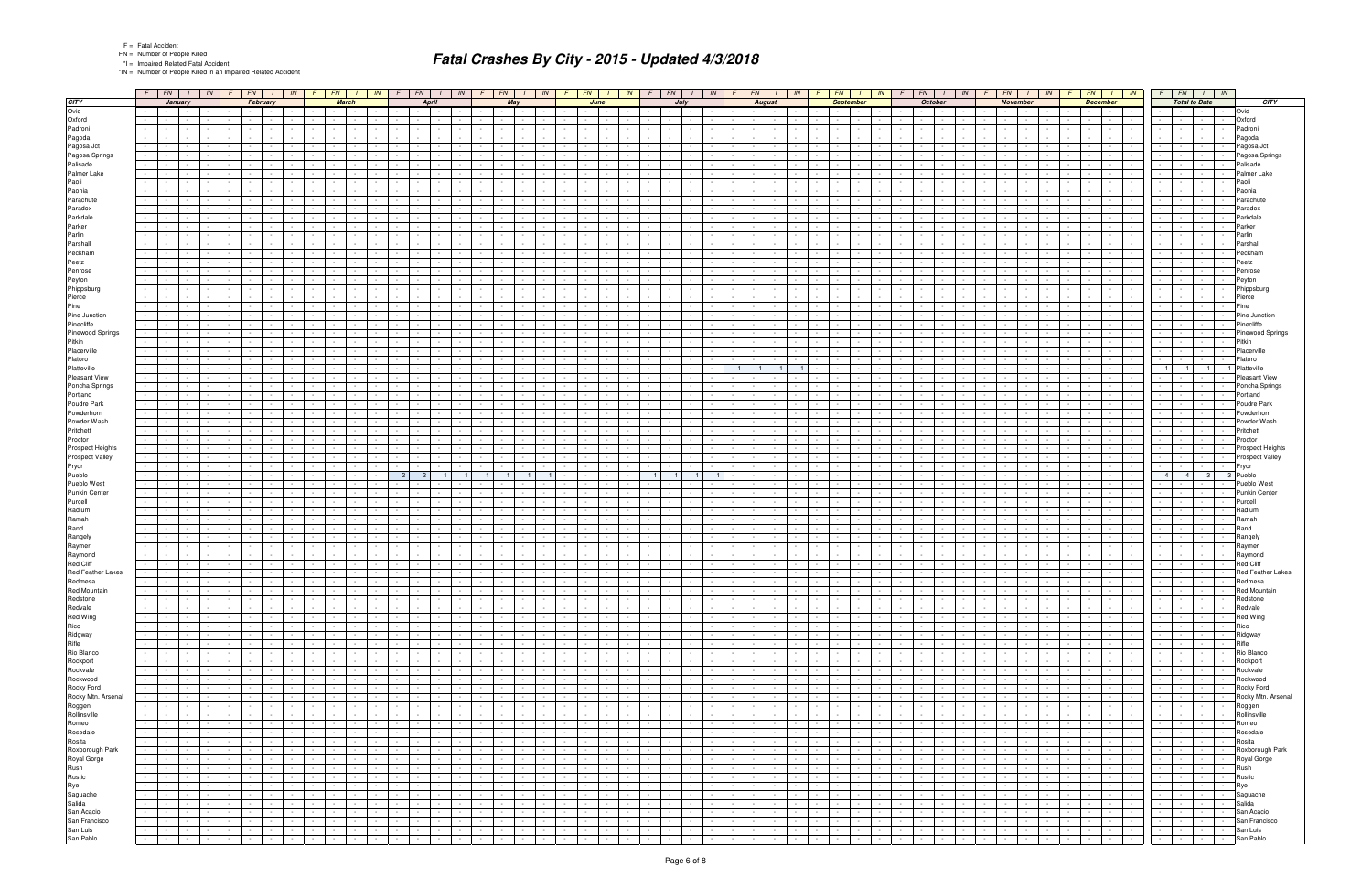\*IN = Number of People Killed in an Impaired Related Accident

|                            |                 | $F$ $F$ $N$ $I$ $N$ $F$ $F$ $N$ $I$                                                |                                |                          |                                   |                                         |                  | $\vert$ <i>IN</i> $\vert$ <i>F</i> $\vert$ <i>FN</i> $\vert$ | $\frac{1}{1}$ $\frac{1}{1}$                 |                             | $F$ $FN$                         | $1 \parallel IN$                                                                 | $F$   FN   I   IN   F   FN   I   IN                  |                                                    |                                                      |                                    |                                                                  | $F$   $FN$   $I$   $IN$  |                                                                          |                                    |                                    | $F$ $FN$ $I$ $IN$                 | - F                                                                 | $FN$   $1$       |                                            | $IN$ $F$ $FN$ |                  | $\frac{1}{1}$ IN                                                             | FN                                               |                      | IN                                         | $F$ $FN$ $I$ $N$                   |                                     |                                             | $FN$ $1$ $1N$                |                                                                                      |
|----------------------------|-----------------|------------------------------------------------------------------------------------|--------------------------------|--------------------------|-----------------------------------|-----------------------------------------|------------------|--------------------------------------------------------------|---------------------------------------------|-----------------------------|----------------------------------|----------------------------------------------------------------------------------|------------------------------------------------------|----------------------------------------------------|------------------------------------------------------|------------------------------------|------------------------------------------------------------------|--------------------------|--------------------------------------------------------------------------|------------------------------------|------------------------------------|-----------------------------------|---------------------------------------------------------------------|------------------|--------------------------------------------|---------------|------------------|------------------------------------------------------------------------------|--------------------------------------------------|----------------------|--------------------------------------------|------------------------------------|-------------------------------------|---------------------------------------------|------------------------------|--------------------------------------------------------------------------------------|
| <b>CITY</b>                |                 |                                                                                    | January                        |                          |                                   | February                                |                  |                                                              |                                             | <b>March</b>                |                                  | April                                                                            |                                                      |                                                    | May                                                  |                                    | June                                                             |                          |                                                                          | July                               |                                    |                                   | <b>August</b>                                                       |                  | <b>September</b>                           |               |                  | <b>October</b>                                                               |                                                  |                      | November                                   |                                    |                                     | <b>December</b>                             |                              | <b>Total to Date</b><br>CITY                                                         |
| Sanford                    |                 | <b>Contract</b>                                                                    | $\sim$                         |                          |                                   |                                         |                  |                                                              |                                             |                             |                                  |                                                                                  |                                                      |                                                    |                                                      |                                    |                                                                  |                          |                                                                          |                                    |                                    |                                   |                                                                     |                  |                                            |               |                  |                                                                              |                                                  |                      |                                            |                                    |                                     |                                             |                              | Sanford                                                                              |
| Sapinero                   |                 | $\sim 100$                                                                         |                                |                          |                                   |                                         |                  |                                                              |                                             |                             |                                  |                                                                                  |                                                      |                                                    |                                                      |                                    |                                                                  |                          |                                                                          |                                    |                                    |                                   |                                                                     |                  |                                            |               |                  |                                                                              |                                                  |                      |                                            |                                    |                                     |                                             |                              | Sapinero                                                                             |
| Sargents                   |                 |                                                                                    |                                |                          |                                   |                                         |                  |                                                              |                                             |                             |                                  |                                                                                  |                                                      |                                                    |                                                      |                                    |                                                                  |                          |                                                                          |                                    |                                    |                                   |                                                                     |                  |                                            |               |                  |                                                                              |                                                  |                      |                                            |                                    |                                     |                                             |                              | Sargents                                                                             |
| Saw Pit                    |                 |                                                                                    |                                |                          |                                   |                                         |                  |                                                              |                                             |                             |                                  |                                                                                  |                                                      |                                                    |                                                      |                                    |                                                                  |                          |                                                                          |                                    |                                    |                                   |                                                                     |                  |                                            |               |                  |                                                                              |                                                  |                      |                                            |                                    |                                     |                                             |                              | Saw Pit                                                                              |
| Security-Widefield         |                 |                                                                                    |                                |                          |                                   |                                         |                  |                                                              |                                             |                             |                                  |                                                                                  |                                                      |                                                    |                                                      |                                    |                                                                  |                          |                                                                          |                                    |                                    |                                   |                                                                     |                  |                                            |               |                  |                                                                              |                                                  |                      |                                            |                                    |                                     |                                             |                              | Security-Widefield                                                                   |
| Sedalia                    |                 |                                                                                    |                                |                          |                                   |                                         |                  |                                                              |                                             |                             |                                  |                                                                                  |                                                      |                                                    |                                                      |                                    |                                                                  |                          |                                                                          |                                    |                                    |                                   |                                                                     |                  |                                            |               |                  |                                                                              |                                                  |                      |                                            |                                    |                                     |                                             |                              | Sedalia                                                                              |
| Sedgwick                   |                 |                                                                                    |                                |                          |                                   |                                         |                  |                                                              |                                             |                             |                                  |                                                                                  |                                                      |                                                    |                                                      |                                    |                                                                  |                          |                                                                          |                                    |                                    |                                   |                                                                     |                  |                                            |               |                  |                                                                              |                                                  |                      |                                            |                                    |                                     |                                             |                              | Sedgwick                                                                             |
| Segundo                    |                 |                                                                                    |                                |                          |                                   |                                         |                  |                                                              |                                             |                             |                                  |                                                                                  |                                                      |                                                    |                                                      |                                    |                                                                  |                          |                                                                          |                                    |                                    |                                   |                                                                     |                  |                                            |               |                  |                                                                              |                                                  |                      |                                            |                                    |                                     |                                             |                              | Segundo                                                                              |
| Seibert                    |                 |                                                                                    |                                |                          |                                   |                                         |                  |                                                              |                                             |                             |                                  |                                                                                  |                                                      |                                                    |                                                      |                                    |                                                                  |                          |                                                                          |                                    |                                    |                                   |                                                                     |                  |                                            |               |                  |                                                                              |                                                  |                      |                                            |                                    |                                     |                                             |                              | Seibert                                                                              |
| Severance                  |                 |                                                                                    |                                |                          |                                   |                                         |                  |                                                              |                                             |                             |                                  |                                                                                  |                                                      |                                                    |                                                      |                                    |                                                                  |                          |                                                                          |                                    |                                    |                                   |                                                                     |                  | $\blacksquare$                             |               |                  |                                                                              |                                                  |                      |                                            |                                    |                                     |                                             |                              | Severance                                                                            |
| Shawnee                    |                 |                                                                                    |                                |                          |                                   |                                         |                  |                                                              |                                             |                             |                                  |                                                                                  |                                                      |                                                    |                                                      |                                    |                                                                  |                          |                                                                          |                                    |                                    |                                   |                                                                     |                  |                                            |               |                  |                                                                              |                                                  |                      |                                            |                                    |                                     |                                             |                              | Shawnee                                                                              |
| <b>Shaffers Crossing</b>   |                 |                                                                                    |                                |                          |                                   |                                         |                  |                                                              |                                             |                             |                                  |                                                                                  |                                                      |                                                    |                                                      |                                    |                                                                  |                          |                                                                          |                                    |                                    |                                   |                                                                     |                  |                                            |               |                  |                                                                              |                                                  |                      |                                            |                                    |                                     |                                             |                              | <b>Shaffers Crossing</b>                                                             |
| Sheridan                   |                 |                                                                                    |                                |                          |                                   |                                         |                  |                                                              |                                             |                             |                                  |                                                                                  |                                                      |                                                    |                                                      |                                    |                                                                  |                          |                                                                          |                                    |                                    |                                   |                                                                     |                  |                                            |               |                  |                                                                              |                                                  |                      |                                            |                                    |                                     |                                             |                              | Sheridan                                                                             |
| Sheridan Lake              |                 |                                                                                    |                                |                          |                                   |                                         |                  |                                                              |                                             |                             |                                  |                                                                                  |                                                      |                                                    |                                                      |                                    |                                                                  |                          |                                                                          |                                    |                                    |                                   |                                                                     |                  |                                            |               |                  |                                                                              |                                                  |                      |                                            |                                    |                                     |                                             |                              | Sheridan Lake                                                                        |
| Silt<br>Silver Cliff       |                 |                                                                                    |                                |                          |                                   |                                         |                  |                                                              |                                             |                             |                                  |                                                                                  |                                                      |                                                    |                                                      |                                    |                                                                  |                          |                                                                          |                                    |                                    |                                   |                                                                     |                  |                                            |               |                  |                                                                              |                                                  |                      |                                            |                                    |                                     |                                             |                              |                                                                                      |
|                            |                 |                                                                                    |                                |                          |                                   |                                         |                  |                                                              |                                             |                             |                                  |                                                                                  |                                                      |                                                    |                                                      |                                    |                                                                  |                          |                                                                          |                                    |                                    |                                   |                                                                     |                  |                                            |               |                  |                                                                              |                                                  |                      |                                            |                                    |                                     |                                             |                              | <b>Silver Cliff</b>                                                                  |
| Silver Plume               |                 |                                                                                    |                                |                          |                                   |                                         |                  |                                                              |                                             |                             |                                  |                                                                                  |                                                      |                                                    |                                                      |                                    |                                                                  |                          |                                                                          |                                    |                                    |                                   |                                                                     |                  |                                            |               |                  |                                                                              |                                                  |                      |                                            |                                    |                                     |                                             |                              | Silverthorne                                                                         |
| Silverthorne               |                 |                                                                                    |                                |                          |                                   |                                         |                  |                                                              |                                             |                             |                                  |                                                                                  |                                                      |                                                    |                                                      |                                    |                                                                  |                          |                                                                          |                                    |                                    |                                   |                                                                     |                  |                                            |               |                  |                                                                              |                                                  |                      |                                            |                                    |                                     |                                             | $\sim$                       | Silverton                                                                            |
| Silverton<br>Simla         |                 |                                                                                    |                                |                          |                                   |                                         |                  |                                                              |                                             |                             |                                  |                                                                                  |                                                      |                                                    |                                                      |                                    |                                                                  |                          |                                                                          |                                    |                                    |                                   |                                                                     |                  |                                            |               |                  |                                                                              |                                                  |                      |                                            |                                    |                                     |                                             |                              |                                                                                      |
| Skyway                     |                 |                                                                                    |                                |                          |                                   |                                         |                  |                                                              |                                             |                             |                                  |                                                                                  |                                                      |                                                    |                                                      |                                    |                                                                  |                          |                                                                          |                                    |                                    |                                   |                                                                     |                  |                                            |               |                  |                                                                              |                                                  |                      |                                            |                                    |                                     |                                             |                              | Skyway                                                                               |
| Slater                     |                 |                                                                                    |                                |                          |                                   |                                         |                  |                                                              |                                             |                             |                                  |                                                                                  |                                                      |                                                    |                                                      |                                    |                                                                  |                          |                                                                          |                                    |                                    |                                   |                                                                     |                  |                                            |               |                  |                                                                              |                                                  |                      |                                            |                                    |                                     |                                             | $\overline{\phantom{a}}$     | Slater                                                                               |
| <b>Slick Rock</b>          |                 |                                                                                    |                                |                          |                                   |                                         |                  |                                                              |                                             |                             |                                  |                                                                                  |                                                      |                                                    |                                                      |                                    |                                                                  |                          |                                                                          |                                    |                                    |                                   |                                                                     |                  |                                            |               |                  |                                                                              |                                                  |                      |                                            |                                    |                                     |                                             |                              | <b>Slick Rock</b>                                                                    |
| Snowmass                   |                 |                                                                                    |                                |                          |                                   |                                         |                  |                                                              |                                             |                             |                                  |                                                                                  |                                                      |                                                    |                                                      |                                    |                                                                  |                          |                                                                          |                                    |                                    |                                   |                                                                     |                  |                                            |               |                  |                                                                              |                                                  |                      |                                            |                                    |                                     |                                             |                              | Snowmass                                                                             |
| Snowmass Village           |                 |                                                                                    |                                |                          |                                   |                                         |                  |                                                              |                                             |                             |                                  |                                                                                  |                                                      |                                                    |                                                      |                                    |                                                                  |                          |                                                                          |                                    |                                    |                                   |                                                                     |                  |                                            |               |                  |                                                                              |                                                  |                      |                                            |                                    |                                     |                                             |                              | Snowmass Village                                                                     |
| Snyder                     |                 |                                                                                    |                                |                          |                                   |                                         |                  |                                                              |                                             |                             |                                  |                                                                                  |                                                      |                                                    |                                                      |                                    |                                                                  |                          |                                                                          |                                    |                                    |                                   |                                                                     |                  |                                            |               |                  |                                                                              |                                                  |                      |                                            |                                    |                                     |                                             |                              | Snyder                                                                               |
| Somerset                   |                 |                                                                                    |                                |                          |                                   |                                         |                  |                                                              |                                             |                             |                                  |                                                                                  |                                                      |                                                    |                                                      |                                    |                                                                  |                          |                                                                          |                                    |                                    |                                   |                                                                     |                  |                                            |               |                  |                                                                              |                                                  |                      |                                            |                                    |                                     |                                             |                              | Somerse                                                                              |
| South Fork                 |                 |                                                                                    |                                |                          |                                   |                                         |                  |                                                              |                                             |                             |                                  |                                                                                  |                                                      |                                                    |                                                      |                                    |                                                                  |                          |                                                                          |                                    |                                    |                                   |                                                                     |                  |                                            |               |                  |                                                                              |                                                  |                      |                                            |                                    |                                     |                                             |                              | South Fork                                                                           |
| Spar City                  |                 |                                                                                    |                                |                          |                                   |                                         |                  |                                                              |                                             |                             |                                  |                                                                                  |                                                      |                                                    |                                                      |                                    |                                                                  |                          |                                                                          |                                    |                                    |                                   |                                                                     |                  |                                            |               |                  |                                                                              |                                                  |                      |                                            |                                    |                                     |                                             |                              | Spar City                                                                            |
| Springfield                |                 |                                                                                    |                                |                          |                                   |                                         |                  |                                                              |                                             |                             |                                  |                                                                                  |                                                      |                                                    |                                                      |                                    |                                                                  |                          |                                                                          |                                    |                                    |                                   |                                                                     |                  |                                            |               |                  |                                                                              |                                                  |                      |                                            |                                    |                                     |                                             |                              | Springfield                                                                          |
| Sprucewood                 |                 |                                                                                    |                                |                          |                                   |                                         |                  |                                                              |                                             |                             |                                  |                                                                                  |                                                      |                                                    |                                                      |                                    |                                                                  |                          |                                                                          |                                    |                                    |                                   |                                                                     |                  |                                            |               |                  |                                                                              |                                                  |                      |                                            |                                    |                                     |                                             |                              | Sprucewooc                                                                           |
| Starkville                 |                 |                                                                                    |                                |                          |                                   |                                         |                  |                                                              |                                             |                             |                                  |                                                                                  |                                                      |                                                    |                                                      |                                    |                                                                  |                          |                                                                          |                                    |                                    |                                   |                                                                     |                  |                                            |               |                  |                                                                              |                                                  |                      |                                            |                                    |                                     |                                             |                              | Starkville                                                                           |
| State Bridge               |                 |                                                                                    |                                |                          |                                   |                                         |                  |                                                              |                                             |                             |                                  |                                                                                  |                                                      |                                                    |                                                      |                                    |                                                                  |                          |                                                                          |                                    |                                    |                                   |                                                                     |                  |                                            |               |                  |                                                                              |                                                  |                      |                                            |                                    |                                     |                                             |                              | State Bridge                                                                         |
| <b>Steamboat Springs</b>   |                 |                                                                                    |                                |                          |                                   |                                         |                  |                                                              |                                             |                             |                                  |                                                                                  |                                                      |                                                    |                                                      |                                    |                                                                  |                          |                                                                          |                                    |                                    |                                   |                                                                     |                  |                                            |               |                  |                                                                              |                                                  |                      |                                            |                                    |                                     |                                             |                              | <b>Steamboat Springs</b>                                                             |
| St Elmo                    |                 |                                                                                    |                                |                          |                                   |                                         |                  |                                                              |                                             |                             |                                  |                                                                                  |                                                      |                                                    |                                                      |                                    |                                                                  |                          |                                                                          |                                    |                                    |                                   |                                                                     |                  |                                            |               |                  |                                                                              |                                                  |                      |                                            |                                    |                                     |                                             |                              | St Elmo                                                                              |
| Sterling                   |                 |                                                                                    |                                |                          |                                   |                                         |                  |                                                              |                                             |                             |                                  |                                                                                  |                                                      |                                                    |                                                      |                                    |                                                                  |                          |                                                                          |                                    |                                    |                                   |                                                                     |                  |                                            |               |                  |                                                                              |                                                  |                      |                                            |                                    |                                     |                                             |                              | 1 Sterlina                                                                           |
| Stoneham                   |                 |                                                                                    |                                |                          |                                   |                                         |                  |                                                              |                                             |                             |                                  |                                                                                  |                                                      |                                                    |                                                      |                                    |                                                                  |                          |                                                                          |                                    |                                    |                                   |                                                                     |                  |                                            |               |                  |                                                                              |                                                  |                      |                                            |                                    |                                     |                                             |                              | Stoneham                                                                             |
| Stoner                     |                 |                                                                                    |                                |                          |                                   |                                         |                  |                                                              |                                             |                             |                                  |                                                                                  |                                                      |                                                    |                                                      |                                    |                                                                  |                          |                                                                          |                                    |                                    |                                   |                                                                     |                  |                                            |               |                  |                                                                              |                                                  |                      |                                            |                                    |                                     |                                             |                              | Stone                                                                                |
| Stonewall                  |                 |                                                                                    |                                |                          |                                   |                                         |                  |                                                              |                                             |                             |                                  |                                                                                  |                                                      |                                                    |                                                      |                                    |                                                                  |                          |                                                                          |                                    |                                    |                                   |                                                                     |                  |                                            |               |                  |                                                                              |                                                  |                      |                                            |                                    |                                     |                                             |                              | Stonewa                                                                              |
| Stonington                 |                 |                                                                                    |                                |                          |                                   |                                         |                  |                                                              |                                             |                             |                                  |                                                                                  |                                                      |                                                    |                                                      |                                    |                                                                  |                          |                                                                          |                                    |                                    |                                   |                                                                     |                  |                                            |               |                  |                                                                              |                                                  |                      |                                            |                                    |                                     |                                             |                              | Stoningto                                                                            |
| Strasburg                  |                 |                                                                                    |                                |                          |                                   |                                         |                  |                                                              |                                             |                             |                                  |                                                                                  |                                                      |                                                    |                                                      |                                    |                                                                  |                          |                                                                          |                                    |                                    |                                   |                                                                     |                  |                                            |               |                  |                                                                              |                                                  |                      |                                            |                                    |                                     |                                             |                              | Strasburg                                                                            |
| Stratton                   |                 |                                                                                    |                                |                          |                                   |                                         |                  |                                                              |                                             |                             |                                  |                                                                                  |                                                      |                                                    |                                                      |                                    |                                                                  |                          |                                                                          |                                    |                                    |                                   |                                                                     |                  |                                            |               |                  |                                                                              |                                                  |                      |                                            |                                    |                                     |                                             |                              | Stratton                                                                             |
| Sugar City                 |                 |                                                                                    |                                |                          |                                   |                                         |                  |                                                              |                                             |                             |                                  |                                                                                  |                                                      |                                                    |                                                      |                                    |                                                                  |                          |                                                                          |                                    |                                    |                                   |                                                                     |                  |                                            |               |                  |                                                                              |                                                  |                      |                                            |                                    |                                     |                                             |                              | Sugar City                                                                           |
| Summitville                |                 |                                                                                    |                                |                          |                                   |                                         |                  |                                                              |                                             |                             |                                  |                                                                                  |                                                      |                                                    |                                                      |                                    |                                                                  |                          |                                                                          |                                    |                                    |                                   |                                                                     |                  |                                            |               |                  |                                                                              |                                                  |                      |                                            |                                    |                                     |                                             |                              | Summitvill                                                                           |
| Sunbeam                    |                 |                                                                                    |                                |                          |                                   |                                         |                  |                                                              |                                             |                             |                                  |                                                                                  |                                                      |                                                    |                                                      |                                    |                                                                  |                          |                                                                          |                                    |                                    |                                   |                                                                     |                  |                                            |               |                  |                                                                              |                                                  |                      |                                            |                                    |                                     |                                             |                              | Sunbeam                                                                              |
| Superior                   |                 |                                                                                    |                                |                          |                                   |                                         |                  |                                                              |                                             |                             |                                  |                                                                                  |                                                      |                                                    |                                                      |                                    |                                                                  |                          |                                                                          |                                    |                                    |                                   |                                                                     |                  |                                            |               |                  |                                                                              |                                                  |                      |                                            |                                    |                                     |                                             |                              | Superior                                                                             |
| Swink                      |                 |                                                                                    |                                |                          |                                   |                                         |                  |                                                              |                                             |                             |                                  |                                                                                  |                                                      |                                                    |                                                      |                                    |                                                                  |                          |                                                                          |                                    |                                    |                                   |                                                                     |                  |                                            |               |                  |                                                                              |                                                  |                      |                                            |                                    |                                     |                                             |                              | Swink                                                                                |
| Tabernash                  |                 |                                                                                    |                                |                          |                                   |                                         |                  |                                                              |                                             |                             |                                  |                                                                                  |                                                      |                                                    |                                                      |                                    |                                                                  |                          |                                                                          |                                    |                                    |                                   |                                                                     |                  |                                            |               |                  |                                                                              |                                                  |                      |                                            |                                    |                                     |                                             |                              | Tabernash                                                                            |
| <b>Teds Place</b>          |                 |                                                                                    |                                |                          |                                   |                                         |                  |                                                              |                                             |                             |                                  |                                                                                  |                                                      |                                                    |                                                      |                                    |                                                                  |                          |                                                                          |                                    |                                    |                                   |                                                                     |                  |                                            |               |                  |                                                                              |                                                  |                      |                                            |                                    |                                     |                                             |                              | <b>Teds Place</b>                                                                    |
| Telluride                  |                 |                                                                                    |                                |                          |                                   |                                         |                  |                                                              |                                             |                             |                                  |                                                                                  |                                                      |                                                    |                                                      |                                    |                                                                  |                          |                                                                          |                                    |                                    |                                   |                                                                     |                  |                                            |               |                  |                                                                              |                                                  |                      |                                            |                                    |                                     |                                             |                              | Telluride                                                                            |
| <b>Texas Creek</b>         |                 |                                                                                    |                                |                          |                                   |                                         |                  |                                                              |                                             |                             |                                  |                                                                                  |                                                      |                                                    |                                                      |                                    |                                                                  |                          |                                                                          |                                    |                                    |                                   |                                                                     |                  |                                            |               |                  |                                                                              |                                                  |                      |                                            |                                    |                                     |                                             |                              | <b>Texas Creek</b>                                                                   |
| Thatcher                   |                 |                                                                                    |                                |                          |                                   |                                         |                  |                                                              |                                             |                             |                                  |                                                                                  |                                                      |                                                    |                                                      |                                    |                                                                  |                          |                                                                          |                                    |                                    |                                   |                                                                     |                  |                                            |               |                  |                                                                              |                                                  |                      |                                            |                                    |                                     |                                             |                              | Thatcher                                                                             |
| The Forks                  |                 |                                                                                    |                                |                          |                                   |                                         |                  |                                                              |                                             |                             |                                  |                                                                                  |                                                      |                                                    |                                                      |                                    |                                                                  |                          |                                                                          |                                    |                                    |                                   |                                                                     |                  |                                            |               |                  |                                                                              |                                                  |                      |                                            |                                    |                                     |                                             |                              | The Forks                                                                            |
| Thornton                   |                 | <b>Contract Contract</b>                                                           | $\sim$                         |                          |                                   |                                         |                  |                                                              |                                             |                             |                                  |                                                                                  |                                                      |                                                    |                                                      |                                    |                                                                  |                          | $\overline{1}$<br>$\overline{1}$                                         |                                    | 1 <sup>1</sup>                     | $\blacksquare$ 1                  |                                                                     |                  | 1 <sup>1</sup>                             |               |                  |                                                                              |                                                  |                      |                                            |                                    |                                     |                                             |                              | 3 <sup>1</sup><br>3<br>Thornton                                                      |
| Timnath                    | $\sim$          | <b>Service State</b>                                                               |                                |                          |                                   | $\sim$                                  |                  |                                                              |                                             |                             |                                  |                                                                                  | the contract of the con-                             | the contract of the con-<br>and the state          |                                                      |                                    | $\sim$ $\sim$ $\sim$ $\sim$                                      |                          |                                                                          |                                    | <b>Province</b><br>$\sim$          | the contract of the con-          | $\mathbf{I}$ and $\mathbf{I}$                                       |                  |                                            |               |                  | .                                                                            |                                                  |                      |                                            |                                    | the contract of                     | $\sim$ $\sim$ $\sim$                        | $\sim$                       | limnath<br>$\overline{\phantom{a}}$<br>$\frac{1}{\sqrt{2}}$ .<br>Timpas              |
| Timpas<br>Tincup           | $\sim 10^{-11}$ | <b>Contract Contract Contract</b>                                                  | $\sim 10^{-1}$<br>المحال الجال | $\sim 10^{-11}$          | $\sim 10^{-1}$                    | <b>Contract Contract</b>                |                  | $\sim$                                                       | $\sim 10^{-11}$<br>the contract of the con- | $\sim$ $-$<br>$\sim$        | $\sim 10^{-1}$<br>$\sim 10^{-1}$ | $\sim 10^{-1}$<br><b>Contract Contract</b><br>the contract of<br><b>Contract</b> | $\sim 10^{-10}$<br><b>Contract Contract Contract</b> | and the state                                      | <b>Contract Contract</b><br><b>Contract Contract</b> | $\sim 10^{-10}$<br><b>Contract</b> | $\sim$<br>$\sim$ $\sim$ $\sim$<br>$\sim$<br>$\sim$ $\sim$ $\sim$ | $\sim 10^{-1}$<br>$\sim$ | $\sim 10^{-11}$<br>$\sim$ $\sim$<br>$\sim 10^{-1}$<br><b>State State</b> | $\sim 10^{-10}$<br>the contract of | $\sim 100$<br>$\sim 10^{-11}$      | <b>Contractor</b>                 | and the control<br><b>Contract</b><br><b>Contract</b><br>$\sim 100$ | $\sim$<br>$\sim$ | <b>Service</b><br><b>Contract Contract</b> | $\sim$        | $\sim$<br>$\sim$ | <b>Contract Contract</b><br>$\sim 10^{-11}$<br>$\mathbf{I}$ and $\mathbf{I}$ | $\sim 10^{-11}$<br>$\sim$ $-$<br>the contract of | $\sim 10^{-11}$      | $\sim 100$<br>and the contract of the con- | $\sim 10^{-11}$<br>$\sim 10^{-11}$ | <b>Carl Park</b><br>the contract of | <b>Contract</b><br><b>Contract Contract</b> | $\sim$                       | $\sim 10^{-1}$<br>जिल्लामा<br>$\sim 10^{-1}$                                         |
| Tiny Town                  | $\sim$ $ -$     |                                                                                    | <b>Contract Contract</b>       | $\sim 10^{-11}$          | <b>Contract Contract Contract</b> | $\sim$                                  | $\sim 10^{-11}$  |                                                              | <b>Second Second</b>                        | the contract of             |                                  | <b>CALL CALL</b>                                                                 | $\sim$ $\sim$ $\sim$<br>$\sim 100$                   | <b>Contract Contract</b>                           | <b>Contract Contract</b>                             | $\sim 10^{-10}$                    | $\sim$                                                           | <b>Committee</b>         | $\sim$ $\sim$<br>$\sim 10^{-11}$                                         | <b>Contract Contract</b>           | $\sim 10^{-11}$                    |                                   | and the contract of the contract of the con-                        | $\sim$           | <b>Contract Contract</b>                   | $\sim$        | $\sim$           | 1994 - 1994 - 1995                                                           |                                                  | $\sim$ $\sim$ $\sim$ | <b>Contract Contract Contract</b>          | $\sim 10^{-10}$                    | <b>Contract Contract</b>            |                                             | <b>Contract Contract</b>     | Tincup<br>$-1 - 1 - 1 - 1 -$<br><b>Tiny Town</b>                                     |
| Tobe                       |                 | the contract of the contract of the con-                                           |                                | <b>Contract Contract</b> | the contract of                   | $\sim$ $-$                              | $\sim$           |                                                              | the contract of                             | <b>Service</b>              | $\sim 10^{-11}$                  | the contract of                                                                  | <b>Contract Contract Contract</b><br><b>Contract</b> | <b>Contract Contract</b>                           | the contract of                                      | <b>Contract Contract</b>           | $\sim$                                                           | the contract of          | $\sim 10^{-1}$<br><b>Contract Contract</b>                               | <b>Contract Contract</b>           | $\sim$                             |                                   | <b>Contract Contract</b><br><b>Contract</b>                         | $\sim$           | <b>Contract Contract</b>                   |               | $\sim$           | $\sim 10^{-11}$<br>$\sim$ $\sim$ $\sim$ $\sim$                               | $\sim 100$<br>$\sim 10^{-11}$                    |                      | <b>Contract Contract</b>                   | $\sim 10^{-11}$                    | <b>Contract Contract</b>            |                                             | $\sim$ $\sim$                | $\sim 10^{-1}$<br>Tobe<br>1999 - Personal Property Corp.<br><b>Contract Contract</b> |
| Toonerville                | $\sim 100$      |                                                                                    | the company                    |                          | the contract of                   |                                         |                  | $\sim$                                                       | $\sim 10^{-11}$                             | $\sim$                      | $\sim 10^{-11}$                  | the contract of                                                                  | $\sim 10^{-11}$<br>$\sim$ $-$                        | $\sim 100$                                         | the control of the                                   |                                    | $ -$<br>$\sim$                                                   | $\sim$ $-$               | $\sim 100$<br>$\sim$ $-$                                                 | $\sim$ $\sim$ $\sim$               | $\sim 100$<br>$\sim 10^{-1}$       | the contract of                   | $\sim 100$                                                          | $\sim$           | <b>Contract Contract</b>                   |               | $\sim$           | <b>Contract Contract</b><br>$\sim$ $-$                                       | $\sim 100$                                       | $\sim$ $\sim$ $\sim$ | $\sim 100$                                 | $\sim 10^{-11}$                    | the contract of                     | $\sim 10^{-10}$                             | $\sim 10^{-1}$               | Toonerville<br>$\sim 10^{-11}$<br>$\sim$<br>and the state of the state               |
| Toponas                    |                 | <b>All All An</b>                                                                  |                                | $\sim 10^{-11}$          | the contract of the con-          | $\sim$                                  |                  |                                                              | <b>Second Control</b>                       | $\sim$ $\sim$ $\sim$        | $\sim 100$                       | <b>Contract Contract</b>                                                         | the contract of                                      | <b>Contract Contract</b>                           | the control of the                                   | <b>Contract</b>                    | $\sim$                                                           | the contract of          | $\sim 10^{-10}$<br>$\sim 10^{-1}$                                        | <b>Contract Contract</b>           | $\sim 10^{-1}$                     |                                   | and the contract                                                    | $\sim$           | the contract of                            |               | $\sim$           | $1 - 1 - 1$                                                                  | $\sim 10^{-11}$<br>$\sim$ $-$                    |                      | <b>Contract Contract</b>                   | $\sim 10^{-11}$                    | <b>Contract Contract</b>            |                                             | <b>Contract Contract</b>     | $\sim 10^{-10}$<br>$\sim 10^{-11}$<br>Toponas<br><b><i>Property Security</i></b>     |
| Towner                     | $\sim$          |                                                                                    | and the state                  | $\sim$ $-$               | $\sim$                            | $\mathbf{I}$<br>$\sim$                  |                  | $\sim$                                                       | $\sim 10^{-11}$                             | <b>Contract</b>             | $\sim 10^{-1}$                   | $\sim$ $-$<br>$\sim 10^{-11}$<br><b>Contract</b>                                 | $\sim 10^{-1}$                                       | $\sim$ $\sim$ $\sim$<br>$\sim 10^{-11}$            | <b>Contract Contract</b>                             |                                    | $\sim$<br>$\sim 10^{-11}$                                        | $\sim$                   | $\sim 10^{-11}$<br>$\sim 10^{-1}$                                        | $\sim 100$                         | $\sim$ $-$<br>$\sim 10^{-1}$       | <b>Contract</b>                   | $\sim 10^{-11}$<br>$\sim 100$                                       | $\sim$           | and the state                              |               |                  | $\sim$<br>$\sim 10^{-11}$                                                    | $\sim 10^{-11}$<br>$\sim$                        | $\sim$ $ -$          | $\sim 10^{-1}$                             | $\sim 10^{-1}$                     | <b>Contract Contract</b>            | <b>Contract</b>                             | $\sim$ $\sim$                | $\sim$ $\sim$ $\sim$ $\sim$<br>Towner<br>$\sim$<br>$\sim 10^{-1}$<br><b>Contract</b> |
| Trinchera                  | $\sim 100$      |                                                                                    | the contract of the con-       |                          | $\sim$ $-$                        | $\mathbf{I}$                            |                  |                                                              | $\sim$ $-$                                  | $\sim$                      | $\sim$ $-$                       | the contract of<br><b>Contract Contract</b>                                      | $\sim$ $-$                                           | <b>Contract</b><br>$\sim 10^{-1}$                  | the contract                                         |                                    | $\sim$<br>$\sim$ $\sim$ $\sim$                                   | $\sim$ $-$               | $\sim$<br>$\sim$ $-$                                                     | $\sim$ $\sim$ $\sim$               | $\sim$ 10 $\pm$<br>$\sim 10^{-1}$  | <b>Contract Contract Contract</b> | $\sim 100$ m $^{-1}$<br>$\sim 100$                                  | $\sim$           | <b>Contract Contract</b>                   |               |                  | <b>Contract</b><br>$\sim$ $-$                                                | $\sim 10^{-11}$                                  | <b>Contract</b>      | $\sim 100$                                 | $\sim 10^{-11}$                    | the contract of                     | $\sim 10^{-11}$                             | $\sim 10^{-1}$               | Trinchera<br>$\sim$<br><b>Contract Contract</b>                                      |
| Trinidad                   |                 | $-1 - 1 - 1 - 1$                                                                   |                                | $\sim$ 100 $\pm$         | the contract of the contract of   |                                         |                  | $\sim$                                                       | $\sim 10^{-11}$                             | $\sim$ $\sim$ $\sim$        | $\sim 10^{-1}$                   | the contract of                                                                  | $\sim 10^{-10}$<br>$\sim 10^{-11}$                   | <b>Contract Contract</b>                           | the control of the                                   | <b>Contract Contract</b>           | $\sim$                                                           | the company              | $\sim 10^{-11}$<br>$\sim 10^{-1}$                                        | <b>Contract Contract</b>           | $\sim$                             |                                   | and the control<br>$\sim 100$                                       | $\sim$           | <b>Contract Contract</b>                   |               | $\sim$           | $\sim$ $-$                                                                   | $\sim 10^{-1}$                                   |                      | the contract of                            | $\sim 10^{-11}$                    | <b>Service State</b>                | $\sim 10^{-10}$                             | $\sim 10^{-1}$               | Trinidad<br>$\sim$<br><b><i>Property Security</i></b>                                |
| <b>Twin Lakes</b>          | $\sim 100$      |                                                                                    | and the state                  | $\sim 10^{-11}$          | $\sim$ $-$                        | $\mathbf{1}$ and $\mathbf{1}$<br>$\sim$ |                  | $\sim$                                                       | $\sim 10^{-11}$                             | $\sim$ $\sim$ $\sim$        | $\sim 10^{-1}$                   | $\sim$ $-$<br>$\sim 10^{-11}$                                                    | $\sim 10^{-11}$<br>$\sim$ $-$                        | <b>Contract</b><br>$\sim 10^{-1}$                  | and the state                                        |                                    | $\sim$<br>$\sim$ $\sim$ $\sim$                                   | $\sim 10^{-1}$           | $\sim 10^{-11}$<br>$\sim 10^{-1}$                                        | $\sim 100$                         | $\sim$<br>$\sim 10^{-1}$           | <b>Contract</b>                   | $\sim 10^{-11}$<br>$\sim$ 100 $\pm$                                 | $\sim$           | and the state                              |               |                  | $\sim$ $-$<br><b>Contract</b>                                                | $\sim 10^{-11}$                                  | $\sim$ $ -$          | $\sim 10^{-1}$                             | $\sim$ $-$                         | the contract of                     | <b>Contract</b>                             | , Т.,                        | <b>Twin Lakes</b><br>$\sim$<br><b>Contract Contract</b>                              |
| Two Buttes                 |                 | $\overline{1}$ , $\overline{1}$ , $\overline{1}$ , $\overline{1}$ , $\overline{1}$ |                                | $\sim$ $-$               | $\sim$                            | $\mathbf{1}$ and $\mathbf{1}$<br>$\sim$ |                  | $\sim$                                                       | <b>Contract</b>                             | <b>Service</b>              | $\sim$ 100 $\pm$                 | the contract of the con-                                                         | <b>Service</b><br>$\sim 100$                         | <b>Contract Contract</b><br>$\sim 100$             | the contract of                                      |                                    | $\sim$<br>$\sim$ $\sim$                                          | $\sim$                   | $\sim$ $-$<br>$\sim$ $-$                                                 | $\sim$ $\sim$ $\sim$               | $\sim 10^{-1}$<br>$\sim$ 100 $\pm$ | the contract of the con-          | $\sim 100$                                                          | $\sim$           | the contract of                            |               |                  | <b>Contract Contract</b>                                                     | $\sim 10^{-11}$                                  |                      | the contract of the                        | $\sim 10^{-11}$                    | the contract of                     | <b>Contract Contract</b>                    | $\sim 10^{-1}$               | <b>Two Buttes</b><br><b>Contract</b><br>$\sim$<br>the contract of the con-           |
| Tyrone                     |                 |                                                                                    | the contract of                |                          | the contract of                   |                                         |                  | $\sim$                                                       | $\sim 10^{-11}$                             | $\sim$                      | $\sim$ $-$                       | $\sim$ $-$<br>$\sim 100$                                                         | $\sim$ $-$                                           | the contract of                                    | <b>Contract Contract</b>                             |                                    | $\sim$<br><b>Contract</b>                                        | $\sim$ $\sim$            | <b>Service</b><br>$\sim$ $-$                                             | $\sim$ $\sim$ $\sim$               | $\sim 10^{-1}$<br>$\sim$ 10 $\pm$  | $\sim 10^{-10}$                   | $\sim 100$<br>$\sim 100$                                            | $\sim$           | <b>Contract Contract</b>                   |               |                  | $\sim$<br><b>Contract</b>                                                    | $\sim 10^{-11}$                                  | $\sim$ $\sim$ $\sim$ | $\sim 100$                                 |                                    | the contract of                     | <b>Contract</b>                             | $\sim 10^{-1}$               | Tyrone<br><b>Contract</b><br>$\sim 100$<br>$\sim$ $\sim$ $\sim$ $\sim$<br>$\sim$     |
| Uravan                     |                 | the contract of the contract of the con-                                           |                                | $\sim 10^{-11}$          |                                   | $\sim$                                  |                  |                                                              | $\mathbf{L} = \mathbf{L}$                   | <b>Service</b> Service      |                                  | the contract of                                                                  | $\sim$ $-$<br><b>Contract Contract</b>               | $\sim$ $\sim$ $\sim$<br>$\sim 100$                 | and the state                                        |                                    | $\sim$                                                           | <b>Contract Contract</b> | $\sim 10^{-11}$<br>$\sim$                                                | the contract of                    | $\sim 10^{-1}$                     |                                   | and the contract<br>$\sim$ 100 $\mu$                                | $\sim$           | <b>Contract Contract</b>                   |               |                  | $\mathbf{1}$ and $\mathbf{1}$                                                | the contract of                                  |                      | <b>Service</b> Service                     | $\sim 10^{-11}$                    | and the state                       |                                             |                              | .<br>Uravan                                                                          |
|                            |                 | <b>All All An</b>                                                                  |                                | <b>Contract Contract</b> | the contract of the contract of   | $\sim$ $-$                              | $\sim$ 100 $\mu$ | $\sim$                                                       | $\sim$ $-$                                  |                             | $\sim 10^{-11}$                  | the contract of                                                                  | $\sim 10^{-11}$<br><b>Contract Contract</b>          | $\sim 10^{-11}$<br><b>Contract Contract Street</b> | <b>Contract Contract</b>                             | <b>Contract Contract</b>           | $\sim$<br>$ -$                                                   | $\sim$ $-$               | $\sim 10^{-11}$<br>$\sim$ $-$                                            | <b>Service</b>                     | $\sim$ $-$                         |                                   | and the control<br>$\sim 100$                                       | $\sim$           | <b>Service</b>                             |               | $\sim$           | $\sim$ $\sim$ $\sim$<br><b>Contract Contract</b>                             | $\sim 10^{-11}$                                  |                      | the contract of                            | $\sim 10^{-1}$                     | <b>Contract Contract</b>            | $\sim 10^{-10}$                             | in 1                         | <b>Usaf Academy</b><br>$-1 - 1 - 1 -$<br><b>Contract</b>                             |
| Usaf Academy<br>Utleyville |                 | <b>All All All</b>                                                                 |                                | <b>Contract Contract</b> | <b>Contract Contract</b>          |                                         |                  | $\sim$                                                       | $\sim 100$                                  | $\sim$                      | $\sim$ $-$                       | <b>Contract Contract</b><br>$\sim 100$                                           | $\sim$ $-$                                           | the contract of                                    | the contract of                                      |                                    | $\sim$<br>$ -$                                                   | $\sim$ $-$               | <b>Contract Contract</b><br>$\sim$ $-$                                   | the contract                       | $\sim 10^{-1}$                     | <b>Service</b>                    | $\sim 100$ km s $^{-1}$<br>$\sim$                                   | $\sim$           | the contract of the con-                   |               |                  | <b>Contract</b><br>$\sim$ $-$                                                | $\sim 10^{-11}$                                  |                      | the control of the                         | $\sim 10^{-11}$                    | the contract of                     |                                             | the contract                 | Utleyville<br>.                                                                      |
| Vail                       | $\sim 10^{-11}$ |                                                                                    | and the property of the con-   | $\sim 10^{-11}$          | <b>Contract Contract Contract</b> |                                         |                  | $\sim$                                                       | $\sim 10^{-11}$                             | $\sim$                      | $\sim 10^{-11}$                  | the contract of                                                                  | $\sim 10^{-10}$<br>$\sim$ $-$                        | $\sim 10^{-1}$                                     | and the state                                        |                                    | <b>Service</b>                                                   | $\sim$ $-$               | <b>Service</b><br>$\sim$ $-$                                             | $\sim$ $\sim$ $\sim$               | $\sim 10^{-1}$<br>$\sim 100$       | the contract of                   | $\sim 100$                                                          | $\sim$           | and the property of the con-               |               |                  | $\sim$ $-$<br><b>Contract Contract</b>                                       | $\sim 10^{-11}$                                  | $\sim$ $\sim$ $\sim$ | $\sim 100$                                 | $\sim 10^{-11}$                    | the contract of                     | <b>Contract Contract</b>                    | $\sim 10^{-1}$               | Vail<br>the contract of the contract of                                              |
| Valdez                     |                 | the property of the con-                                                           |                                | $\sim 10^{-11}$          | the contract of                   | $\sim$                                  | $\sim$ 100 $\mu$ | $\sim$                                                       | $\sim$ $-$                                  |                             | $\sim 10^{-11}$                  | the contract of                                                                  | $\sim$ $-$<br>$\sim 10^{-11}$                        | <b>Contract Contract</b>                           | <b>Contract Contract</b>                             | <b>Contract Contract</b>           | $\sim$                                                           | the control of the       | $\sim$ $-$<br>$\sim$ $-$                                                 | <b>Service</b>                     | $\sim$ $-$                         |                                   | <b>Contract Contract</b><br>$\sim 100$                              | $\sim$           | <b>Service</b>                             |               | $\sim$           | $\sim$ $\sim$ $\sim$<br><b>Service</b>                                       | $\sim 10^{-11}$<br>$\sim$ $\sim$                 |                      | the contract of                            | $\sim 10^{-1}$                     | <b>Contract Contract</b>            |                                             | and the state                | Valdez<br>$\sim 10^{-11}$<br>$\sim$ $\sim$ $\sim$ $\sim$<br><b>Contractor</b>        |
| Vancorum                   |                 | the contract of the contract of the                                                |                                | <b>Contract Contract</b> | <b>Contract Contract</b>          |                                         |                  | $\sim$                                                       | $\sim 100$                                  | $\sim$                      | $\sim$ $-$                       | <b>Committee</b><br>$\sim 100$                                                   | $\sim$ $-$                                           | the contract of                                    | the contract of the con-                             |                                    | $\sim$<br>$ -$                                                   | $\sim$ $-$               | <b>Contract Contract</b><br>$\sim 100$                                   | the contract                       | $\sim$                             | <b>Contract Contract</b>          | $\sim 100$ km s $^{-1}$<br>$\sim 100$                               | $\sim$           | the contract of the con-                   |               |                  | <b>Contract</b><br>$\sim$ $-$                                                | $\sim 10^{-11}$                                  |                      | the control of the                         |                                    | the contract of                     |                                             | the contract                 | Vancorum                                                                             |
| Vernon                     | $\sim 100$      |                                                                                    | the company                    | $\sim 10^{-11}$          | $\sim$ $-$                        | $\mathbf{I}$ and $\mathbf{I}$           |                  | $\sim$                                                       | $\sim 10^{-11}$                             | $\sim$                      | $\sim 10^{-11}$                  | the contract of                                                                  | $\sim 10^{-10}$<br>$\sim 10^{-11}$                   | $\sim 10^{-1}$                                     | $\sim 100$                                           |                                    | <b>Service</b><br>$\sim$                                         | $\sim$ $-$               | $\sim$ $-$<br>$\sim$ $-$                                                 | $\sim$ $\sim$ $\sim$               | $\sim 10^{-1}$<br>$\sim 100$       | the contract of                   | $\sim 100$                                                          | $\sim$           | <b>Contract Contract</b>                   |               |                  | $\sim 100$<br>$\sim$ $-$                                                     | $\sim 10^{-11}$                                  | <b>Contract</b>      | $\sim 100$                                 | $\sim 10^{-11}$                    | the contract of                     | <b>Contract Contract</b>                    | $\sim$                       | Vernon<br>$\sim 10^{-11}$<br><b>Contract Contract</b>                                |
| Victor                     |                 |                                                                                    |                                | $\sim 10^{-11}$          | the contract of the con-          | $\sim$                                  | <b>Service</b>   | $\sim$                                                       | $\sim$ $-$                                  | $\sim$ $\sim$ $\sim$        | $\sim 10^{-11}$                  | <b>Service Control</b>                                                           | $\sim$ $-$<br>$\sim 100$                             | <b>Service</b> Service                             | <b>Contract Contract</b>                             |                                    | $\sim$                                                           | the contract             | $\sim 10^{-1}$<br>$\sim 100$                                             | and the state                      | $\sim$ $-$                         |                                   | and the contract                                                    | $\sim$           | <b>Contract Contract</b>                   |               | $\sim$           | $\sim$ $\sim$ $\sim$ $\sim$<br>$\sim 100$                                    | $\sim 10^{-11}$                                  |                      | the contract of                            | $\sim 10^{-11}$                    | <b>Contract Contract</b>            |                                             | and the state                | the contract of the con-<br>Victor                                                   |
| Vilas                      | $\sim 10^{-11}$ |                                                                                    | and the property of the con-   | <b>Contract</b>          | the contract of                   | $\sim$                                  |                  | $\sim$                                                       | $\sim$ $-$                                  | $\sim$                      | $\sim 10^{-11}$                  | $\sim$ $-$<br>$\sim 10^{-11}$<br>$\sim 100$                                      | $\sim$                                               | $\sim 10^{-11}$<br><b>Service</b>                  | <b>Contract Contract</b><br>$\sim 10^{-1}$           |                                    | <b>Service</b><br>$\sim$                                         | $\sim$ $\sim$            | $\sim$ 100 $\mu$<br>$\sim 100$                                           | $\sim$ $\sim$ $\sim$               | $\sim 10^{-1}$<br>$\sim$ 10 $\pm$  | <b>Contract</b>                   | $\sim 10^{-11}$<br>$\sim 100$                                       | $\sim$           | <b>Contract Contract</b>                   |               |                  | $\sim$ $-$<br><b>Contract</b>                                                | <b>Contract</b>                                  | $\sim$ $\sim$ $\sim$ | <b>Contract</b>                            | $\sim 10^{-11}$                    | the contract of                     | <b>Contract Contract</b>                    | $\sim 100$                   | Vilas<br>.<br>$\sim$<br><b>Contractor</b>                                            |
| Villa Grove                |                 | $    -$                                                                            |                                | <b>Contract</b>          | the contract of the con-          |                                         | $\sim$ $-$       |                                                              | the contract of the                         | the contract of             |                                  | the contract of                                                                  | <b>Contract Contract</b><br>$\sim 100$               | the contract of                                    | <b>Contract Contract</b>                             | $\sim$ 100 $\sim$                  | $\sim$                                                           | the contract             | <b>Contract</b><br>$\sim$ $-$                                            | the contract                       | $\sim 10^{-11}$                    |                                   |                                                                     | $\sim$           | the company                                |               | $\sim$           | $\mathbf{I}$ $\mathbf{I}$                                                    | the contract of the con-<br>$\sim$ $-$           |                      | the contract of the contract of            | <b>Contract</b>                    | the contract of                     |                                             | $\sim 10^{-10}$ km s $^{-1}$ | Villa Grove<br>.<br><b>Contractor</b>                                                |
| Villegreen                 | $\sim 10^{-11}$ |                                                                                    | the company                    | $\sim 10^{-11}$          | $\sim$ $-$                        | $\sim 100$ km s $^{-1}$<br>$\sim$       |                  | $\sim$                                                       | $\sim$ $-$                                  | $\sim$ $-$                  | $\sim$ $-$                       | $\sim$ $-$<br>$\sim 10^{-10}$                                                    | $\sim 10^{-11}$<br>$\sim$ $-$                        | $\sim 10^{-11}$<br>$\sim 10^{-1}$                  | the control of the                                   |                                    | $\sim$<br><b>Service</b>                                         | $\sim$ $-$               | $\sim$<br>$\sim$ $-$                                                     | $\sim 10^{-11}$                    | $\sim 10^{-1}$<br>$\sim 10^{-1}$   | <b>Contract</b>                   | $\sim 100$<br>$\sim$ 100 $\mu$                                      | $\sim$           | <b>Service</b>                             |               | $\sim$           | <b>Contract</b><br>$\sim$ $-$                                                | $\sim 10^{-11}$                                  | $\sim 10^{-11}$      | $\sim 10^{-1}$                             | $\sim$ $-$                         | the contract of                     | <b>Contract</b>                             | $\sim 10^{-1}$               | Villegreen<br>$\sim 10^{-1}$<br>and the state of the state                           |
| Vineland                   | $\sim$ $-$      |                                                                                    | and the state                  | $\sim 10^{-11}$          | <b>Second Contract</b>            | $\sim$                                  |                  | $\sim$                                                       | $\mathbf{1}$ and $\mathbf{1}$               | $\sim$                      | $\sim 10^{-11}$                  | <b>Contract Contract</b><br><b>Contract</b>                                      | $\sim$ $-$                                           | $\sim$ $\sim$ $\sim$<br>$\sim 100$                 | <b>Contract Contract</b>                             |                                    | $\sim$ $\sim$ $\sim$<br>$\sim$                                   | $\sim$ $-$               | $\sim 100$<br>$\sim$ $-$                                                 | $\sim$ $\sim$ $\sim$               | $\sim 10^{-1}$<br>$\sim$ 10 $\pm$  | $\sim 10^{-10}$                   | $\sim 10^{-10}$<br>$\sim 100$                                       | $\sim$           | <b>Contract Contract</b>                   |               |                  | <b>Contract Contract</b>                                                     | the contract of                                  |                      |                                            | $\sim 10^{-11}$                    | <b>Contract Contract</b>            | $\sim 10^{-10}$                             | $\sim 100$                   | $\sim 10^{-10}$<br>.<br>Vineland                                                     |
| Virginia Dale              |                 | $    -$                                                                            |                                | <b>Contract</b>          | the contract of the con-          |                                         | $\sim$ $-$       |                                                              | the contract of the                         | $\sim$ $\sim$ $\sim$ $\sim$ | <b>Contract</b>                  | the contract of                                                                  | <b>Service</b><br>$\sim 100$                         | $\sim 100$                                         | the contract of                                      |                                    | $ -$<br>$\sim$                                                   | $\sim$ $-$               | <b>Contract</b><br>$\sim$ $-$                                            | the contract                       | $\sim 10^{-1}$                     |                                   |                                                                     | $\sim$           | the contract of                            |               | $\sim$           | $\mathbf{I}$ $\mathbf{I}$                                                    | the contract of the con-<br>$\sim$ 100 $\mu$     |                      | the contract of the contract of            | $\sim 100$                         | the contract of                     | <b>Contract Contract</b>                    | $\sim 10^{-1}$               | Virginia Dale<br>$    -$<br><b>Contract Contract</b>                                 |
| Vona                       |                 |                                                                                    | the company                    | $\sim$ $-$               | $\sim$                            | <b>Contractor</b><br>$\sim$             |                  | $\sim$                                                       | $\sim$ $-$                                  | $\sim$                      | $\sim$                           | $\sim$ $-$<br>$\sim 10^{-10}$<br><b>Contract</b>                                 | $\sim$                                               | $\sim 10^{-11}$<br>$\sim 10^{-1}$                  | <b>Service</b><br>$\sim$ $-$                         |                                    | $\sim$<br>$\sim$                                                 | $\sim$ $-$               | $\sim$<br>$\sim$ $-$                                                     | $\sim 10^{-11}$                    | $\sim 10^{-1}$<br>$\sim 10^{-1}$   | $\sim 10^{-10}$                   | $\sim 100$<br>$\sim$ 100 $\mu$                                      | $\sim$           | <b>Contract Contract</b>                   |               | $\sim$           | $\sim$ $-$<br>$\sim$ $-$                                                     | $\sim 10^{-1}$                                   | $\sim 10^{-11}$      | $\sim 10^{-1}$                             | $\sim$ $-$                         | the contract of                     | $\sim$ $-$                                  | $\sim 10^{-1}$               | Vona<br>$\sim$<br><b>Contract</b><br>$\sim 10^{-11}$                                 |
| Wagon Wheel Gap            |                 | te and the contract of the con-                                                    |                                | $\sim 10^{-11}$          | $-1 - 1$                          | $\sim$ $-$                              |                  | $\sim$                                                       | $\mathbb{R}^n$ and $\mathbb{R}^n$           | $\sim$ $\sim$ $\sim$ $\sim$ | $\sim 10^{-11}$                  | the contract of                                                                  | $\sim$ $-$<br>$\sim$ $-$                             | <b>Contract Contract</b>                           | and the state                                        |                                    | $\sim$ $-$                                                       | and the state            | $\sim 10^{-11}$<br>$\sim 10^{-1}$                                        | the contract of                    | $\sim$ $-$                         |                                   | and the contract<br>$\mathbf{I}$ and $\mathbf{I}$                   | $\sim$           | and the state of the state                 |               | $\sim$           |                                                                              | $\sim$                                           |                      | <b>Contract Contract</b>                   | $\sim 10^{-11}$                    | and the state                       | $\sim 10^{-10}$                             | $\sim$                       | $\sim 10^{-10}$<br>Wagon Wheel Gap<br>$\sim 10^{-1}$<br><b>Contract Contract</b>     |
| Walden                     |                 | <b>All All And</b>                                                                 |                                | $\sim 10^{-11}$          | <b>Service State</b>              | $\sim$                                  | $\sim 10^{-11}$  | $\sim$                                                       | $\sim$                                      | $\sim 10^{-11}$             | $\sim$ $-$                       | <b>Service</b> Service                                                           | $\sim$<br>$\sim 10^{-11}$                            | $\sim 10^{-1}$<br>$\sim$ $  -$                     | <b>Contract Contract</b>                             | $\sim$ $-$                         | $\sim$ $-$<br>$\sim$                                             | $\sim$                   | $\sim$<br>$\sim$ $\sim$                                                  | $\sim$ $\sim$                      | $\sim$<br>$\sim 10^{-11}$          |                                   | $\sim$ $\sim$ $\sim$ $\sim$ $\sim$<br>$\sim 10^{-11}$               | $\sim$           | <b>Contract Contract</b>                   |               | $\sim$           | $\sim$ $ -$                                                                  | $\sim 10^{-1}$<br>$\sim 10^{-1}$                 |                      | $\overline{\phantom{a}}$                   | in 1                               | <b>Service</b> Service              | $\sim 10^{-11}$                             | $\sim$                       | $\sim$<br>Walden<br>$\sim 10^{-10}$<br>$\sim$                                        |